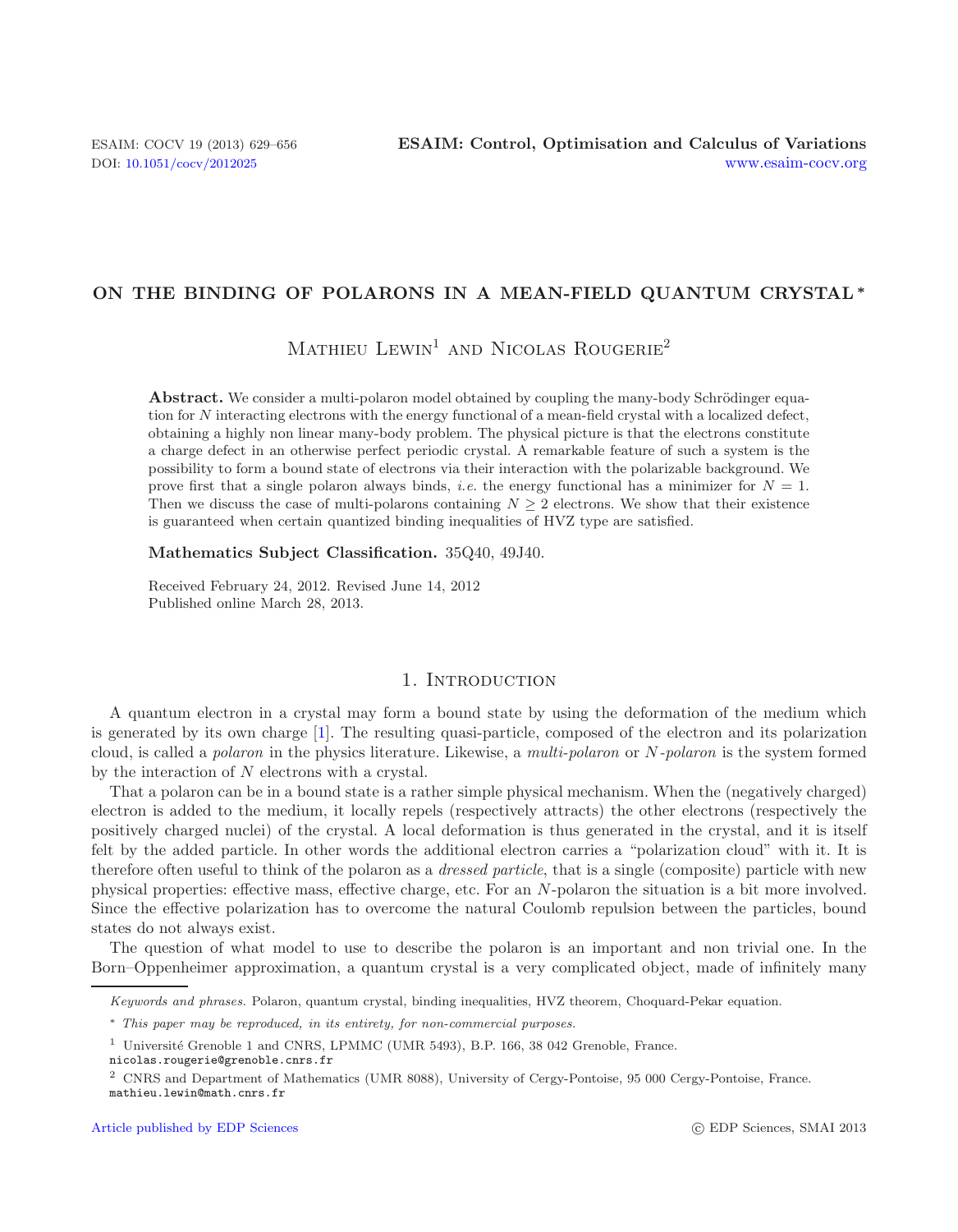<span id="page-1-0"></span>classical nuclei and delocalized electrons. The accurate description of such a system is a very delicate issue and, for this reason, simple effective models are often considered. They should remain mathematically tractable while still capturing as much of the physics of the system as possible.

A famous example is the model of Fröhlich  $[8, 9]$  $[8, 9]$  $[8, 9]$  dating back from 1937, in which the crystal is described as an homogeneous quantized polarization field with which the electrons interact. In the limit of strong coupling between the electrons and the field, the model reduces to Pekar's theory [\[17](#page-27-2), [20](#page-27-3)[–23\]](#page-27-4). There the crystal is a classical continuous polarizable model, leading to an effective attractive Coulomb interaction in the energy functional of the theory:

<span id="page-1-2"></span>
$$
\mathcal{E}_{\varepsilon_{\rm M}}^{\rm P}[\psi] = \frac{1}{2} \int_{\mathbb{R}^3} |\nabla \psi(x)|^2 \, \mathrm{d}x + \frac{(\varepsilon_{\rm M})^{-1} - 1}{2} \int_{\mathbb{R}^3} \int_{\mathbb{R}^3} \frac{|\psi(x)|^2 |\psi(y)|^2}{|x - y|} \mathrm{d}x \, \mathrm{d}y. \tag{1.1}
$$

Here  $\psi$  is the wave-function of the electron,  $\varepsilon_M > 1$  is the static dielectric constant of the crystal and we work in atomic units. The variational equation corresponding to [\(1.1\)](#page-1-0) is sometimes called the *Schrödinger–Newton* or *Choquard* equation.

It is the attractive Coulomb term in [\(1.1\)](#page-1-0) that leads to the existence of bound states of electrons, *i.e.* minimizers (or ground states) of the energy functional. Whereas the energy functional for electrons in vacuum has no minimizer, Lieb [\[15](#page-27-5)] proved the existence and uniqueness (up to translations) of a ground state for Pekar's functional [\(1.1\)](#page-1-0).

The same nonlinear attractive term is obtained in Pekar's model for the N-polaron. Then, as we have already mentioned, depending on the strength of the attractive Coulomb term as compared to the natural repulsion between the electrons, one can get binding or not. It is an important issue to determine in which parameter range binding occurs [\[6](#page-27-6), [7,](#page-27-7) [10,](#page-27-8) [13\]](#page-27-9).

The approximations made in the construction of Fröhlich's and Pekar's models reduce their applicability to situations where the N-polaron is spread over a region of space much larger than the characteristic size of the underlying crystal. One then speaks of *large polarons*. In [\[14](#page-27-10)] we have introduced a new polaron model by coupling the energy functional for electrons in the vacuum to a microscopic model of quantum crystals with defects introduced in [\[2,](#page-26-1)[3\]](#page-27-11). Unlike in Fröhlich and Pekar theories we take the crystal explicitly into account and make no assumption on the size of the electron. Our approach thus qualifies for the description of both small and large polarons. The model takes the following form (for one electron):

$$
\mathcal{E}_{\text{eff}}[\psi] = \frac{1}{2} \int_{\mathbb{R}^3} |\nabla \psi(x)|^2 \, dx + \int_{\mathbb{R}^3} V_{\text{per}}^0(x) |\psi(x)|^2 \, dx + F_{\text{crys}}[|\psi|^2]. \tag{1.2}
$$

Here  $V_{\text{per}}^0$  is the (periodic) electric potential generated by the unperturbed crystal, which is felt by any particle<br>added to the system. The poplinear effective energy  $F_{\text{per}}$  represents the interaction energy bet added to the system. The nonlinear effective energy  $F_{\text{crys}}$  represents the interaction energy between the electrons and the crystal. It is defined using a reduced Hartree–Fock theory for the response of the electrons of the crystal to a charge defect. The state of the Fermi sea of the perturbed crystal is given by a one-body density matrix  $\gamma$ , that is a non-negative self-adjoint operator on  $L^2(\mathbb{R}^3)$ . As in [\[2,](#page-26-1)[3\]](#page-27-11), we write

<span id="page-1-1"></span>
$$
\gamma = \gamma_{\text{per}}^0 + Q \tag{1.3}
$$

where  $\gamma_{\text{per}}^0$  is the density matrix of the periodic unperturbed crystal and Q is the local deformation induced by<br>the charge defect  $|y_0|^2$ . The effective energy  $F$  then takes the form the charge defect  $|\psi|^2$ . The effective energy  $F_{\text{crys}}$  then takes the form

$$
F_{\text{crys}}\left[|\psi|^2\right] = \inf_{-\gamma_{\text{per}}^0 \le Q \le 1 - \gamma_{\text{per}}^0} \left( \int_{\mathbb{R}^3} \int_{\mathbb{R}^3} \frac{\rho_Q(x) |\psi(y)|^2}{|x - y|} \, \mathrm{d}x \, \mathrm{d}y + \mathcal{F}_{\text{crys}}[Q] \right). \tag{1.4}
$$

Three main ingredients enter in  $(1.4)$ :

• Electrons are fermions and must thus satisfy the Pauli exclusion principle, which gives in the formalism of density matrices the constraint  $0 \leq \gamma \leq 1$  as operators. This justifies the constraint on admissible perturbations  $Q$  imposed in  $(1.4)$ .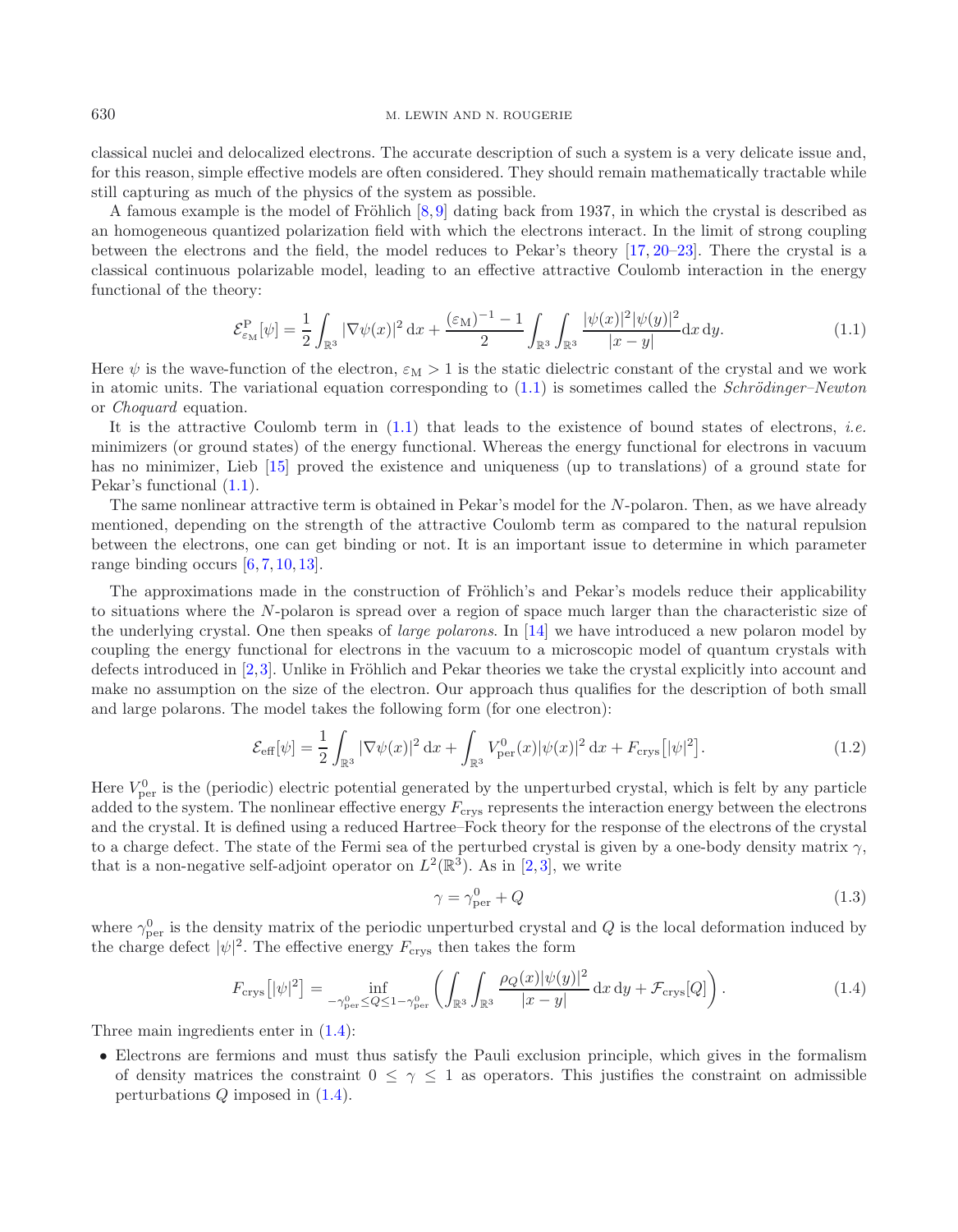- The electrons forming the polaron interact with the perturbation they induce in the Fermi sea. This is taken into account by the first term in [\(1.4\)](#page-1-1) where  $\rho_Q$  is the charge density associated with Q, given formally by  $\rho_O(x) = Q(x, x)$  (we use the same notation for the operator Q and its kernel).
- <span id="page-2-0"></span>• Generating a deformation of the Fermi sea has an energetic cost, represented by the functional  $\mathcal{F}_{\text{crys}}$  in [\(1.4\)](#page-1-1). The somewhat complicated definition of this functional will be recalled below. It was derived in [\[2\]](#page-26-1).

More details on how we arrived at the form above can be found in the introduction of [\[14\]](#page-27-10). Let us mention that this model only takes into account the displacement of the electrons of the crystal and neglects that of the nuclei. This is arguably an important restriction, but our model already captures important physical properties of the polaron, and on the other hand this is all we can treat from a mathematical point of view at present.

In this paper we will show that a (single) polaron described by the energy functional [\(1.4\)](#page-1-1) always binds. The case of N-polarons is more sophisticated, as now the effective attraction resulting from the polarization of the crystal has to overcome the electronic repulsion. The energy functional corresponding to  $(1.2)$  in the case of the N-polaron is given by

$$
\mathcal{E}_{\text{eff}}[\Psi] = \int_{\mathbb{R}^{3N}} \left( \frac{1}{2} \sum_{j=1}^{N} \left| \nabla_{x_j} \Psi(x_1, ..., x_N) \right|^2 + \sum_{1 \le k < \ell \le N} \frac{|\Psi(x_1, ..., x_N)|^2}{|x_k - x_\ell|} \right) dx_1 \cdots dx_N + \int_{\mathbb{R}^3} V_{\text{per}}^0 \rho_\Psi + F_{\text{crys}}[\rho_\Psi] \tag{1.5}
$$

where  $\rho_{\Psi}$  is the usual density of charge associated with the many-body wave function  $\Psi$  whose definition is recalled in [\(2.16\)](#page-5-0) below.

In fact, our model [\(1.2\)](#page-1-2) is closely related to Pekar's functional. We proved in [\[14](#page-27-10)] that Pekar's theory can be recovered from [\(1.2\)](#page-1-2) in a macroscopic limit where the characteristic size of the underlying crystal goes to 0. Let us emphasize that our macroscopic limit is completely different from the strong coupling limit of the Fröhlich polaron, which leads to the same Pekar energy [\[17](#page-27-2)]. It is also associated with a somewhat different physics. In the Fröhlich model, the crystal is polar and it is the deformation of the lattice that binds the polaron, whereas in our case the crystal is initially non polar and only the delocalized Fermi sea gets polarized. The nuclear lattice is not allowed to be deformed in our simplified model.

In addition to clarifying the physics entering the Pekar model, the macroscopic limit argument also gives some interesting insight on the model  $(1.2)$ , in particular, regarding the question of the existence of binding. Indeed, it is known [\[13\]](#page-27-9) that Pekar's functional has a ground state in some range of parameters. We deduced in  $[14]$  $[14]$  that sequences of approximate minimizers for  $(1.5)$  converge in the macroscopic limit to a ground state of the Pekar functional, thus showing that our model at least accounts for the binding of large polarons in this regime. In this paper, we want to derive conditions ensuring that there is binding in the case of small polarons where the macroscopic limit argument and the link to Pekar's theory are irrelevant.

Quite generally, for many-body quantum systems, the existence of bound states of N particles depends on the validity of so-called *binding inequalities*. If E(N) denotes the infimum energy of some physical system containing  $N$  particles, a ground state containing  $N$  particles exists when

<span id="page-2-1"></span>
$$
E(N) < \min_{k=1...N} E(N-k) + E^{\infty}(k) \tag{1.6}
$$

where  $E^{\infty}(N)$  denotes the energy of the same N particle system, but with all particles 'sent to infinity'. For example, for atoms or molecules comprising N electrons,  $E(N)$  includes the contribution of the electric potential generated by the fixed nuclei, while  $E^{\infty}(N)$  does not. Particles 'at infinity' no longer see the attraction of the nuclei. Note the formal similarity between inequalities [\(1.6\)](#page-2-1) and those appearing in Lions' concentration compactness principle [\[18](#page-27-12)[,19](#page-27-13)], an important mathematical tool used in nonlinear analysis. The major difference is that the former are quantized and thus more difficult to relate to one another. See [\[13](#page-27-9)] for a more precise discussion of this connection.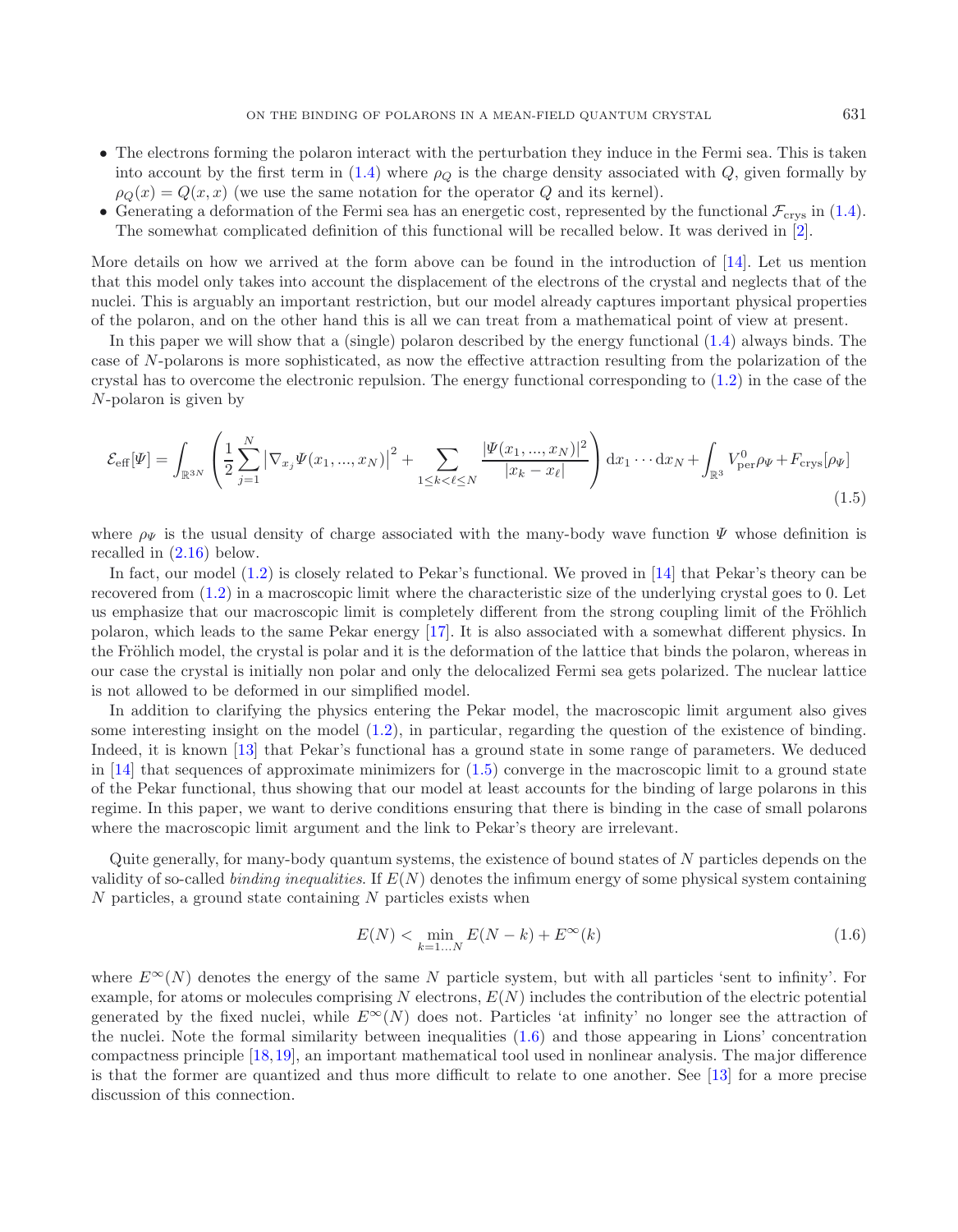It is not difficult to discuss on physical grounds why inequalities [\(1.6\)](#page-2-1) are sufficient for the existence of bound states. Indeed, [\(1.6\)](#page-2-1) says that sending particles to infinity is not favorable from an energetic point of view. In mathematical terms, the inequalities [\(1.6\)](#page-2-1) avoid the *lack of compactness at infinity* of minimizing sequences. The existence of a ground state then follows from the *local compactness* of the model under consideration. Nevertheless, the mathematical proof that inequalities of the type [\(1.6\)](#page-2-1) are sufficient for the existence of bound states of N-particles is highly non-trivial because the problems  $E(N)$ ,  $E(N - k)$  and  $E^{\infty}(k)$  are set in different Hilbert spaces. In the case of atoms and molecules, the fact that inequalities of the form [\(1.6\)](#page-2-1) imply the existence of bound states is the content of the famous HVZ theorem, first proved independently in [\[12](#page-27-14), [26](#page-27-15), [27](#page-27-16)].

In this paper we prove an HVZ-type theorem for our polaron functional  $(1.5)$  when  $N \geq 2$ . We have to face two difficulties. First the functional is invariant under the action of arbitrarily large translations (those leaving invariant the periodic lattice of the crystal), so the energy functional does not change when particles are sent to infinity. The correct binding inequalities therefore take the form

<span id="page-3-0"></span>
$$
E(N) < \min_{k=1...N-1} E(N-k) + E(k). \tag{1.7}
$$

Second, the energy contains the highly nonlinear term  $F_{\text{crys}}[\rho_{\Psi}]$ . We are thus faced with the combination of the difficulties associated with many-body theory and those inherent to nonlinear problems. A general technique has been introduced in [\[13](#page-27-9)] to tackle these questions. Our purpose in this paper is to explain how one can deal with the model  $(1.5)$  using the method of [\[13](#page-27-9)]. Our main task will be to control the behavior of the (highly nonlinear) effective polarization energy  $F_{\rm crvs.}$ 

In this paper we are not able to show the validity of the binding inequalities [\(1.7\)](#page-3-0) in full generality for  $N \geq 2$ , as this will highly depend on the microscopic structure of the crystal and of the number N of electrons. It should be noticed that, when it occurs, binding is presumably only due to a correlation effect, since in general the effective attraction is weaker than the Coulomb repulsion (see Lemma 1.1 in [\[14](#page-27-10)]). In the Pekar case, this was explained using Van Der Waals forces in Section 5.3 of [\[13](#page-27-9)].

# <span id="page-3-2"></span>2. STATEMENT OF THE MAIN RESULTS

#### **2.1. The mean-field crystal**

We begin by recalling the precise definition of the crystal functional entering in  $(1.2)$ . More details can be found in [\[2](#page-26-1), [3](#page-27-11), [14](#page-27-10)].

We fix an *L*-periodic density of charge  $\mu_{\text{per}}^0$  for the classical nuclei of the crystal, with *L* a discrete subgroup  $\mathbb{R}^3$ . It is enough for our purpose to assume that  $\mu^0$  is a locally-finite pop-perstive m of  $\mathbb{R}^3$ . It is enough for our purpose to assume that  $\mu_{\text{per}}^0$  is a locally-finite non-negative measure, such that  $\mu_{\text{per}}^0 = Z \in \mathbb{N}$  where  $\Gamma = \mathbb{R}^3 / \mathscr{L}$  is the unit cell  $\int_{\Gamma} \mu_{\text{per}}^0 = Z \in \mathbb{N}$ , where  $\Gamma = \mathbb{R}^3/\mathscr{L}$  is the unit cell.<br>In reduced Hartree–Fock theory the state of the

<span id="page-3-1"></span>In reduced Hartree–Fock theory, the state of the electrons in the crystal is described by a *one-particle density matrix*, which is a self-adjoint operator  $\gamma : L^2(\mathbb{R}^3) \to L^2(\mathbb{R}^3)$  such that  $0 \leq \gamma \leq 1$  (in the sense of operators). When no external field is applied to the system, the electrons arrange in a periodic configuration  $\gamma = \gamma_{\text{per}}^0$ , which is a solution of the *reduced Hartree–Fock equations*[3](#page-3-1)

$$
\begin{cases}\n\gamma_{\text{per}}^0 = 1_{(-\infty,\varepsilon_{\text{F}})}\left(-\Delta/2 + V_{\text{per}}^0\right), \\
-\Delta V_{\text{per}}^0 = 4\pi \left(\rho_{\gamma_{\text{per}}^0} - \mu_{\text{per}}^0\right), \\
\int_{\Gamma} \rho_{\gamma_{\text{per}}^0} = \int_{\Gamma} \mu_{\text{per}}^0 = Z.\n\end{cases}
$$
\n(2.1)

Here  $\rho_A$  denotes the density of the operator A which is formally given by  $\rho_A(x) = A(x, x)$  when A is locally trace–class. Also,  $1_{(-\infty,\varepsilon_{\mathrm{F}})}(H)$  denotes the spectral projector of H onto the interval  $(-\infty,\varepsilon_{\mathrm{F}})$ . The real number  $\varepsilon_F$  in [\(2.1\)](#page-3-2) is called the *Fermi level*. It is also the Lagrange multiplier used to impose the constraint that the

<sup>3</sup>Sometimes called *Hartree equations* in the physics literature.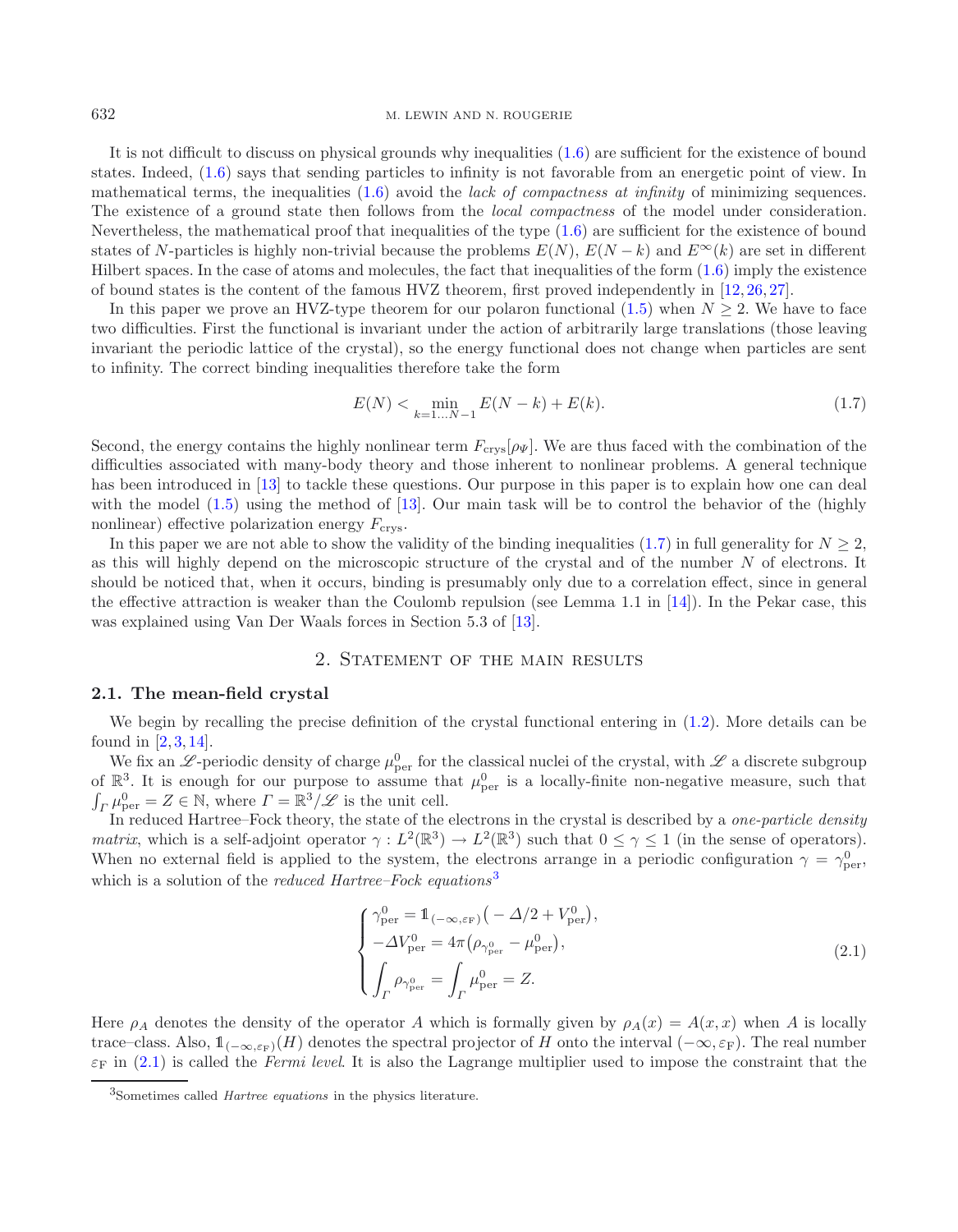system must be locally neutral (third equation in  $(2.1)$ ). The unique solution to the self-consistent equation  $(2.1)$ is found by minimizing the so-called reduced Hartree–Fock energy functional [\[2,](#page-26-1) [5\]](#page-27-17).

We are working in atomic units with the mass  $m$  and the charge  $e$  of the electrons of the crystal set to  $m = e = 1$ . Also we neglect their spin for simplicity (reinserting the spin in our model is straightforward).

By Bloch-Floquet theory (see Chap. XIII, Sect. 16 of [? ]), the spectrum of the  $\mathscr{L}$ -periodic Schrödinger operator

<span id="page-4-4"></span><span id="page-4-3"></span>
$$
H_{\text{per}}^0 = -\frac{1}{2}\Delta + V_{\text{per}}^0(x)
$$

is composed of bands. When there is a gap between the Zth and the  $(Z + 1)$ st bands, the crystal is an insulator and  $\varepsilon_F$  can be any arbitrary number in the gap. As in [\[2](#page-26-1)], in the whole paper we will assume that the host crystal is an insulator.

### **Assumption 2.1** (**The host crystal is an insulator).**

*The periodic Schrödinger operator*  $H_{\text{per}}^0$  *has a gap between its* Zth and  $(Z + 1)$ *st bands, and we fix any chemical notential*  $\epsilon_{\text{D}}$  *in the corresponding gap potential*  $\varepsilon_F$  *in the corresponding gap.* 

When the quantum crystal is submitted to an external field, the Fermi sea polarizes. The method used in [\[2\]](#page-26-1) to define the energetic cost of such a polarization relies on the following idea. The energetic cost to move the electrons from  $\gamma_{\text{per}}^0$  to  $\gamma$  is defined as the (formal) difference between the (infinite) reduced Hartree–Fock energies<br>of  $\alpha$  and of  $\alpha^0$ . Denoting by of  $\gamma$  and of  $\gamma_{\text{per}}^0$ . Denoting by

$$
D(f,g) := \iint_{\mathbb{R}^3 \times \mathbb{R}^3} \frac{f(x)g(y)}{|x - y|} dx dy = 4\pi \int_{\mathbb{R}^3} \frac{\hat{f}(k)\hat{g}(k)}{|k|^2} dk
$$
 (2.2)

<span id="page-4-2"></span><span id="page-4-0"></span>the Coulomb interaction (where  $\hat{f}$  denotes the Fourier transform of f), one arrives at the functional

$$
\mathcal{F}_{\text{crys}}[Q] := \text{Tr}_0\left( (H_{\text{per}}^0 - \varepsilon_{\text{F}})Q \right) + \frac{1}{2}D(\rho_Q, \rho_Q) \tag{2.3}
$$

where  $Tr_0$  denotes a generalized trace, see [\(2.6\)](#page-4-0) and [\(2.9\)](#page-4-1) below. For convenience we also denote

$$
\mathcal{F}_{\text{crys}}[\rho, Q] := \text{Tr}_0 \left( (H_{\text{per}}^0 - \varepsilon_{\text{F}}) Q \right) + \frac{1}{2} D(\rho_Q, \rho_Q) + D(\rho, \rho_Q). \tag{2.4}
$$

The functional setting in which the terms of these equations make sense is defined as follows. Any operator Q satisfying the constraint

<span id="page-4-5"></span><span id="page-4-1"></span>
$$
-\gamma_{\text{per}}^0 \le Q \le 1 - \gamma_{\text{per}}^0 \tag{2.5}
$$

is decomposed as

$$
Q = Q^{-+} + Q^{-+} + Q^{++} + Q^{+-}
$$
\n(2.6)

where  $Q^{--} = \gamma_{\text{per}}^0 Q \gamma_{\text{per}}^0$ ,  $Q^{-+} = \gamma_{\text{per}}^0 Q (1 - \gamma_{\text{per}}^0)$ , and so on. It is proved in [\[2\]](#page-26-1) that for Q satisfying [\(2.5\)](#page-4-2) and  $\mu \in L^1(\mathbb{R}^3) \cap L^2(\mathbb{R}^3)$ .  $\mathcal{F}^{-}[\mu, \Omega]$  is finite if and only if Q is in the  $\nu \in L^1(\mathbb{R}^3) \cap L^2(\mathbb{R}^3)$ ,  $\mathcal{F}_{\text{crys}}[\nu, Q]$  is finite if and only if Q is in the function space

$$
\mathcal{Q} = \left\{ Q \in \mathfrak{S}^2 \middle| Q = Q^*, \ |\nabla| Q \in \mathfrak{S}^2, \ Q^{++}, Q^{--} \in \mathfrak{S}^1, \ |\nabla| Q^{++} |\nabla|, \ |\nabla| Q^{--} |\nabla| \in \mathfrak{S}^1 \right\}
$$
(2.7)

that we equip with its natural norm

$$
||Q||_{\mathcal{Q}} = ||Q||_{\mathfrak{S}^2} + ||Q^{++}||_{\mathfrak{S}^1} + ||Q^{--}||_{\mathfrak{S}^1} + |||\nabla|Q||_{\mathfrak{S}^2} + |||\nabla|Q^{++}|\nabla||_{\mathfrak{S}^1} + |||\nabla|Q^{--}|\nabla|||_{\mathfrak{S}^1}.
$$
 (2.8)

The symbols  $\mathfrak{S}^1$  and  $\mathfrak{S}^2$  denote the Schatten classes of trace–class and Hilbert–Schmidt operators on  $L^2(\mathbb{R}^3)$ respectively (see [\[24,](#page-27-18) [25\]](#page-27-19), Chap. 6, Sect. 6). For operators in  $\mathcal{Q}$ , the kinetic energy in [\(2.3\)](#page-4-3) is defined as

$$
\text{Tr}_0(H_{\text{per}}^0 - \varepsilon_{\text{F}})Q = \text{Tr}\left(|H_{\text{per}}^0 - \varepsilon_{\text{F}}|^{1/2}\left(Q^{++} - Q^{--}\right)|H_{\text{per}}^0 - \varepsilon_{\text{F}}|^{1/2}\right),\tag{2.9}
$$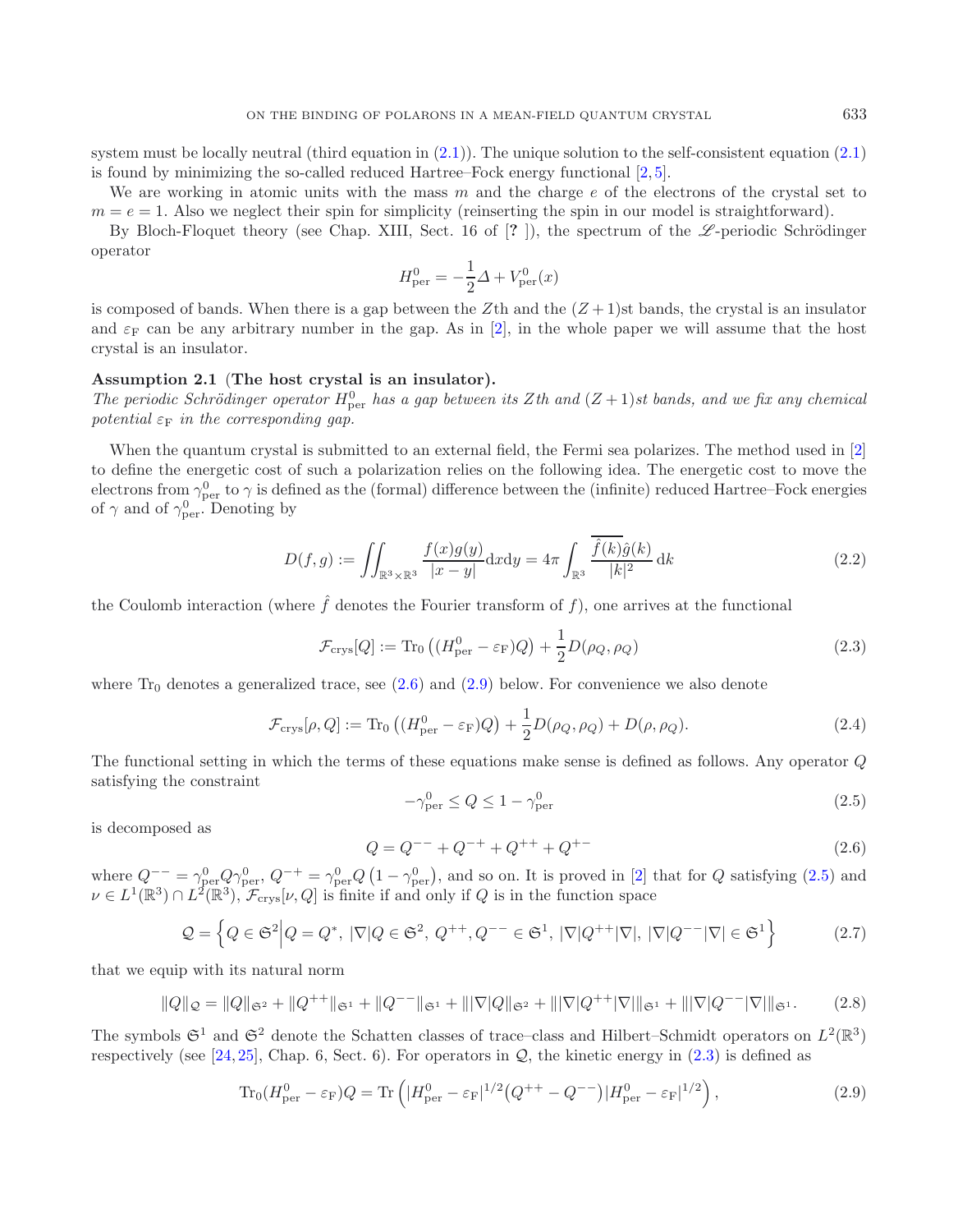see [\[2\]](#page-26-1). More generally, one can define the *generalized trace* as

$$
Tr_0 Q = Tr Q^{++} + Tr Q^{--}
$$
\n(2.10)

when  $Q^{++}$  and  $Q^{--}$  are trace–class. Note that Tr<sub>0</sub> differs from the usual trace Tr, the operators in  $Q$  not being trace–class in general. They nevertheless have an unambiguously defined density  $\rho_Q \in L^1_{loc}(\mathbb{R}^3)$  (see [\[2](#page-26-1)], Proposition 1) It belongs to  $L^2(\mathbb{R}^3)$  and to the Coulomb space Proposition 1). It belongs to  $L^2(\mathbb{R}^3)$  and to the Coulomb space

$$
\mathcal{C} = \left\{ \rho \, \middle| \, D(\rho, \rho)^{1/2} < \infty \right\} \tag{2.11}
$$

and it holds by definition

$$
\operatorname{Tr}_0(VQ) = \int_{\mathbb{R}^3} V \rho_Q \tag{2.12}
$$

for any  $V \in \mathcal{C}'$ .<br>Having defin

Having defined in [\(2.3\)](#page-4-3) the total energetic cost to go from  $\gamma_{\text{per}}^0$  to  $\gamma_{\text{per}}^0 + Q$ , we can give a sense to the energetic propose of the crystal to an external density  $\nu$ . The state of the Fermi sea is obtained b response of the crystal to an external density  $\nu$ . The state of the Fermi sea is obtained by solving the following minimization problem

$$
F_{\rm crys}[\nu] = \inf_{-\gamma_{\rm per}^0 \le Q \le 1 - \gamma_{\rm per}^0} \left( D(\nu, \rho_Q) + \mathcal{F}_{\rm crys}[Q] \right). \tag{2.13}
$$

As shown in [\[2](#page-26-1)], for any  $\nu \in L^1(\mathbb{R}^3) \cap L^2(\mathbb{R}^3)$ , this minimization problem has at least one solution in Q. The corresponding density  $\rho_Q$  is in  $L^2(\mathbb{R}^3)$  but in general it has long range oscillations which are not integrable at infinity [\[4\]](#page-27-20).

## **2.2. The small polaron**

To our crystal we now add N quantum particles, which are by assumption distinguishable from those of the crystal. In reality they are electrons having the same mass  $m = 1$  as those of the crystal, but we want to keep m arbitrary to emphasize that in our model the additional particles behave differently from those of the crystal. This will also allow us to compare with the results we have obtained in [\[14](#page-27-10)].

The total energy of the system now includes the term  $F_{\text{crys}}[\nu]$  with  $\nu = |\psi|^2$  (polaron) or  $\nu = \rho_\Psi$  (N-polaron). For the single polaron, the energy is given by

<span id="page-5-0"></span>
$$
\mathcal{E}[\psi] = \int_{\mathbb{R}^3} \left( \frac{1}{2m} |\nabla \psi(x)|^2 + V_{\text{per}}^0(x) |\psi(x)|^2 \right) dx + F_{\text{crys}} \left[ |\psi|^2 \right]. \tag{2.14}
$$

For the N-polaron with  $N \geq 2$  it reads

$$
\mathcal{E}[\Psi] = \int_{\mathbb{R}^{3N}} \left( \frac{1}{2m} \sum_{j=1}^{N} \left| \nabla_{x_j} \Psi(x_1, ..., x_N) \right|^2 + \sum_{1 \le k < \ell \le N} \frac{|\Psi(x_1, ..., x_N)|^2}{|x_k - x_\ell|} \right) dx_1 \cdots dx_N + \int_{\mathbb{R}^3} V_{\text{per}}^0(x) \rho_\Psi(x) dx + F_{\text{crys}}[\rho_\Psi]. \tag{2.15}
$$

As we think that there is no possible confusion, we do not emphasize the particle number N in our notation of the energy  $\mathcal{E}$ . The density  $\rho_{\Psi}$  is defined as

$$
\rho_{\Psi}(x) = N \int_{\mathbb{R}^{3(N-1)}} |\Psi(x, x_2, \dots, x_N)|^2 \, \mathrm{d}x_2 \dots \mathrm{d}x_N. \tag{2.16}
$$

The corresponding ground state energies read

$$
E(1) := \inf \left\{ \mathcal{E}[\psi], \ \psi \in H^1(\mathbb{R}^3), \ \int_{\mathbb{R}^3} |\psi|^2 = 1 \right\} \tag{2.17}
$$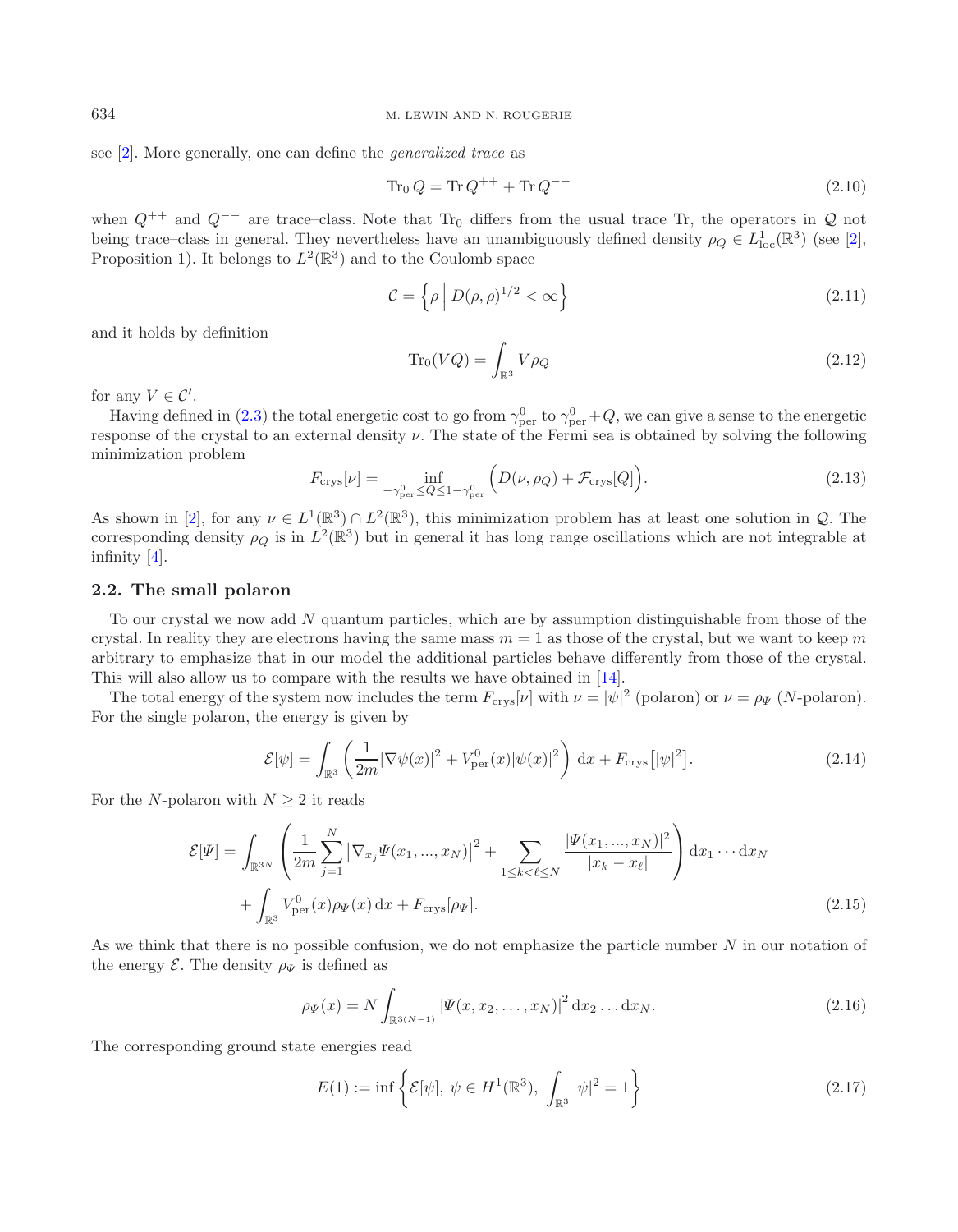<span id="page-6-0"></span>and

$$
E(N) := \inf \left\{ \mathcal{E}[\Psi], \, \Psi \in H^1(\mathbb{R}^{3N}), \, \Psi \text{ fermionic}, \, \int_{\mathbb{R}^{3N}} |\Psi|^2 = 1 \right\}. \tag{2.18}
$$

Here by 'fermionic' we mean antisymmetric under particle exchange:

$$
\Psi(x_1,\ldots,x_i,\ldots,x_j,\ldots,x_N) = -\Psi(x_1,\ldots,x_j,\ldots,x_i,\ldots,x_N) \text{ for any } i \neq j \tag{2.19}
$$

<span id="page-6-3"></span>as is appropriate for electrons. Recall that we have neglected the spin for simplicity.

We now state our main results. In the single polaron case we are able to show the existence of a bound state.

## **Theorem 2.2** (**Existence of small polarons**)**.**

<span id="page-6-1"></span>*For*  $N = 1$ *, we have* 

$$
E(1) < E_{\text{per}} := \inf \sigma \left( -\frac{1}{2m} \Delta + V_{\text{per}}^0 \right). \tag{2.20}
$$

*There are always minimizers for*  $E(1)$  *and all the minimizing sequences converge to a minimizer for*  $E(1)$  *strongly in*  $H^1(\mathbb{R}^3)$  *yn to extraction of a sybsequence and yn to translations strongly in*  $H^1(\mathbb{R}^3)$ *, up to extraction of a subsequence and up to translations.* 

Inequality [\(2.20\)](#page-6-0) expresses the fact that binding is energetically favorable: the right-hand side is the energy an electron would have in absence of binding.

<span id="page-6-2"></span>In the N-polaron case we can give necessary and sufficient conditions for the compactness of minimizing sequences.

### **Theorem 2.3** (**HVZ for small** *N***-polarons**)**.**

*For*  $N \geq 2$ *, the following assertions are equivalent:* 

*1. One has*

$$
E(N) < E(N - k) + E(k) \text{ for all } k = 1, \dots, N - 1. \tag{2.21}
$$

*2. Up to translation and extraction of a subsequence, all the minimizing sequences for* E(N) *converge to a minimizer for*  $E(N)$  *strongly in*  $H^1(\mathbb{R}^{3N})$ *.* 

**Remark 2.4.** For this result, the fermionic nature of the particles inserted into the crystal is not essential. The same theorem holds if they are replaced by bosons, *i.e.* the wave function  $\Psi$  is supposed to be symmetric under particle exchange.

As discussed in the introduction, this theorem is rather natural from a physical point of view. It is not expected that the conditions [\(2.21\)](#page-6-1) hold in general. As in Pekar's theory, one should expect the existence of minimizers to depend on the choice of parameters entering the functional (in our case only the periodic distribution  $\mu_{\text{per}}^0$  of<br>the nuclei). Testing the validity of these inequalities is a challenging task that would require mo the nuclei). Testing the validity of these inequalities is a challenging task that would require more knowledge on the properties of the crystal model than we presently have. In particular, the decay at infinity of the minimizers of the crystal model should be investigated.

In  $[14]$  $[14]$  we have considered a macroscopic regime where the mass m of the polarons tend to zero. In this limit  $m \to 0$  the ground state energy  $E_m(N)$  converges to Pekar's energy involving the macroscopic dielectric constant  $\varepsilon_M$  of the crystal defined in [\[4](#page-27-20)] (up to a simple oscillatory factor, see [\[14\]](#page-27-10) for details). It was shown in [\[13](#page-27-9)] that the binding inequalities are satisfied in Pekar's theory when  $\varepsilon_M$  is large enough. We conclude that in this case they will also be satisfied for  $m$  small enough and therefore minimizers do exist in this case.

The rest of the paper is devoted to the proof of Theorem [2.3.](#page-6-2) One of us has considered in Section 5 of [\[13\]](#page-27-9) a general class of nonlinear many-body problems of the form

$$
\int_{\mathbb{R}^{3N}} \left( \frac{1}{2} \sum_{j=1}^{N} \left| \nabla_{x_j} \Psi(x_1, ..., x_N) \right|^2 + \sum_{1 \le k < \ell \le N} |\Psi(x_1, ..., x_N)|^2 W(x_k - x_l) \right) dx_1 \cdots dx_N + F[\rho_{\Psi}]
$$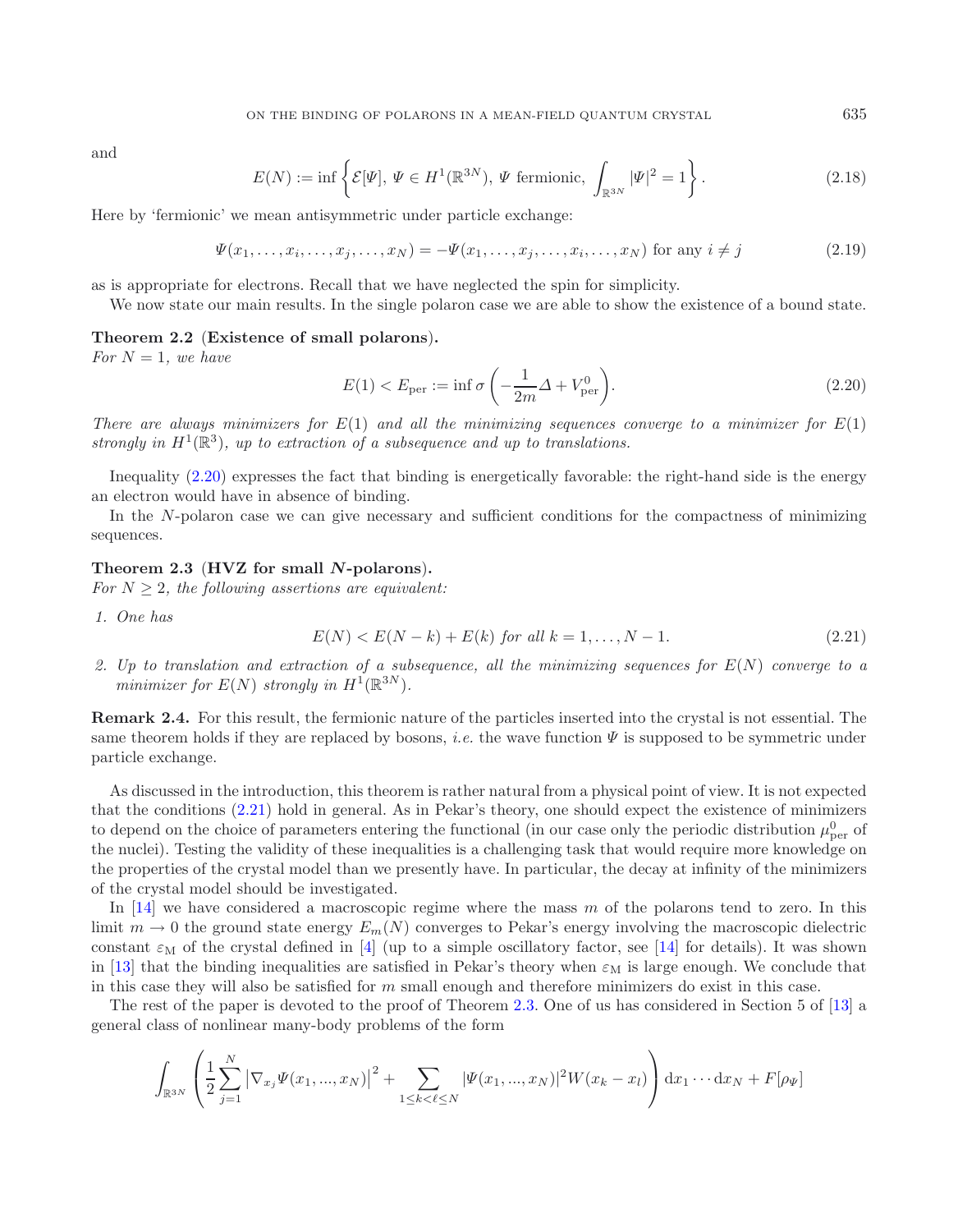and provided sufficient assumptions on the interaction potential  $W$  and the non linearity  $F$  under which a  $HVZ$  type result similar to Theorem [2.3](#page-6-2) holds. The assumptions on W include the Coulomb interaction we are concerned with in this paper but, unfortunately, our crystal functional  $F_{\rm crvs}$  does not seem to satisfy all the properties imposed on F in [\[13\]](#page-27-9). Also the presence of the periodic potential  $V_{\text{per}}^0$  adds a new difficulty.<br>Nevertheless the general strategy of [13] still applies and our goal in this paper is to explain how to o Nevertheless the general strategy of [\[13\]](#page-27-9) still applies and our goal in this paper is to explain how to overcome the difficulties associated with  $F_{\rm crys}$ .

<span id="page-7-0"></span>Section [3](#page-7-0) gathers some important properties of the crystal functional that are to be used in the proofs of Theorems [2.2](#page-6-3) and [2.3,](#page-6-2) presented in Sections [4](#page-14-0) and [5](#page-18-0) respectively.

# <span id="page-7-2"></span>3. Properties of the crystal energy

In this section we roughly speaking prove that  $F_{\text{crys}}$  satisfies Assumptions (A1) to (A5) of [\[13](#page-27-9)], Section 5. We are only able to prove a little less, but the properties we do prove are sufficient for the proof of Theorem [2.3](#page-6-2) as we explain in Section [5.](#page-18-0)

We start in Section [3.1](#page-7-1) with almost immediate consequences of the definition of  $F_{\text{crys}}$ , and devote Section [3.3](#page-11-0) to the more involved fact that our crystal functional satisfies a 'decoupling at infinity' property. The proof of this property requires some facts about localization operators that we gather in Section [3.2.](#page-9-0)

## <span id="page-7-1"></span>**3.1. Concavity, subcriticality and translation invariance**

The following is the equivalent of Assumptions (A4) and (A5) in [\[13](#page-27-9)], Section 5.

### **Lemma 3.1** (**Concavity**)**.**

 $F_{\text{crys}}$  *is concave on*  $\{\rho \in \mathcal{C}, \rho \geq 0\}$ *. Moreover it is strictly concave at the origin:* 

<span id="page-7-3"></span>
$$
F_{\rm crys}[t\rho] > tF_{\rm crys}[\rho] \tag{3.1}
$$

*for all*  $\rho \in \mathcal{C} \setminus \{0\}$ *,*  $\rho \geq 0$  *and all*  $0 < t < 1$ *.* 

*Proof.* The functional  $\mathcal{F}_{\text{crys}}[\rho, Q]$  defined in [\(2.4\)](#page-4-4) is linear in  $\rho$ . As by definition

$$
F_{\rm crys}[\rho] = \inf \left\{ \mathcal{F}_{\rm crys}[\rho, Q], -\gamma_{\rm per}^0 \le Q \le 1 - \gamma_{\rm per}^0 \right\},\,
$$

it is clearly a concave functional of  $\rho$ . As for the strict concavity we note that

$$
\mathcal{F}_{\text{crys}}[t\rho, Q] = \text{Tr}_0\left(\left(H_{\text{per}}^0 - \varepsilon_{\text{F}}\right)Q\right) + \frac{1}{2}D(\rho_Q, \rho_Q) + tD(\rho, \rho_Q) > t\mathcal{F}_{\text{crys}}[\rho, Q] \ge tF_{\text{crys}}[\rho]
$$

for all  $0 < t < 1$  by positivity of the kinetic and Coulomb energies. Taking for Q the minimizer corresponding to to which is known to exist by [2, 4] proves (3, 1) to  $t\rho$  which is known to exist by [\[2](#page-26-1), [4\]](#page-27-20) proves [\(3.1\)](#page-7-2).

<span id="page-7-4"></span>The next lemma will be useful to prove that minimizing sequences for our polaron model are bounded in  $H^1(\mathbb{R}^{3N})$ . It is the equivalent of Assumption (A3) in [\[13\]](#page-27-9), Section 5.

## **Lemma 3.2** (**Subcriticality**)**.**

*The functional*  $F_{\text{crys}}$  *is locally uniformly continuous on*  $L^{6/5}$ *. More precisely, we have* 

$$
\left| F_{\rm crys}[\rho] - F_{\rm crys}[\rho'] \right| \le C \left\| \rho - \rho' \right\|_{L^{6/5}}^2 \tag{3.2}
$$

*for a universal constant*  $C > 0$ *. Moreover, for every*  $\varepsilon > 0$ *, we have* 

$$
0 > F_{\rm crys} [|\varphi|^2] \ge -\varepsilon \int_{\mathbb{R}^3} |\nabla \varphi|^2 - \frac{C}{\varepsilon} \left( \int_{\mathbb{R}^3} |\varphi|^2 \right)^3 \tag{3.3}
$$

*for all*  $\varphi \in H^1(\mathbb{R}^3)$ *.*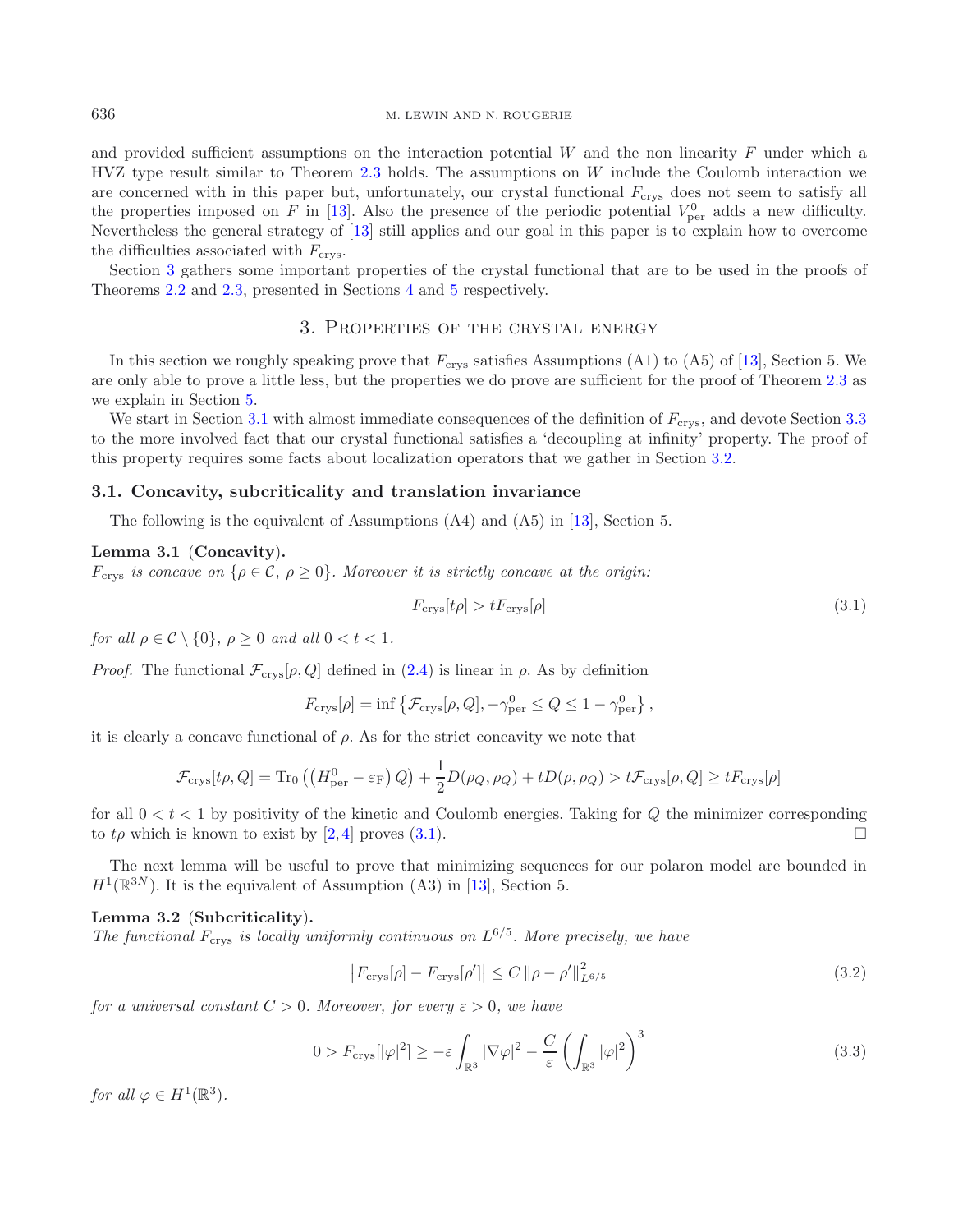*Proof.* For any  $\rho \in L^{6/5}$  and any  $Q \in Q$  we can complete the square in the electrostatic terms of  $\mathcal{F}_{\text{crys}}[\rho, Q]$ and obtain

$$
\mathcal{F}_{\text{crys}}[\rho, Q] = \text{Tr}_0 \left( \left( H_{\text{per}}^0 - \varepsilon_{\text{F}} \right) Q \right) + \frac{1}{2} D(\rho_Q + \rho, \rho_Q + \rho) - \frac{1}{2} D(\rho, \rho) \ge -\frac{1}{2} D(\rho, \rho).
$$

Taking the infimum with respect to Q and applying this with  $\rho = |\varphi|^2$  immediately yields

$$
F_{\rm crys} [|\varphi|^2] \ge -\frac{1}{2} D(|\varphi|^2, |\varphi|^2) \ge -C \, \|\varphi\|_{L^{12/5}}^4
$$

by the Hardy–Littlewood–Sobolev inequality ( $[16]$  $[16]$ , Theorem 4.3). Using now the Sobolev and Hölder inequalities we get as stated

$$
\|\varphi\|_{L^{12/5}}^4 \le \|\varphi\|_{L^6} \|\varphi\|_{L^2}^3 \le \varepsilon \int_{\mathbb{R}^3} |\nabla \varphi|^2 + \frac{C}{\varepsilon} \left( \int_{\mathbb{R}^3} |\varphi|^2 \right)^3.
$$

Then, replacing  $\rho$  by  $\rho - \rho'$  we also have

$$
\mathcal{F}_{\rm crys}[\rho-\rho',Q] \geq -\frac{1}{2}D(\rho-\rho',\rho-\rho').
$$

Choosing now for Q a minimizer of  $\mathcal{F}_{\text{crys}}[\rho, Q]$  we deduce

$$
F_{\rm crys}[\rho]-F_{\rm crys}[\rho'] \geq -\frac{1}{2}D(\rho-\rho',\rho-\rho').
$$

Without loss of generality we can assume that the left-hand side is negative. We conclude that there exists a constant such that

$$
\left|F_{\rm crys}[\rho] - F_{\rm crys}[\rho']\right| \le C \left\|\rho - \rho'\right\|_{L^{6/5}}^2
$$

using the Hardy–Littlewood–Sobolev inequality again.  $\Box$ 

Finally, we note that our functional is invariant under the action of the translations of the periodic lattice  $\mathscr{L}$ . Note that in [\[13\]](#page-27-9), full translation invariance is assumed (see Ass. (A2)). However, what is really used in the proof of the results there is the invariance under the action of arbitrarily large translations.

## <span id="page-8-0"></span>**Lemma 3.3** (**Translation invariance**)**.**

*For any*  $\rho \in L^{\hat{6}/5}$  *and any translation*  $\tau \in \mathcal{L}$  *of the periodic lattice,* 

$$
F_{\rm crys}[\rho(\cdot+\tau)] = F_{\rm crys}[\rho]. \tag{3.4}
$$

*Proof.* We denote by Q a minimizer of  $\mathcal{F}_{\text{crys}}[\rho, Q]$ . Clearly  $\rho_Q(\cdot + \tau) = \rho_{U^*_*QU_{\tau}}$  where  $U_{\tau}$  is the unitary translation operator acting on  $I^2(\mathbb{R}^3)$  and defined by  $U_{\tau} f = f(\cdot - \tau)$ . We deduce operator acting on  $L^2(\mathbb{R}^3)$  and defined by  $U_{\tau} f = f(-\tau)$ . We deduce

$$
F_{\text{crys}}[\rho(\cdot + \tau)] \leq \mathcal{F}_{\text{crys}}[\rho(\cdot + \tau), \tau^* Q \tau] = \text{Tr}_0 \left( \tau \left( H_{\text{per}}^0 - \varepsilon_{\text{F}} \right) \tau^* Q \right) + \frac{1}{2} D(\rho, \rho_Q) - D(\rho, \rho_Q) = F_{\text{crys}}[\rho]
$$

by translation invariance of the Coulomb interaction and the fact that  $H_{\text{per}}^0$  commutes with the translations of the lattice  $\mathscr{L}_{\text{Exchanning}}$  the roles of  $q(x + \tau)$  and a and applying the same argument proves that there the lattice *L*. Exchanging the roles of  $\rho(\cdot + \tau)$  and  $\rho$  and applying the same argument proves that there must<br>be equality. be equality.  $\Box$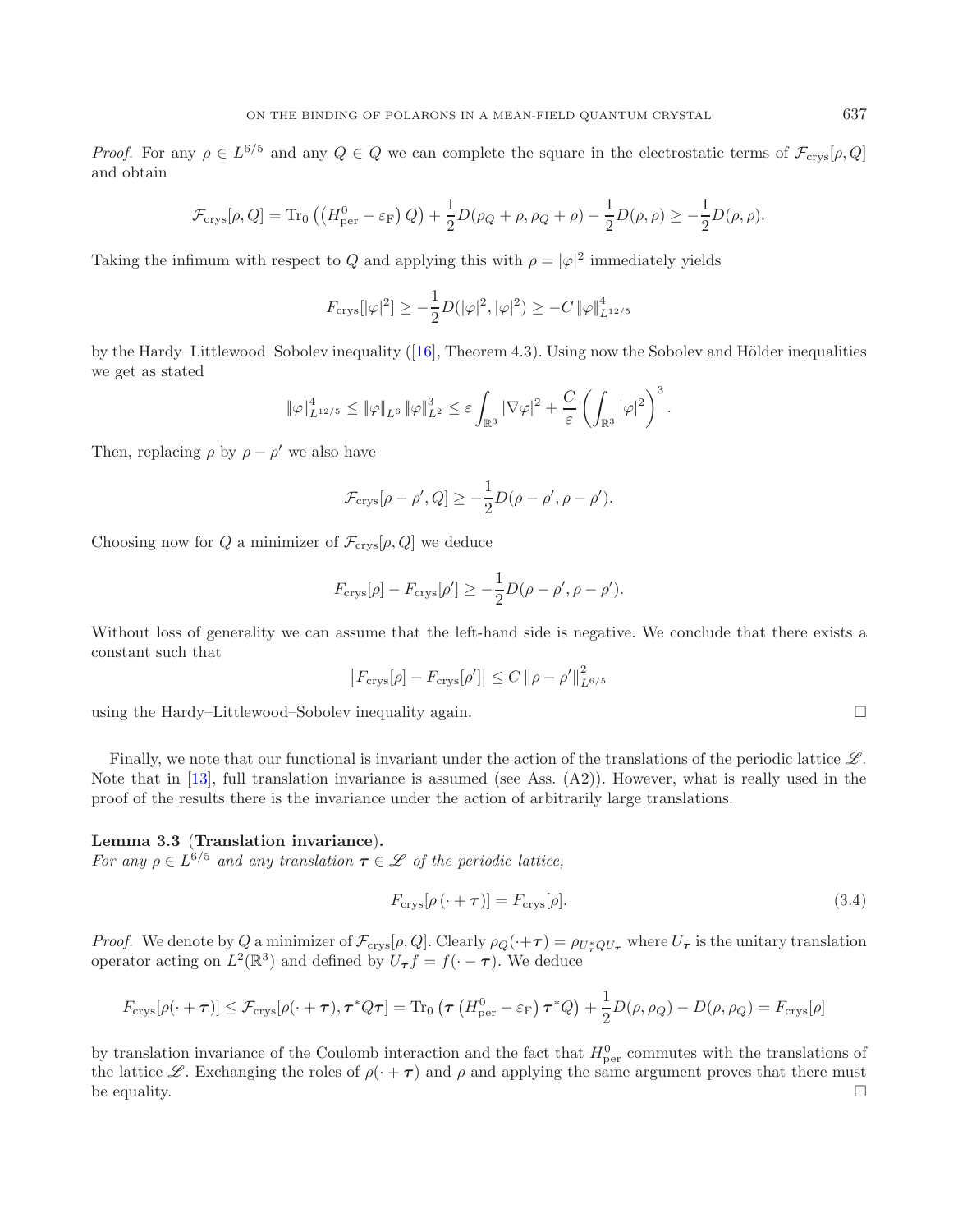## <span id="page-9-0"></span>**3.2. Some localization properties**

In order to prove that the crystal energy of two distant clusters of mass decouples we will need a localization procedure. Due to the constraint [\(2.5\)](#page-4-2), it is convenient to use a specific localization method for  $Q_n$ , as noted first in [\[2,](#page-26-1) [11\]](#page-27-22). We here provide several new facts about this procedure that will be useful in the next section.

We introduce a smooth partition of unity  $\chi^2 + \eta^2 = 1$  such that  $\chi = 1$  on the ball  $B(0, 1)$  and  $\chi = 0$  outside of the ball  $B(0, 2)$ . Similarly,  $\eta = 1$  on  $\mathbb{R}^3 \setminus B(0, 2)$  and  $\eta = 0$  on  $B(0, 1)$ . We also require that  $\nabla \chi$  and  $\nabla \eta$  are bounded functions. Then we introduce  $\chi_R(x) := \chi(x/R)$  and  $\eta_R(x) = \eta(x/R)$ . We define the two localization operators

<span id="page-9-3"></span>
$$
X_R = \gamma_{\text{per}}^0 \chi_R \gamma_{\text{per}}^0 + \left(\gamma_{\text{per}}^0\right)^{\perp} \chi_R \left(\gamma_{\text{per}}^0\right)^{\perp}
$$
  
\n
$$
Y_R = \gamma_{\text{per}}^0 \eta_R \gamma_{\text{per}}^0 + \left(\gamma_{\text{per}}^0\right)^{\perp} \eta_R \left(\gamma_{\text{per}}^0\right)^{\perp}
$$
\n(3.5)

<span id="page-9-2"></span><span id="page-9-1"></span>that have the virtue of commuting with the spectral projectors  $\gamma_{\text{per}}^0$  and  $(\gamma_{\text{per}}^0)^{\perp} = 1 - \gamma_{\text{per}}^0$ . Note that in [\[2](#page-26-1)], the choice  $X_R = \sqrt{1 - Y_R^2}$  is made. Here we change a bit the strategy and we only have

$$
X_R^2 + Y_R^2 \le 1.
$$

<span id="page-9-4"></span>The following lemma, whose lengthy proof shall be detailed in the Appendix, says that  $X_R^2 + Y_R^2 \approx 1$  for large  $R$  in a sufficiently strong sense for our practical purposes see Section 3.3. R, in a sufficiently strong sense for our practical purposes, see Section [3.3.](#page-11-0)

## Lemma 3.4 (Properties of the localization operators  $X_R$  and  $Y_R$ ).

*There exists a universal constant* C > <sup>0</sup> *such that*

$$
\|X_RQX_R\|_{\mathcal{Q}} + \|Y_RQY_R\|_{\mathcal{Q}} + \|\rho_{X_RQX_R}\|_{L^2\cap\mathcal{C}} + \|\rho_{Y_RQY_R}\|_{L^2\cap\mathcal{C}} \leq C\|Q\|_{\mathcal{Q}},\tag{3.6}
$$

$$
\operatorname{Tr}_0(H_{\text{per}}^0 - \varepsilon_\text{F})Q - \operatorname{Tr}_0(H_{\text{per}}^0 - \varepsilon_\text{F})X_RQX_R - \operatorname{Tr}_0(H_{\text{per}}^0 - \varepsilon_\text{F})Y_RQY_R \Big| \le \frac{C}{R^2} \|Q\|_{\mathcal{Q}},\tag{3.7}
$$

*and*

$$
\|\rho_Q - \rho_{X_R Q X_R} - \rho_{Y_R Q Y_R}\|_{L^2 \cap \mathcal{C}} \le \frac{C}{R} \|Q\|_{\mathcal{Q}}
$$
\n(3.8)

*for all*  $Q \in \mathcal{Q}$  *and all*  $R > 1$ *.* 

 $\overline{\phantom{a}}$  $\overline{\phantom{a}}$  $\mid$ 

Remark that the IMS formula implies

$$
H_{\text{per}}^0 - \varepsilon_{\text{F}} = \chi_R \left( H_{\text{per}}^0 - \varepsilon_{\text{F}} \right) \chi_R + \eta_R \left( H_{\text{per}}^0 - \varepsilon_{\text{F}} \right) \eta_R - \frac{1}{2} |\nabla \chi_R|^2 - \frac{1}{2} |\nabla \eta_R|^2
$$

where the last two error terms can be estimated in the operator norm by  $R^{-2}(\|\nabla \chi\|_{L^{\infty}}^2 + \|\nabla \eta\|_{L^{\infty}}^2)/2$ . Our hound (3.7) is a similar estimate valid for the modified localization operators  $X_{\text{D}}$  and  $Y_{\$ bound [\(3.7\)](#page-9-1) is a similar estimate valid for the modified localization operators  $X_R$  and  $Y_R$ . In the same spirit, remark that

$$
\rho_Q = \chi_R^2 \rho_Q + \eta_R^2 \rho_Q = \rho_{\chi_R Q \chi_R} + \rho_{\eta_R Q \eta_R}
$$

and therefore the estimate [\(3.8\)](#page-9-2) on the density quantifies the error when the localization operators  $X_R$  and  $Y_R$ <br>are used in place of  $\chi_R$  and  $\eta_R$ are used in place of  $\chi_R$  and  $\eta_R$ .

As noticed first in [\[11](#page-27-22)], the main advantage of the localization operators  $X_R$  and  $Y_R$  is that they preserve the constraint [\(2.5\)](#page-4-2). Simply, using that

$$
X_R \gamma_{\text{per}}^0 X_R = \gamma_{\text{per}}^0 \chi_R \gamma_{\text{per}}^0 \chi_R \gamma_{\text{per}}^0 \le \gamma_{\text{per}}^0 (\chi_R)^2 \gamma_{\text{per}}^0 \le \gamma_{\text{per}}^0
$$

and the similar estimate  $X_R(\gamma_{\text{per}}^0)^{\perp} X_R \leq (\gamma_{\text{per}}^0)^{\perp}$ , we see that when  $-\gamma_{\text{per}}^0 \leq Q \leq 1 - \gamma_{\text{per}}^0$ , then

$$
-\gamma_{\text{per}}^0 \le -X_R \gamma_{\text{per}}^0 X_R \le X_R Q X_R \le X_R \left(\gamma_{\text{per}}^0\right)^{\perp} X_R \le \left(\gamma_{\text{per}}^0\right)^{\perp} \tag{3.9}
$$

and the same is true for  $Y_RQY_R$ .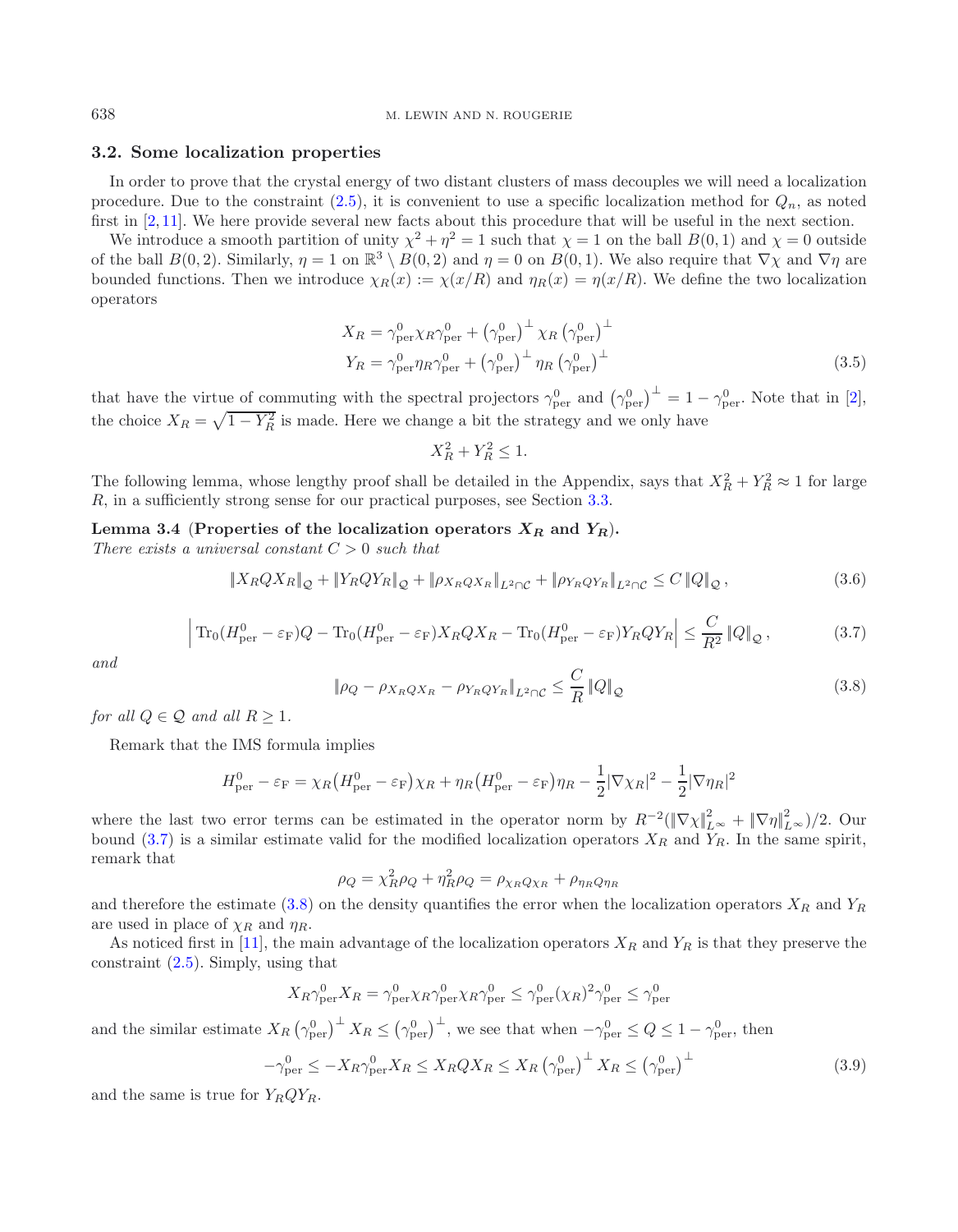<span id="page-10-0"></span>This is in fact a particular case of an algebraic property which does not seem to have been noticed before, that we state as Lemma [3.5](#page-10-0) below. It will be very useful when constructing trial states for the crystal functional.

### **Lemma 3.5** (**Adding states using localization**)**.**

Let  $\Pi$  be an orthogonal projector on a Hilbert space  $\mathfrak{H}$ , and  $\chi$ ,  $\eta$  two self-adjoint operators on  $\mathfrak{H}$  such that  $\chi^2 + \eta^2 \leq 1$ *. We introduce the corresponding localization operators* 

$$
X = \Pi \chi \Pi + (1 - \Pi) \chi (1 - \Pi)
$$
 and  $Y = \Pi \eta \Pi + (1 - \Pi) \eta (1 - \Pi)$ .

*Let*  $Q, Q'$  *two self-adjoint operators such that*  $-\Pi \leq Q, Q' \leq 1 - \Pi$ *. Then we have* 

$$
-H \le XQX + YQ'Y \le 1 - H \tag{3.10}
$$

*as well.*

*Proof.* Since X and Y are self-adjoint we have

$$
-X\Pi X - Y\Pi Y \le XQX + YQ'Y \le X(1 - \Pi)X + Y(1 - \Pi)Y.
$$

The lemma follows from the estimate

$$
X\Pi X + Y\Pi Y = \Pi \chi \Pi \chi \Pi + \Pi \eta \Pi \eta \Pi \le \Pi \left( \chi^2 + \eta^2 \right) \Pi \le \Pi
$$

and the equivalent one with  $\Pi$  replaced by  $1 - \Pi$ . We have used that  $\Pi \le 1$  and  $\chi, \eta$  are self-adjoint to get  $\Pi \chi \Pi \chi \Pi \le \Pi \chi^2 \Pi$  and  $\Pi \eta \Pi \Pi \Pi \le \Pi \eta^2 \Pi$ .  $\Pi \chi \Pi \chi \Pi \leq \Pi \chi^2 \Pi$  and  $\Pi \eta \Pi \eta \Pi \leq \Pi \eta^2 \Pi$ .

It will be important in the sequel to know that weak convergence of a sequence  $(Q_n)$  in Q implies strong local compactness, that is strong compactness of  $(XQ_nX)$  where X is defined similarly as above, starting from a compactly supported function  $\chi$ .

### <span id="page-10-1"></span>**Lemma 3.6** (**Strong local compactness for bounded sequences in** *Q*)**.**

*Let*  $(Q_n)$  *be a bounded sequence in*  $Q$  *such that*  $Q_n \rightharpoonup Q$  *weakly in*  $Q$ *. Then*  $\chi Q_n \chi \rightharpoonup \chi Q \chi$  *strongly in the trace–class*  $\mathfrak{S}^1$ , for every function  $\chi \in L^{\infty}(\mathbb{R}^3)$  of compact support. In particular,  $\rho_{Q_n} \to \rho_Q$  weakly in  $L^2 \cap C$ and strongly in  $L^1_{\text{loc}}$ .<br>Writing  $X = \gamma^0 \sqrt{2\gamma^0}$ .

*Writing*  $X = \gamma_{\text{per}}^0 \chi \gamma_{\text{per}}^0 + (1 - \gamma_{\text{per}}^0) \chi (1 - \gamma_{\text{per}}^0)$ , we also have  $XQ_nX \to XQX$  strongly in  $\mathfrak{S}^1$  and thus  $\rho_{XQ_nX} \to \rho_{XQ_nX}$  $\rho_{XQX}$  *strongly in*  $L^1$ .

We will use the following local compactness criterion in Schatten classes. Its standard proof is omitted.

## <span id="page-10-2"></span>**Lemma 3.7** (**Local compactness in Schatten spaces**)**.**

Let  $\mathbb{S}^p$  be the class of compact operators A of some Hilbert space  $\mathfrak{H}$  such that  $\left(\text{Tr}(|A|^p)\right)^{1/p} < +\infty$ , with the convention that  $\mathbb{S}^{\infty}$  denotes the class of connact operators *convention that*  $\mathfrak{S}^{\infty}$  *denotes the class of compact operators.* 

- *If*  $A_n \rightharpoonup A$  *weakly-* $*$  *in*  $\mathfrak{S}^1$  *and*  $K, K' \in \mathfrak{S}^\infty$  *then*  $KA_nK' \rightharpoonup KAK'$  *strongly in*  $\mathfrak{S}^1$ *.*
- *If*  $A_n \rightharpoonup A$  *weakly in*  $\mathfrak{S}^r$ ,  $K \in \mathfrak{S}^p$  *and*  $K' \in \mathfrak{S}^q$  *then*  $KA_nK' \rightharpoonup KAK'$  *strongly in*  $\mathfrak{S}^s$  *with*  $1/s =$  $1/p + 1/q + 1/r$ .

*Proof of Lemma [3.6.](#page-10-1)* We know from Proposition 1 in [\[2](#page-26-1)] that  $\rho_{Q_n} \to \rho_Q$  weakly in  $L^2 \cap C$ . Only the strong local convergence is new. We write as usual

$$
Q_n = Q_n^{++} + Q_n^{-+} + Q_n^{+-} + Q_n^{--}
$$
\n(3.11)

and consider only the first two terms, the other two being dealt with in a similar way. We have

$$
\chi Q_n^{++} \chi = \left\{ \chi \left( -\Delta + 1 \right)^{-1/2} \right\} \left\{ \left( -\Delta + 1 \right)^{1/2} Q_n^{++} \left( -\Delta + 1 \right)^{1/2} \right\} \left\{ \left( -\Delta + 1 \right)^{-1/2} \chi \right\}.
$$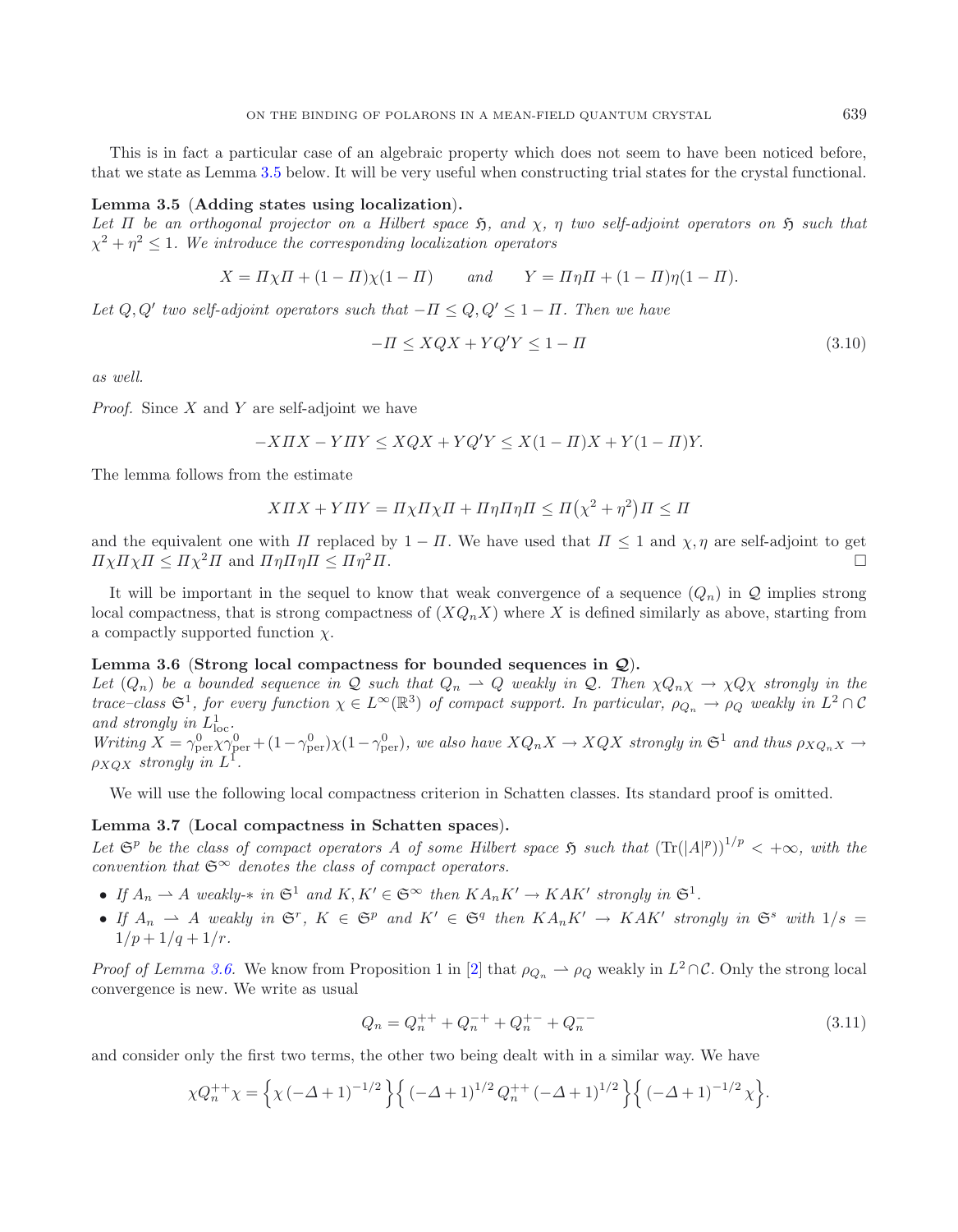The operator  $\chi(-\Delta + 1)^{-1/2}$  is compact and  $(-\Delta + 1)^{1/2}Q_{n}^{++}(-\Delta + 1)^{1/2}$  converges towards  $(-\Delta + 1)^{1/2}Q_{n}^{++}(-\Delta + 1)^{1/2}Q_{n}^{++}(-\Delta + 1)^{1/2}Q_{n}^{++}(-\Delta + 1)^{1/2}Q_{n}^{++}(-\Delta + 1)^{1/2}Q_{n}^{++}(-\Delta + 1)^{1/2}Q_{n}^{++}(-\Delta + 1)^{1$  $1)^{1/2}Q^{++}(-\Delta+1)^{1/2}$  weakly- $*$  in  $\mathfrak{S}^1$  by assumption. By Lemma [3.7](#page-10-2) we deduce that  $\chi Q_n^{++}\chi \to \chi Q^{++}\chi$ <br>strongly in  $\mathfrak{S}^1$ strongly in  $\mathfrak{S}^1$ .

We argue similarly for the off diagonal terms, writing this time

$$
\chi Q_n^{+-} \chi = \left\{ \chi \left( -\varDelta + 1 \right)^{-1/2} \right\} \left\{ \left( -\varDelta + 1 \right)^{1/2} Q_n^{+-} \right\} \left\{ \gamma_{\text{per}}^0 \chi \right\}.
$$

Again the operator  $\chi(-\Delta+1)^{-1/2}$  is compact and we can write

$$
\gamma_{\text{per}}^0 \chi = \gamma_{\text{per}}^0 (H_{\text{per}}^0 + \mu) (H_{\text{per}}^0 + \mu)^{-1} (1 - \Delta) (1 - \Delta)^{-1} \chi.
$$

Here  $\mu$  is a large enough constant such that  $H_{\text{per}}^0 \ge -\mu/2$ . The operator  $\gamma_{\text{per}}^0(H_{\text{per}}^0 + \mu)$  is bounded by the functional calculus. Also  $(H^0 + \mu)^{-1}(1 - \Lambda)$  is bounded by Lemma 1 in [2] Finally  $(1 - \Lambda)^{-1} \times \in \math$ functional calculus. Also,  $(H_{\text{per}}^0 + \mu)^{-1} (1 - \Delta)$  is bounded by Lemma 1 in [\[2](#page-26-1)]. Finally,  $(1 - \Delta)^{-1} \chi \in \mathfrak{S}^2$ . Thus  $\gamma_{\text{per}}^0 \chi \in \mathfrak{S}^2$ . Since  $(-\Delta+1)^{1/2} Q_{n}^{+-} \to (-\Delta+1)^{1/2} Q^{+-}$  weakly in  $\mathfrak{S}^2$  by assumption, we deduce by Lemma [3.7](#page-10-2) again, that  $\chi Q_n^{+-}\chi \to \chi Q^{+-}\chi$  strongly in  $\mathfrak{S}^1$ .<br>We have proved that  $\chi Q \times \to \chi Q \times$  strong

We have proved that  $\chi Q_n \chi \to \chi Q \chi$  strongly in  $\mathfrak{S}^1$ , but  $\rho_{\chi Q_n \chi} = \chi^2 \rho_{Q_n}$ , so we deduce that  $\rho_{Q_n} \to \rho_Q$ strongly in  $L^1_{loc}$ .<br>For the secon

For the second part of the statement we simply write

$$
XQ_nX = (\gamma_{\text{per}}^0)^{\perp} \chi Q_n^{++} \chi (\gamma_{\text{per}}^0)^{\perp} + \gamma_{\text{per}}^0 \chi Q_n^{--} \chi \gamma_{\text{per}}^0 + (\gamma_{\text{per}}^0)^{\perp} \chi Q_n^{+-} \chi \gamma_{\text{per}}^0 + \gamma_{\text{per}}^0 \chi Q_n^{-+} \chi (\gamma_{\text{per}}^0)^{\perp}
$$
  
the strong convergence of each term shown above.

and use the strong convergence of each term shown above.

One can prove that if  $\rho \in \mathcal{C}$  then  $\chi^2_R \rho \to \rho$  strongly in  $\mathcal{C}$  when  $R \to \infty$ . In the same spirit, we have

# <span id="page-11-3"></span>**Lemma 3.8** (**Approximation using localization**)**.** *With*  $X_R$  *and*  $Y_R$  *defined as above and*  $Q \in \mathcal{Q}$ *,*

<span id="page-11-1"></span>
$$
X_RQX_R \to Q, \quad Y_RQY_R \to 0 \text{ strongly in } Q \text{ when } R \to \infty. \tag{3.12}
$$

*In particular*  $\rho_{X_RQX_R} \to \rho_Q$  *and*  $\rho_{Y_RQY_R} \to 0$  *strongly in*  $L^2 \cap C$ *.* 

*Proof.* Using [\(3.6\)](#page-9-3) and an  $\varepsilon/2$  argument, it suffices to prove this for a finite rank operator Q (such operators are known to be dense in  $\mathcal{Q}$ , see Corollary 3 in [\[2](#page-26-1)]). In this case the statement just follows from the facts that  $X_R \to 1$  and  $Y_R \to 0$  strongly, which is a consequence of the convergence  $\chi_R \to 1$  and  $\eta_R \to 0$ . The convergence of  $\rho_{X\to OY}$  and  $\rho_{Y\to OY}$  follows by continuity of the map  $Q \in \mathcal{Q} \mapsto \rho_Q \in L^2 \cap \mathcal{C}$ . of  $\rho_{X_RQX_R}$  and  $\rho_{Y_RQY_R}$  follows by continuity of the map  $Q \in \mathcal{Q} \mapsto \rho_Q \in L^2 \cap \mathcal{C}$ .

# <span id="page-11-0"></span>**3.3. Decoupling at infinity**

Here we provide the most crucial ingredient of the proof of Theorem [2.3,](#page-6-2) namely the fact that the crystal energy of the sum of two distant pieces of mass is almost the sum of the energies of these pieces. This is the content of the following proposition, which is the equivalent of assumption (A3) in [\[13](#page-27-9)]. Note however that we prove much less than what is stated there. Fortunately, the proof of Theorem 25 in [\[13\]](#page-27-9) does not actually require such a strong assumption as (A3), as we will show in Section [5](#page-18-0) below.

# <span id="page-11-2"></span>**Proposition 3.9** (**Decoupling at infinity**)**.**

*Let*  $(\rho_n)$  *be a bounded sequence in the Coulomb space* C *such that*  $\rho_n \to \rho$  *weakly. Then* 

$$
\lim_{n \to \infty} \left( F_{\text{crys}}[\rho_n] - F_{\text{crys}}[\rho] - F_{\text{crys}}[\rho_n - \rho] \right) = 0. \tag{3.13}
$$

In the above, one should think of  $\rho_n$  as being constituted of two clusters of mass,  $\rho$  and  $\rho_n-\rho$ , whose "supports" are infinitely far away in the limit  $n \to \infty$ . This is mathematically materialized by the weak convergence to 0 of  $\rho_n - \rho$ . The proposition then says that the total energy is the sum of the energy of the pieces, up to a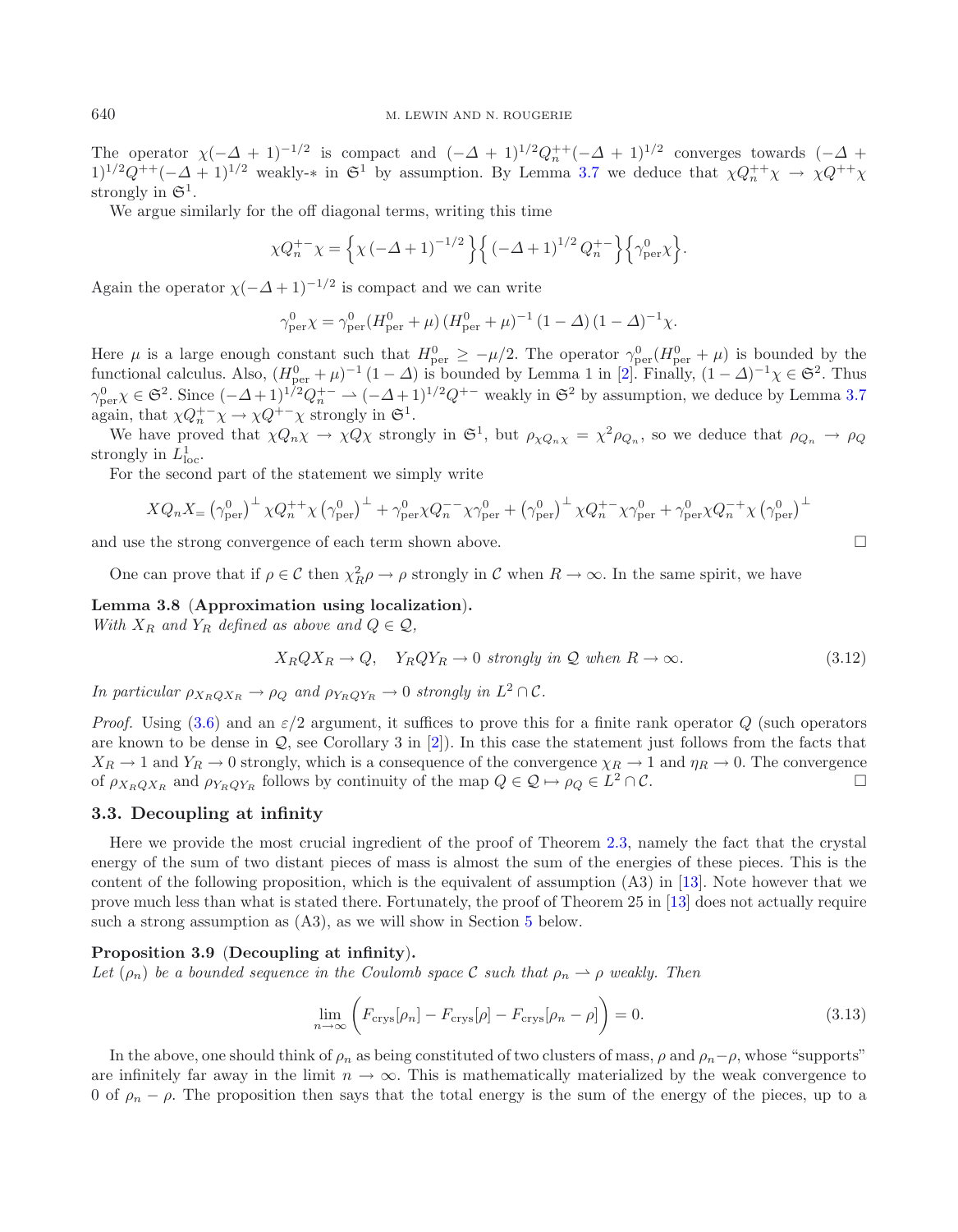Assumption (A3) in [\[13\]](#page-27-9) is a little different from [\(3.13\)](#page-11-1). There it was assumed that  $\rho_n = \rho_n^1 + \rho_n^2$  where  $\rho_n^1$  and  $\rho_n^2$  are bounded in  $L^{6/5}$  and that the distance between their supports goes to infinity, with on the size of these supports. In Proposition [3.9](#page-11-2) it is implicit that one of the two clusters of mass has a support of bounded size and is approximated by its weak limit  $\rho$ . This additional assumption is harmless for our purpose because we are dealing with a locally compact problem.

<span id="page-12-0"></span>In the course of the Proof of Proposition [3.9](#page-11-2) we will establish the following, which we believe is of independent interest. It gives the weak continuity of the (a priori multi-valued) map  $\rho_n \mapsto Q_n = \operatorname{argmin} \mathcal{F}_{\text{crys}}[\rho_n, \cdot].$ 

### Corollary 3.10 (A weak continuity result for  $\mathcal{F}_{\text{crys}}$ ).

*Let*  $(\rho_n)$  *be a bounded sequence in the Coulomb space* C *such that*  $\rho_n \rightharpoonup \rho$  *weakly and*  $Q_n$  *be any minimizer of*  $\mathcal{F}_{\text{crys}}[\rho_n, \cdot]$ . Then, up to extraction of a subsequence,  $Q_n \rightharpoonup Q$  weakly in  $\mathcal Q$  where  $Q$  minimizes  $\mathcal{F}_{\text{crys}}[\rho, \cdot]$ .

We now present the

*Proof of Proposition [3.9.](#page-11-2)* We begin with the difficult part, that is the proof of the lower bound corresponding to [\(3.13\)](#page-11-1).

**Step 1.** *Lower bound*.

We denote by  $Q_n$  a minimizer for  $Q \mapsto \mathcal{F}_{\text{crys}}[\rho_n, Q]$ . Corollary 2 in [\[2\]](#page-26-1) states that the energy functional  $\mathcal{F}_{\text{crys}}[\rho_n, Q]$  controls the norm  $||Q||_{\mathcal{O}}$ :

$$
0 \geq \mathcal{F}_{\text{crys}}[\rho_n, Q_n] \geq C ||Q_n||_{\mathcal{Q}} - \frac{1}{2}D(\rho_n, \rho_n).
$$

The upper bound is obtained by taking a trial state  $Q \equiv 0$ . Using that  $\rho_n$  is bounded in C, hence that  $D(\rho_n, \rho_n)$ is bounded, we deduce that the sequence  $(Q_n)$  is bounded in  $\mathcal{Q}$ . Up to extraction of a subsequence, we can assume that  $Q_n \rightharpoonup Q$  and, by Lemma [3.6,](#page-10-1) that  $\rho_{Q_n} \rightharpoonup \rho_Q$  weakly in  $L^2 \cap C$  and strongly in  $L^1_{\text{loc}}$ .<br>We now consider localization operators  $X_p$  and  $Y_p$  as described in the preceding section and

We now consider localization operators  $X_R$  and  $Y_R$  as described in the preceding section and use them to write the energy as the sum of the energy of  $X_RQ_nX_R$  and that of  $Y_RQ_nY_R$ , modulo errors terms. In our proof R is fixed and will go to infinity only in the end, after we have taken the limit  $n \to \infty$ .

Using that  $\rho_n$  and  $\rho_{Q_n}$  are bounded in C and that  $Q_n$  is bounded in Q, we get from the estimate [\(3.8\)](#page-9-2)

$$
D(\rho_{Q_n}, \rho_n) = D(\rho_{Q_n}, \rho) + D(\rho_{Q_n}, \rho_n - \rho)
$$
  
=  $D(\rho_Q, \rho) + D(\rho_{Q_n} - \rho_Q, \rho) + D(\rho_{X_R Q_n X_R}, \rho_n - \rho) + D(\rho_{Y_R Q_n Y_R}, \rho_n - \rho) + \varepsilon_n(R)$   
=  $D(\rho_Q, \rho) + D(\rho_{X_R Q_n X_R}, \rho_n - \rho) + D(\rho_{Y_R Q_n Y_R}, \rho_n - \rho) + o(1) + \varepsilon_n(R)$ 

where we have used that  $\rho_{Q_n} \rightharpoonup \rho_Q$  weakly in C and where  $\varepsilon_n(R)$  denotes a generic quantity satisfying

$$
\limsup_{n \to \infty} |\varepsilon_n(R)| \le \frac{C}{R}.\tag{3.14}
$$

Also  $o(1)$  goes to 0 when  $n \to \infty$  and R stays fixed. Since  $\rho_{X_RQ_nX_R} \to \rho_{X_RQX_R}$  strongly in  $L^1(\mathbb{R}^3)$  by Lemma [3.6,](#page-10-1) and it is a bounded sequence in  $L^2(\mathbb{R}^3)$  by  $(3.6)$ , it must converge strongly in C by the Hardy–Littlewood–Sobolev inequality. So we conclude that  $D(\rho_{X_RQ_nX_R}, \rho_n - \rho) \to 0$  as  $n \to \infty$ , hence that

$$
D(\rho_{Q_n}, \rho_n) = D(\rho_Q, \rho) + D(\rho_{Y_R Q_n Y_R}, \rho_n - \rho) + o(1) + \varepsilon_n(R). \tag{3.15}
$$

Arguing exactly the same, we can conclude that

$$
D(\rho_{Q_n}, \rho_{Q_n}) = D(\rho_{X_R Q_n X_R} + \rho_{Y_R Q_n Y_R}, \rho_{X_R Q_n X_R} + \rho_{Y_R Q_n Y_R}) + \varepsilon_n(R)
$$
  
= 
$$
D(\rho_{X_R Q X_R}, \rho_{X_R Q X_R}) + 2D(\rho_{X_R Q X_R}, \rho_{Y_R Q Y_R}) + D(\rho_{Y_R Q_n Y_R}, \rho_{Y_R Q_n Y_R}) + o(1) + \varepsilon_n(R).
$$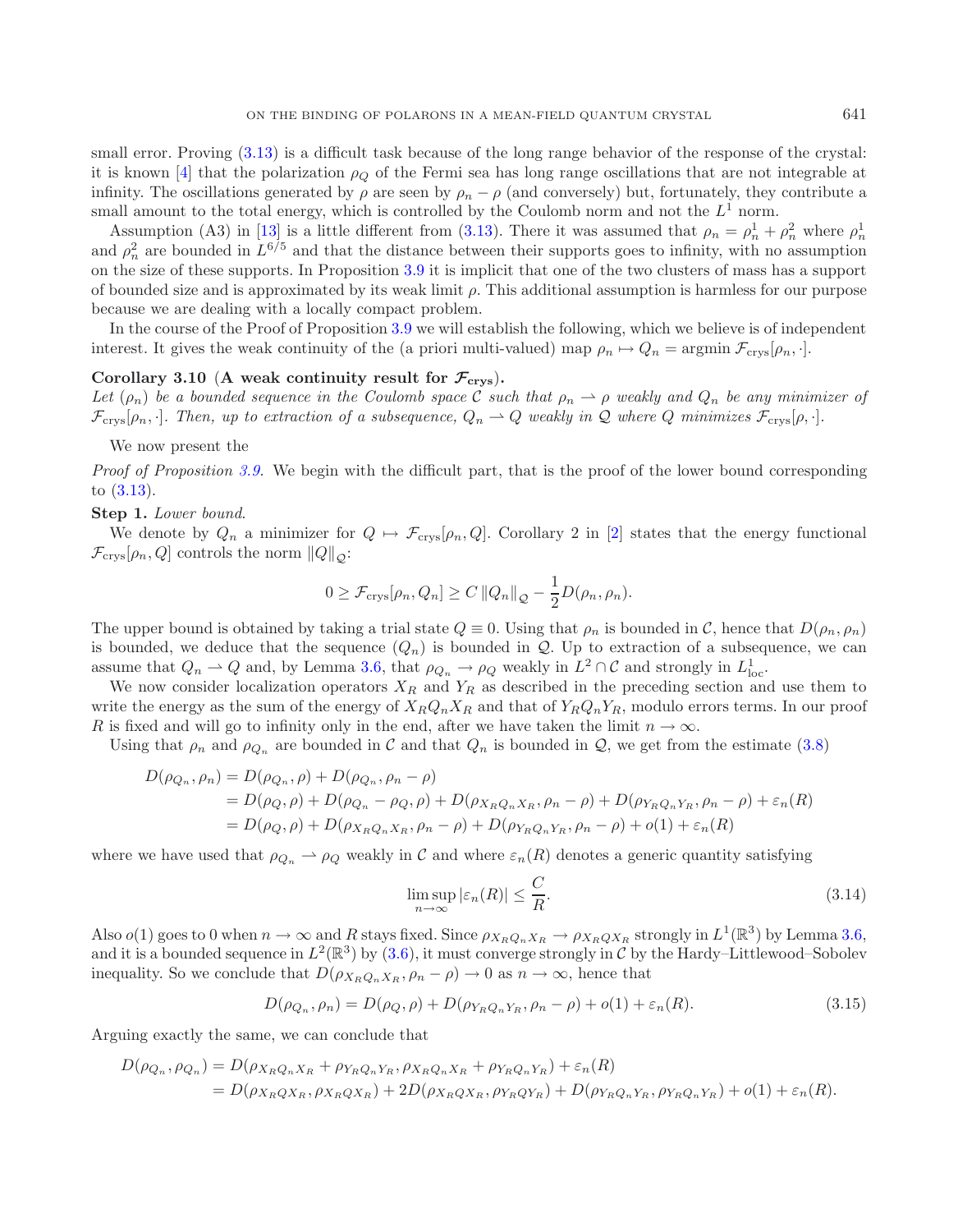If we use these estimates on the electrostatic terms and [\(3.7\)](#page-9-1) to deal with the kinetic energy, we arrive at

$$
F_{\text{crys}}[\rho_n] = \mathcal{F}_{\text{crys}}[\rho_n, Q_n]
$$
  
=  $\text{Tr}_0(H_{\text{per}}^0 - \varepsilon_F) X_R Q_n X_R + \text{Tr}_0(H_{\text{per}}^0 - \varepsilon_F) Y_R Q_n Y_R + D(\rho_Q, \rho) + D(\rho_{Y_R Q_n Y_R, \rho_n - \rho)$   
+  $\frac{1}{2} D(\rho_{X_R Q X_R, \rho_{X_R Q X_R}) + D(\rho_{X_R Q X_R, \rho_{Y_R Q Y_R}) + \frac{1}{2} D(\rho_{Y_R Q_n Y_R, \rho_{Y_R Q_n Y_R}) + \varepsilon_n(R) + o(1)$   
 $\ge \text{Tr}_0(H_{\text{per}}^0 - \varepsilon_F) X_R Q_n X_R + F_{\text{crys}}[\rho_n - \rho] + D(\rho_Q, \rho)$   
+  $\frac{1}{2} D(\rho_{X_R Q X_R, \rho_{X_R Q X_R}) + D(\rho_{X_R Q X_R, \rho_{Y_R Q Y_R}) + \varepsilon_n(R) + o(1)$ 

where we have used that  $Y_RQ_nY_R$  is an admissible trial state for  $\mathcal{F}_{\text{crys}}[\rho_n - \rho, Q]$  by Lemma [3.5.](#page-10-0) Passing to the liminf and using Fatou's lemma yields

<span id="page-13-0"></span>
$$
\liminf_{n \to \infty} (F_{\text{crys}}[\rho_n] - F_{\text{crys}}[\rho_n - \rho]) \ge \text{Tr}_0(H_{\text{per}}^0 - \varepsilon_F) X_R Q X_R + D(\rho_Q, \rho)
$$
  
+ 
$$
\frac{1}{2} D(\rho_{X_R Q X_R}, \rho_{X_R Q X_R}) + D(\rho_{X_R Q X_R}, \rho_{Y_R Q Y_R}) - \frac{C}{R}.
$$

We have  $\rho_{X_RQX_R} \to \rho_Q$  and  $\rho_{Y_RQY_R} \to 0$  strongly in  $C \cap L^2$ , as  $R \to \infty$  by Lemma [3.8.](#page-11-3) So, using Fatou's lemma<br>again for the kinetic energy term and taking the limit  $R \to \infty$  we arrive at the result again for the kinetic energy term and taking the limit  $R \to \infty$ , we arrive at the result

$$
\liminf_{n \to \infty} \left( F_{\text{crys}}[\rho_n] - F_{\text{crys}}[\rho_n - \rho] \right) \ge \text{Tr}_0(H_{\text{per}}^0 - \varepsilon_F)Q + D(\rho_Q, \rho) + \frac{1}{2}D(\rho_Q, \rho_Q) \ge F_{\text{crys}}[\rho],\tag{3.16}
$$

which is the lower bound corresponding to  $(3.13)$ .

#### **Step 2.** *proof of Corollary [3.10](#page-12-0) with*  $\rho \equiv 0$ .

We pick a sequence  $\rho_n \rightharpoonup 0$  and denote by  $(Q_n)$  the corresponding sequence of minimizers. Since  $(\rho_n)$  is bounded in C,  $(Q_n)$  is bounded in Q and, up to extraction, converges weakly to some  $Q \in \mathcal{Q}$ , which implies that  $\rho_{Q_n} \rightharpoonup \rho_Q$  weakly in C. We prove here that  $Q \equiv 0$ .

Thanks to the lower bound part of  $(3.13)$  we have just proved, we write

$$
-\frac{1}{2}D(\rho_Q, \rho_Q) + F_{\text{crys}}[\rho_n] + o(1) \leq F_{\text{crys}}[-\rho_Q] + F_{\text{crys}}[\rho_n] + o(1) \leq F_{\text{crys}}[\rho_n - \rho_Q] \leq F_{\text{crys}}[\rho_n] - D(\rho_Q, \rho_{Q_n}),
$$

using  $Q_n$  as a trial state for  $F_{\text{crys}}[\rho_n - \rho_Q]$  and the simple lower bound  $\mathcal{F}_{\text{crys}}[\nu, Q] \ge -\frac{1}{2}D(\nu, \nu)$ . Taking the limit  $n \to \infty$  we therefore obtain  $D(\rho_Q, \rho_Q) = 0$ , which implies  $Q = 0$  by [\(3.16\)](#page-13-0).

**Step 3.** *Upper bound.* We now construct a trial state for  $F_{\text{crys}}[\rho_n]$  to obtain the upper bound part of [\(3.13\)](#page-11-1). In previous works [\[2,](#page-26-1) [11\]](#page-27-22), the special structure of the set of admissible states was used (see the Appendix of [\[11](#page-27-22)]). We propose here a new method based on Lemma [3.5.](#page-10-0)

Let Q and  $Q_n$  be two minimizers for, respectively, the problems  $F_{\text{crys}}[\rho]$  and  $F_{\text{crys}}[\rho_n - \rho]$ . Recall that they must satisfy the constraint  $-\gamma_{\text{per}}^0 \leq Q$ ,  $Q_n \leq 1 - \gamma_{\text{per}}^0$  and that, using Step 2,  $Q_n \to 0$ . Let  $\chi_R$  be a localization function of compact support as before, and  $\eta_R = \sqrt{1 - \chi_R^2}$ . Consider the trial state (we use the notation of Lemma 3.8 with  $H - \gamma_0^0$ ) Lemma 3.8 with  $\Pi = \gamma_{\text{per}}^0$ )

$$
Q_{n,R} := X_R Q X_R + Y_R Q_n Y_R.
$$

We have  $-\gamma_{\text{per}}^0 \leq Q_{n,R} \leq 1 - \gamma_{\text{per}}^0$ , by Lemma [3.5,](#page-10-0) and thus

$$
F_{\rm crys}[\rho_n] \leq \mathcal{F}_{\rm crys}[\rho_n, Q_{n,R}].
$$

We use that  $X_RQ_nX_R$  and  $Y_RQY_R$  both satisfy the constraint [\(2.5\)](#page-4-2), hence that their kinetic energy is nonnegative

$$
\operatorname{Tr}_0\left(\left(H_{\text{per}}^0 - \varepsilon_{\text{F}}\right)X_RQ_nX_R\right) \geq 0.
$$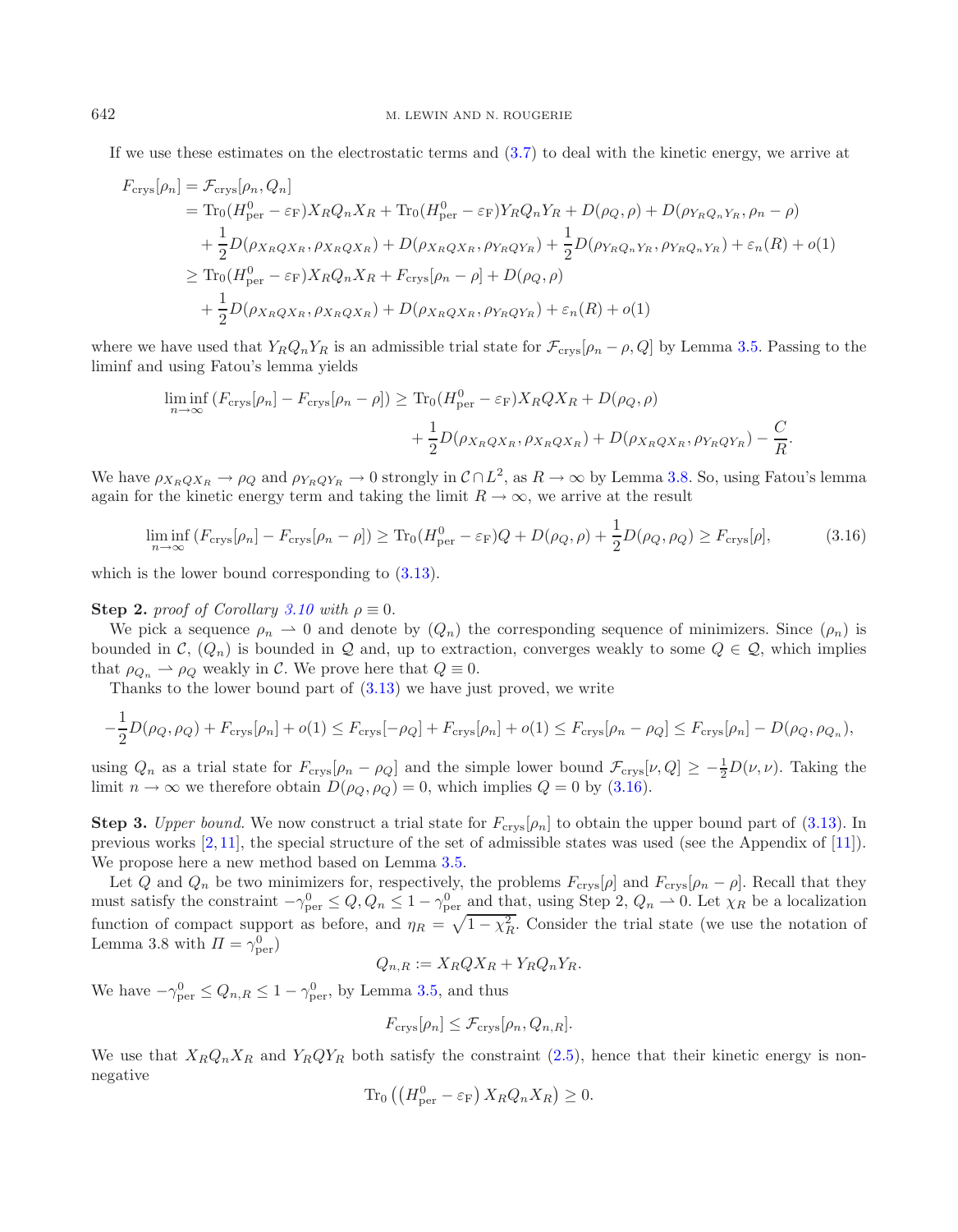So we have for instance

$$
\operatorname{Tr}_0 \left( \left( H_{\text{per}}^0 - \varepsilon_{\text{F}} \right) Y_R Q_n Y_R \right) \le \operatorname{Tr}_0 \left( \left( H_{\text{per}}^0 - \varepsilon_{\text{F}} \right) X_R Q_n X_R \right) + \operatorname{Tr}_0 \left( \left( H_{\text{per}}^0 - \varepsilon_{\text{F}} \right) Y_R Q_n Y_R \right) \le \operatorname{Tr}_0 \left( \left( H_{\text{per}}^0 - \varepsilon_{\text{F}} \right) Q_n \right) + \frac{C}{R^2}
$$

by [\(3.7\)](#page-9-1). We thus get

$$
\operatorname{Tr}_0\left(\left(H_{\mathrm{per}}^0-\varepsilon_{\mathrm{F}}\right)Q_{n,R}\right)\leq \operatorname{Tr}_0\left(\left(H_{\mathrm{per}}^0-\varepsilon_{\mathrm{F}}\right)Q_n\right)+\operatorname{Tr}_0\left(\left(H_{\mathrm{per}}^0-\varepsilon_{\mathrm{F}}\right)Q\right)+\frac{C}{R^2}.
$$

For the electrostatic terms we argue as in Step 1, using that  $\rho_{X_RQ_nX_R} \to 0$  strongly in C and  $\rho_{Y_RQ_nY_R} \to 0$ weakly in  $\mathcal C$  as  $n \to \infty$ , for fixed R:

$$
D(\rho_n, \rho_{Q_{n,R}}) = D(\rho, \rho_{X_R Q X_R}) + D(\rho_n - \rho, \rho_{Y_R Q_n Y_R}) + D(\rho_n - \rho, \rho_{X_R Q X_R}) + D(\rho, \rho_{Y_R Q_n Y_R})
$$
  
=  $D(\rho, \rho_{X_R Q X_R}) + D(\rho_n - \rho, \rho_{Q_n}) - D(\rho_n - \rho, \rho_{X_R Q_n X_R}) + o(1) + \varepsilon_n(R)$   
=  $D(\rho, \rho_{X_R Q X_R}) + D(\rho_n - \rho, \rho_{Q_n}) + o(1) + \varepsilon_n(R)$ 

where we have used  $(3.8)$  again. Similarly

$$
D(\rho_{Q_{n,R}}, \rho_{Q_{n,R}}) = D(\rho_{X_RQX_R}, \rho_{X_RQX_R}) + D(\rho_{Y_RQ_nY_R}, \rho_{Y_RQ_nY_R}) + 2D(\rho_{X_RQX_R}, \rho_{Y_RQ_nY_R})
$$
  
= 
$$
D(\rho_{X_RQX_R}, \rho_{X_RQX_R}) + D(\rho_{Q_n}, \rho_{Q_n}) + o(1) + \varepsilon_n(R)
$$

since  $Q_n \rightharpoonup 0$  and

$$
D(\rho_{Y_RQ_nY_R}, \rho_{Y_RQ_nY_R}) = D(\rho_{Q_n}, \rho_{Q_n}) - 2D(\rho_{X_RQ_nX_R}, \rho_{Q_n}) + D(\rho_{X_RQ_nX_R}, \rho_{X_RQ_nX_R}) + \varepsilon_n(R) = D(\rho_{Q_n}, \rho_{Q_n}) + o(1) + \varepsilon_n(R).
$$

Recalling that  $\rho_{X_RQX_R} \to \rho_Q$  strongly in C when  $R \to \infty$ , we can finally take first the limit  $n \to \infty$  and then the limit  $R \to \infty$  to conclude

$$
\limsup_{n \to \infty} (F_{\text{crys}}[\rho_n] - F_{\text{crys}}[\rho] - F_{\text{crys}}[\rho_n - \rho]) \le 0
$$

and the Proof of Proposition [3.9](#page-11-2) is complete.

## **Step 4.** *End of the proof of Corollary [3.10.](#page-12-0)*

Let  $(\rho_n)$  be any sequence such that  $\rho_n \to \rho$  weakly in C, and  $Q_n$  be any associated sequence of minimizers for  $\mathcal{F}_{\text{crys}}[\rho_n, \cdot]$ . Extracting a subsequence we may assume that  $Q_n \to Q$  in  $\mathcal{Q}$ . Coming back to the lower bound [\(3.16\)](#page-13-0) obtained in Step 1 and using  $(3.13)$ , we see that

$$
F_{\rm crys}[\rho] = \lim_{n \to \infty} \left( F_{\rm crys}[\rho_n] - F_{\rm crys}[\rho_n - \rho] \right) \geq \mathcal{F}_{\rm crys}[\rho, Q] \geq F_{\rm crys}[\rho].
$$

<span id="page-14-0"></span>This shows that Q minimizes  $\mathcal{F}_{\text{crys}}[\rho, \cdot]$  and concludes the proof of Corollary [3.10.](#page-12-0)

Before turning to the more complicated case of  $N$  particles for which we have to adapt Theorem 25 in [\[13](#page-27-9)], we deal with the simpler one-particle case. The proof that a minimizer always exists for one particle follows from usual techniques of nonlinear analysis. In this context the most difficult is to verify the one-particle binding inequality [\(2.20\)](#page-6-0), which we do first.

4. Existence of polarons: Proof of Theorem [2.2](#page-6-3)

 $\Box$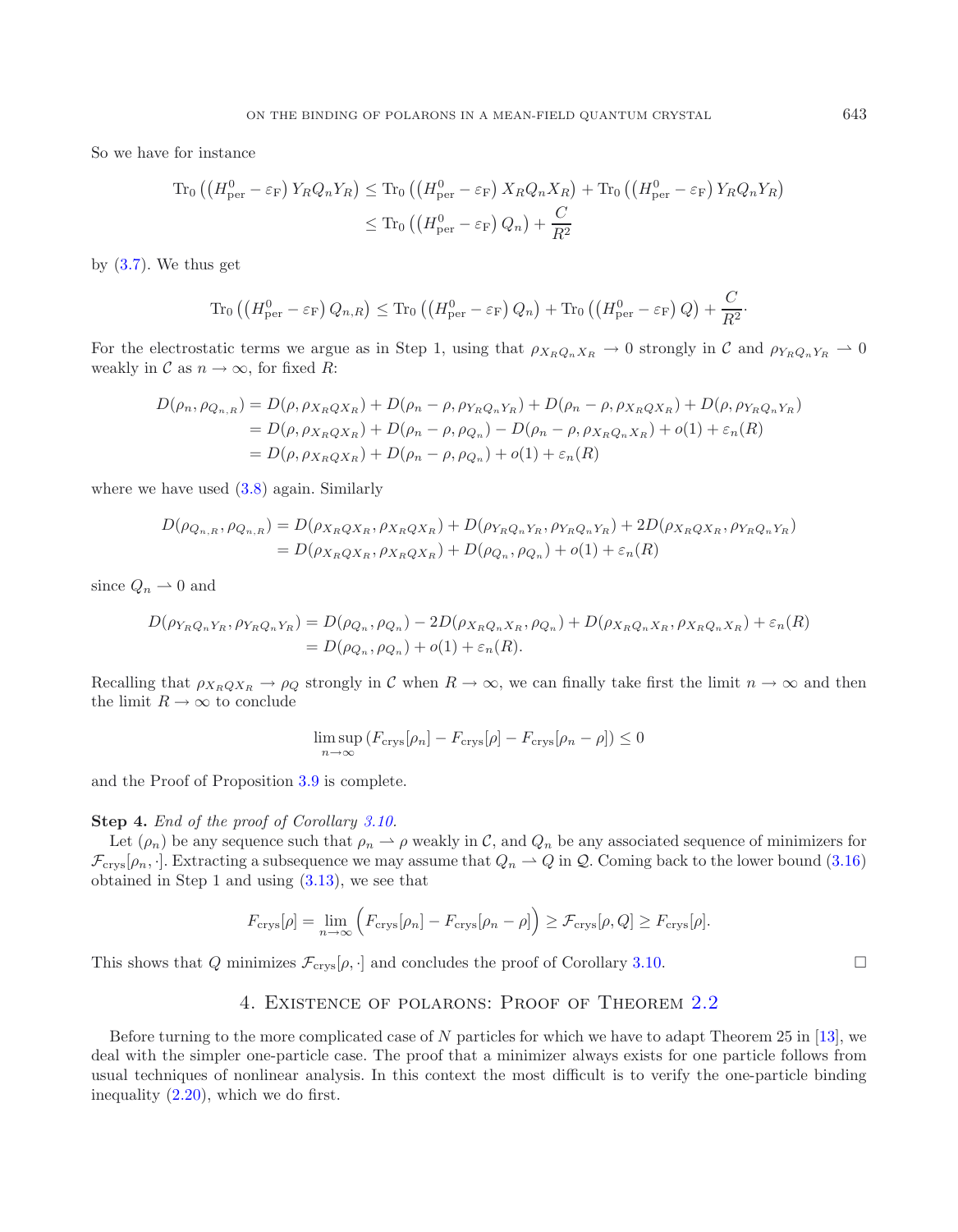<span id="page-15-4"></span>**Step 1.** *Proof of the one-particle binding inequality.*

<span id="page-15-0"></span>The aim of this first step is to prove the following important

### **Lemma 4.1** (**One-particle binding**)**.**

*We have*

<span id="page-15-1"></span>
$$
E(1) < E_{\text{per}} := \inf \sigma \left( -\frac{\Delta}{2m} + V_{\text{per}}^0 \right). \tag{4.1}
$$

*Proof.* Let  $u_{\text{per}}$  denote the first  $\mathscr{L}\text{-periodic eigenfunction of } -\Delta/(2m) + V_{\text{per}}^0$ , which is a solution of

$$
\left(-\frac{\Delta}{2m} + V_{\text{per}}^0\right)u_{\text{per}} = E_{\text{per}}u_{\text{per}}.
$$
\n(4.2)

<span id="page-15-3"></span>We assume that  $u_{\text{per}}$  is normalized,  $\int_{\Gamma} |u_{\text{per}}|^2 = 1$  where  $\Gamma$  is the unit cell of  $\mathscr{L}$ . Since  $u_{\text{per}} \in H^2_{\text{per}}(\Gamma)$ , we have also  $u_{\text{per}} \in H^2_{\text{per}}(\Gamma)$ , we have also  $u_{\text{per}} \in [u_{\text{per}}]^2 \in H^2(\Gamma)$ . The F also  $\nu_{\text{per}} := |u_{\text{per}}|^2 \in H^2_{\text{per}}(\Gamma)$ . The Fourier coefficients  $(\widehat{\nu}_{\text{per}}(k))_{k \in \mathscr{L}^*}$  thus satisfy  $(|k|^2 \widehat{\nu}_{\text{per}}(k))_{k \in \mathscr{L}^*} \in \ell^2(\mathscr{L}^*)$ and consequently belong to  $\ell^1(\mathscr{L}^*)$ :

$$
\sum_{k \in \mathcal{L}^*} |\widehat{\nu}_{\text{per}}(k)| < \infty. \tag{4.3}
$$

Here  $\mathscr{L}^*$  is the dual lattice of  $\mathscr{L}$ , whose unit cell will be denoted by  $\Gamma^*$ . We can write

$$
|u_{\rm per}(x)|^2 = \frac{1}{|\varGamma^*|} \sum_{k \in \mathscr{L}^*} \widehat{\nu}_{\rm per}(k) e^{ik \cdot x}
$$

Consider now a fixed function  $\chi \in C_c^{\infty}(\mathbb{R}^3)$  such that  $\int |\chi|^2 = 1$ , and define the following test function for the variational problem  $E(1)$ :

$$
\psi_{\lambda} := u_{\text{per}}(x) \chi_{\lambda}(x), \quad \text{with} \quad \chi_{\lambda}(x) := \lambda^{-3/2} \chi\left(\frac{x}{\lambda}\right). \tag{4.4}
$$

The corresponding density is

$$
|\psi_{\lambda}(x)|^{2} := |u_{\text{per}}(x)|^{2} \, |\chi_{\lambda}(x)|^{2} = \frac{1}{|T^{*}|} \sum_{k \in \mathscr{L}^{*}} \widehat{\nu}_{\text{per}}(k) \, e^{ik \cdot x} \, |\chi_{\lambda}(x)|^{2} \,. \tag{4.5}
$$

Remark that

$$
D\left(|\chi_{\lambda}|^{2}e^{ik\cdot},|\chi_{\lambda}|^{2}e^{ik\cdot}\right) = 4\pi\lambda^{-3} \int_{\mathbb{R}^{3}} \frac{\left|\widehat{|x|^{2}(p)}\right|^{2}}{|p/\lambda + k|^{2}} dp \sum_{\lambda \to \infty} \frac{4\pi}{\lambda^{3}|k|^{2}} \int_{\mathbb{R}^{3}} \left|\widehat{|\chi|^{2}(p)}\right|^{2} dp
$$

for any  $k \in \mathcal{L}^* \setminus \{0\}$ . Using [\(4.3\)](#page-15-0) and the fact that  $u_{\text{per}}$  is normalized, we deduce that

$$
\|\psi_\lambda|^2 - |\chi_\lambda|^2\|_{\mathcal{C}} = O\left(\frac{1}{\lambda^{3/2}}\right).
$$

Similarly, the normalization factor is

$$
\int_{\mathbb{R}^3} |u_{\rm per}(x)|^2 |\chi_\lambda(x)|^2 dx = \frac{1}{(2\pi)^{3/2}} \sum_{k \in \mathscr{L}^*} \widehat{\nu}_{\rm per}(k) \widehat{|\chi|^2}(\lambda k) = 1 + O\left(\frac{1}{\lambda^p}\right)
$$

for all  $p \in \mathbb{N}$ . Of course, we have by scaling

$$
D\left(|\chi_{\lambda}|^2,|\chi_{\lambda}|^2\right) = \frac{1}{\lambda}D\left(|\chi|^2,|\chi|^2\right).
$$

<span id="page-15-2"></span>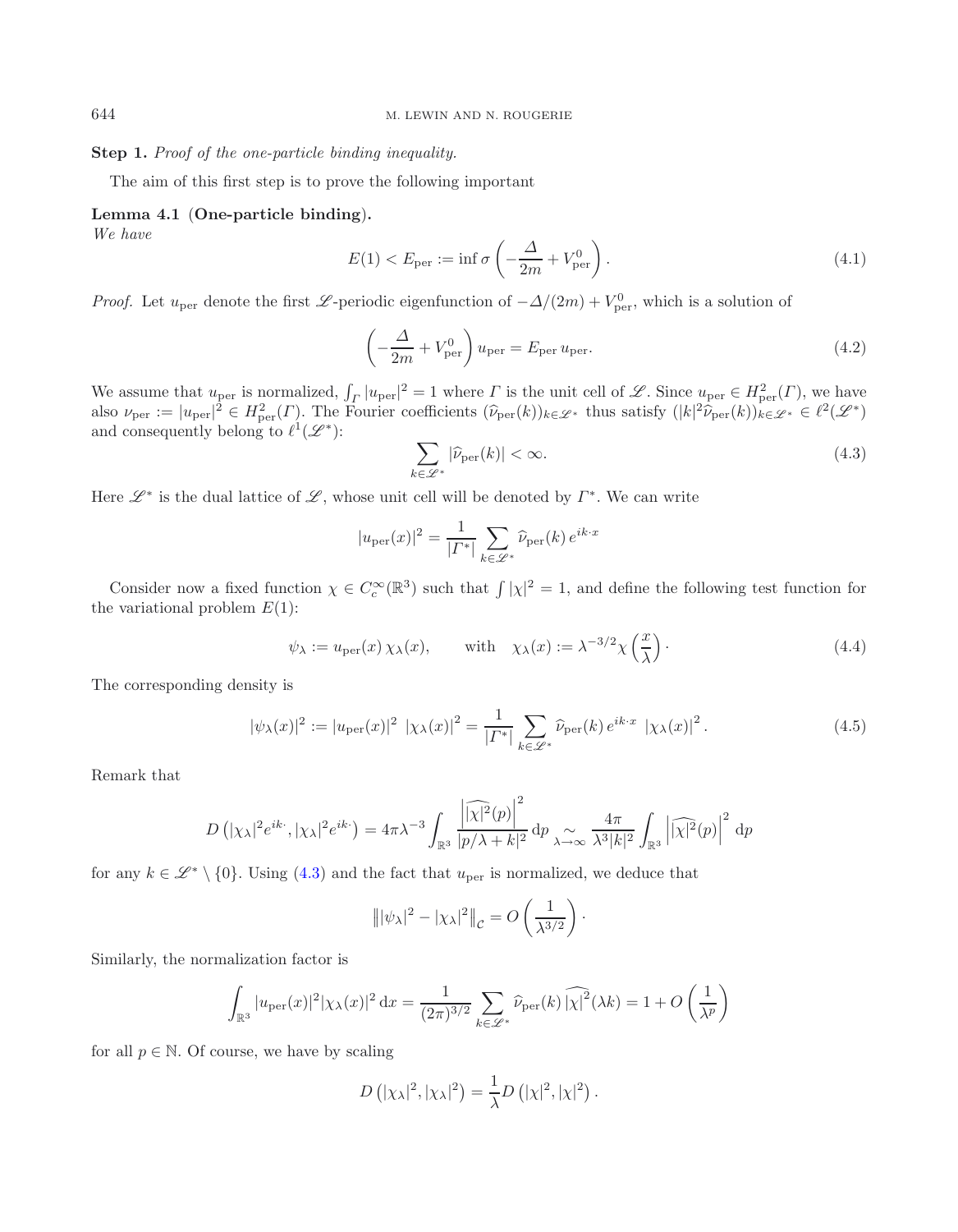We deduce from all this that

$$
F_{\rm crys}\left[\frac{|\psi_{\lambda}|^2}{\int_{\mathbb{R}^3} |\psi_{\lambda}|^2}\right] = F_{\rm crys}\left[|\chi_{\lambda}|^2\right] + O\left(\frac{1}{\lambda^{3/2}}\right)
$$

by [\(3.2\)](#page-7-3). In Theorem 1.4 of [\[14\]](#page-27-10) we have studied in detail the behavior of the crystal energy when the external density is very spread out. We have proved that

$$
F_{\rm crys} \left[ |\chi_\lambda|^2 \right] = F_{\rm crys} \left[ \lambda^{-3} |\chi(\cdot/\lambda)|^2 \right] = \frac{1}{\lambda} F_{\varepsilon_M}^{\rm P} \left[ |\chi|^2 \right] + o\left(\frac{1}{\lambda}\right)
$$
\n(4.6)

where  $F_{\varepsilon_{\rm M}}^{\rm P}$  is Pekar's effective interaction energy

$$
F_{\varepsilon_{\rm M}}^{\rm P}[\rho] := 2\pi \int_{\mathbb{R}^3} |\widehat{\rho}(p)|^2 \left( \frac{1}{p^T \varepsilon_{\rm M} p} - \frac{1}{|p|^2} \right) \, \mathrm{d}p.
$$

Since  $\varepsilon_M > 1$ , we have  $F_{\varepsilon_M}^{\mathcal{P}}[\rho] < 0$  for all  $\rho$ . So the exact (first order) behavior of the crystal energy for our trial state is state is

$$
F_{\rm crys}\left[\frac{|\psi_\lambda|^2}{\int_{\mathbb{R}^3} |\psi_\lambda|^2}\right] = \frac{F_{\varepsilon_{\rm M}}^{\rm P}\left[|\chi|^2\right]}{\lambda} + o_{\lambda \to \infty}\left(\frac{1}{\lambda}\right).
$$

The two other terms in the energy  $\mathcal E$  are easier to handle. A simple computation based on the equation  $(4.2)$  of  $u_{\text{per}}$  shows that

$$
\int_{\mathbb{R}^3} \frac{1}{2m} |\nabla \psi_\lambda|^2 + V_{\text{per}}^0 |\psi_\lambda|^2 = E_{\text{per}} \int_{\mathbb{R}^3} |\psi_\lambda|^2 + \frac{1}{2m} \int_{\mathbb{R}^3} |u_{\text{per}}|^2 |\nabla \chi_\lambda|^2
$$

(see Lem. 2.2 in  $[14]$  $[14]$ ). Of course,

$$
\int_{\mathbb{R}^3}|u_{\rm per}|^2|\nabla\chi_\lambda|^2\leq C\int_{\mathbb{R}^3}|\nabla\chi_\lambda|^2=\frac{C}{\lambda^2}\int_{\mathbb{R}^3}|\nabla\chi|^2
$$

since  $u_{\text{per}} \in H^2_{\text{per}} \subset L^{\infty}(\mathbb{R}^3)$ . As a conclusion we have shown that

$$
\mathcal{E}\left(\frac{\psi_{\lambda}}{\sqrt{\int_{\mathbb{R}^{3}}|\psi_{\lambda}|^{2}}}\right) = E_{\text{per}} + \frac{F_{\varepsilon_{\text{M}}}^{\text{P}}\left[|\chi|^{2}\right]}{\lambda} + o_{\lambda \to \infty}\left(\frac{1}{\lambda}\right).
$$

Since  $F_{\varepsilon_{\rm M}}^{\rm P} \left[|\chi|^2\right] < 0$ , the inequality [\(4.1\)](#page-15-2) follows.

**Remark 4.2.** Note that the proof of the above lemma actually uses a construction reminiscent of a large polaron: the trial state [\(4.4\)](#page-15-3) describes a particle extended over a region much larger than the lattice spacing, in the spirit of [\[14](#page-27-10)]. This is of course only a trial state argument, and the ground state, when it exists, lives itself on a smaller scale.

## **Step 2.** *Compactness of minimizing sequences and existence of a minimizer for*  $N = 1$ .

We now turn to the proof of the other statements in Theorem [2.3](#page-6-2) dealing with the one-particle case  $E(1)$ . Let  $(\psi_n)$  be a minimizing sequence for  $E(1)$ . Since  $0 \geq F_{\text{crys}}[\psi]^2 \geq -D(|\psi|^2, |\psi|^2)/2$ , it is easy to see that <br>is bounded in  $H^1(\mathbb{R}^3)$ . We define the largest mass that subsequences can have up to translations by  $(\psi_n)$  is bounded in  $H^1(\mathbb{R}^3)$ . We define the largest mass that subsequences can have up to translations by

$$
M := \sup \left\{ \int_{\mathbb{R}^3} |\psi|^2 \ : \ \exists (x_k) \subset \mathbb{R}^3, \ \psi_{n_k}(\cdot - x_k) \to \psi \text{ weakly in } H^1(\mathbb{R}^3) \right\}.
$$

We know [\[18](#page-27-12)] that  $M = 0$  if and only if  $\psi_n \to 0$  strongly in  $L^p(\mathbb{R}^3)$  for all  $2 < p < 6$ , a phenomenon that is usually called *vanishing*. But if this is the case, we get  $\|\psi_n|^2\|_{\mathcal{C}} \to 0$  by the Hardy–Littlewood–Sobolev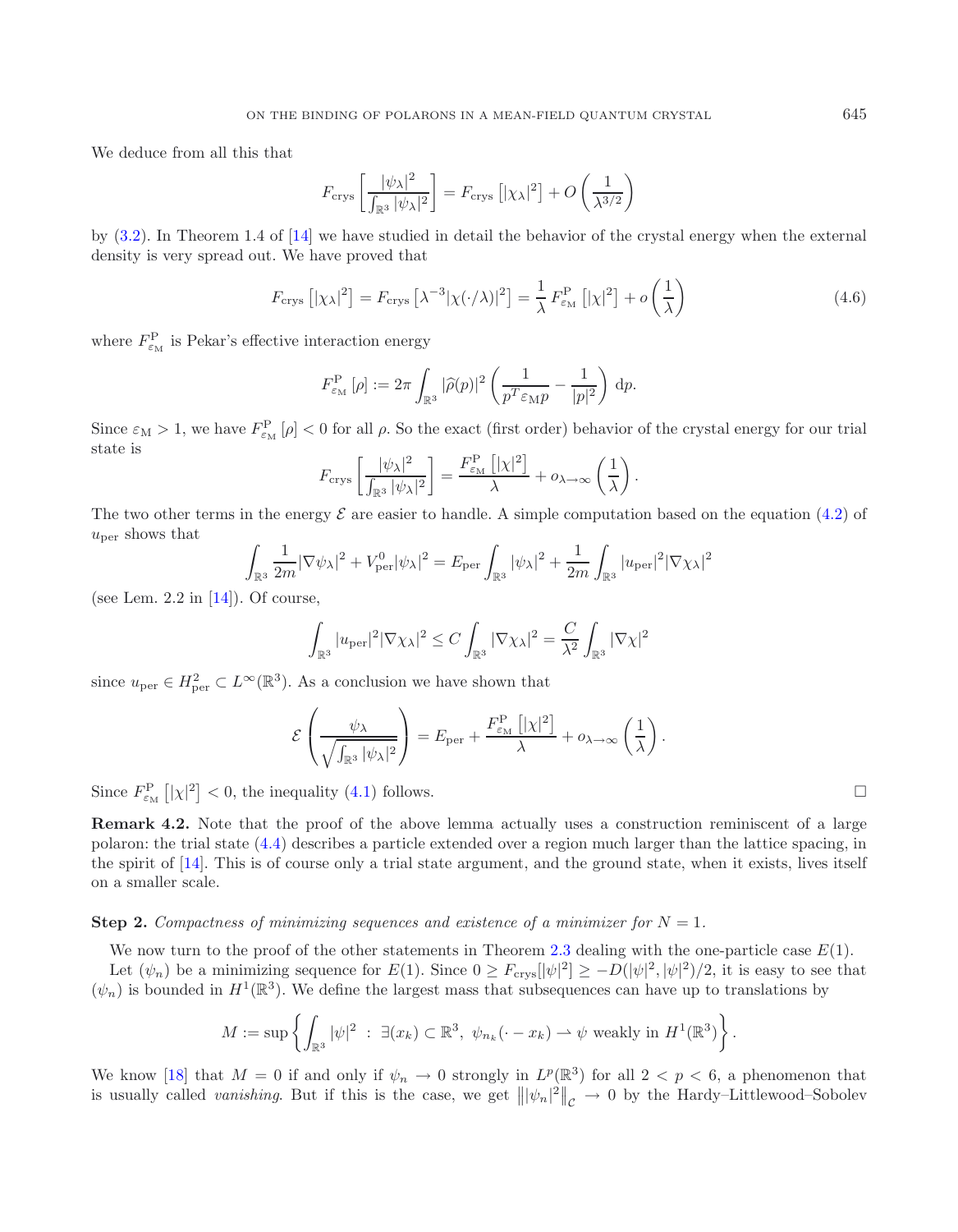inequality, and therefore  $F_{\text{crys}}[\psi_n]^2 \to 0$  by [\(3.2\)](#page-7-3). We then get  $E(1) \geq E_{\text{per}} := \inf \sigma(H_{\text{per}}^0)$  which is impossible<br>by Lemma 4.1. Thus  $M > 0$ by Lemma [4.1.](#page-15-4) Thus  $M > 0$ .

Since  $M > 0$  we can find a subsequence (denoted the same for simplicity), such that  $\psi_n(\cdot - x_n) \to \psi \neq 0$ . We controller that  $\psi_n(x) = \psi(x)$  where  $x_n \in \mathcal{L}$  and  $y_n \in \Gamma$ . Extracting subsequences again we get  $y_n \to y \in \Gamma$ can of course write  $x_n = k_n + y_n$  where  $k_n \in \mathcal{L}$  and  $y_n \in \Gamma$ . Extracting subsequences again we get  $y_n \to y \in \Gamma$ , the unit cell of the lattice *L*. Therefore  $\psi_n(\cdot - k_n) \to \psi(\cdot + y) \neq 0$ . Since our energy functional is invariant under<br>the translations of *L* the new sequence  $\psi_n(\cdot - k_n)$  is again a minimizing sequence. Without loss of ge the translations of *L*, the new sequence  $\psi_n(\cdot - k_n)$  is again a minimizing sequence. Without loss of generality we can thus assume that  $\psi_n \rightharpoonup \psi \neq 0$ . Now, if we can prove that  $\int_{\mathbb{R}^3} |\psi|^2 = 1$ , we will get strong convergence in  $L^2$  and it is then standard to upgrade this to strong convergence in  $H^1$ . We argue by cont  $L^2$  and it is then standard to upgrade this to strong convergence in  $H^1$ . We argue by contradiction and assume that  $0 < \int_{\mathbb{R}^3} |\psi|^2 < 1$ .<br>We will now show

We will now show that the energy decouples into two pieces. Since  $\psi_n \rightharpoonup \psi$  in  $H^1(\mathbb{R}^3)$  we may assume that  $|\psi_n|^2 \rightharpoonup |\psi|^2$  in C. We then use that, by [\(3.13\)](#page-11-1) in Proposition [3.9,](#page-11-2)

$$
F_{\rm crys}[|\psi_n|^2] \ge F_{\rm crys}[|\psi|^2] + F_{\rm crys}[|\psi_n|^2 - |\psi|^2] + o(1).
$$

Note that

$$
|\psi_n|^2 - |\psi|^2 - |\psi_n - \psi|^2 = 2\Re\overline{\psi}(\psi_n - \psi) \to 0
$$

strongly in  $L^1(\mathbb{R}^3)$  (we use here that  $\psi_n \to \psi$  strongly in  $L^2_{\text{loc}}$  and an  $\varepsilon/2$  argument), hence in  $L^{6/5}(\mathbb{R}^3)$  by interpolation. Thus

$$
\lim_{n \to \infty} \left| F_{\text{crys}} [|\psi_n|^2 - |\psi|^2] - F_{\text{crys}} [|\psi_n - \psi|^2] \right| = 0
$$

by [\(3.2\)](#page-7-3) in Lemma [3.2,](#page-7-4) and we arrive at

$$
F_{\text{crys}}[|\psi_n|^2] \ge F_{\text{crys}}[|\psi|^2] + F_{\text{crys}}[|\psi_n - \psi|^2] + o(1).
$$

On the other hand, it is clear from the weak convergence  $\psi_n \rightharpoonup \psi$  in  $H^1(\mathbb{R}^3)$  (and from the fact that the form domain of  $-\Delta/(2m) + V_{\text{per}}^0$  is  $H^1(\mathbb{R}^3)$ , that

$$
\left\langle \psi_n, \left( -\frac{\Delta}{2m} + V_{\text{per}}^0 \right) \psi_n \right\rangle = \left\langle \psi, \left( -\frac{\Delta}{2m} + V_{\text{per}}^0 \right) \psi \right\rangle + \left\langle (\psi_n - \psi), \left( -\frac{\Delta}{2m} + V_{\text{per}}^0 \right) (\psi_n - \psi) \right\rangle + o(1).
$$

Hence we have shown that

$$
\mathcal{E}[\psi_n] \ge \mathcal{E}[\psi] + \mathcal{E}[\psi_n - \psi] + o(1).
$$

Now we use that  $F_{\text{crys}}$  is concave to infer

$$
F_{\rm crys}\left[|\psi_n - \psi|^2\right] \ge \left(\int_{\mathbb{R}^3} |\psi_n - \psi|^2\right) F_{\rm crys}\left[\frac{|\psi_n - \psi|^2}{\int_{\mathbb{R}^3} |\psi_n - \psi|^2}\right],
$$

leading to

$$
\mathcal{E}[\psi_n] \ge \mathcal{E}[\psi] + \left(\int_{\mathbb{R}^3} |\psi_n - \psi|^2\right) \mathcal{E}\left[\frac{\psi_n - \psi}{\sqrt{\int_{\mathbb{R}^3} |\psi_n - \psi|^2}}\right] + o(1)
$$
  

$$
\ge \mathcal{E}[\psi] + \left(\int_{\mathbb{R}^3} |\psi_n - \psi|^2\right) E(1) + o(1).
$$

Passing to the limit  $n \to \infty$ , we find

$$
E(1) \geq \mathcal{E}[\psi] + \left(1 - \int_{\mathbb{R}^3} |\psi|^2\right) E(1).
$$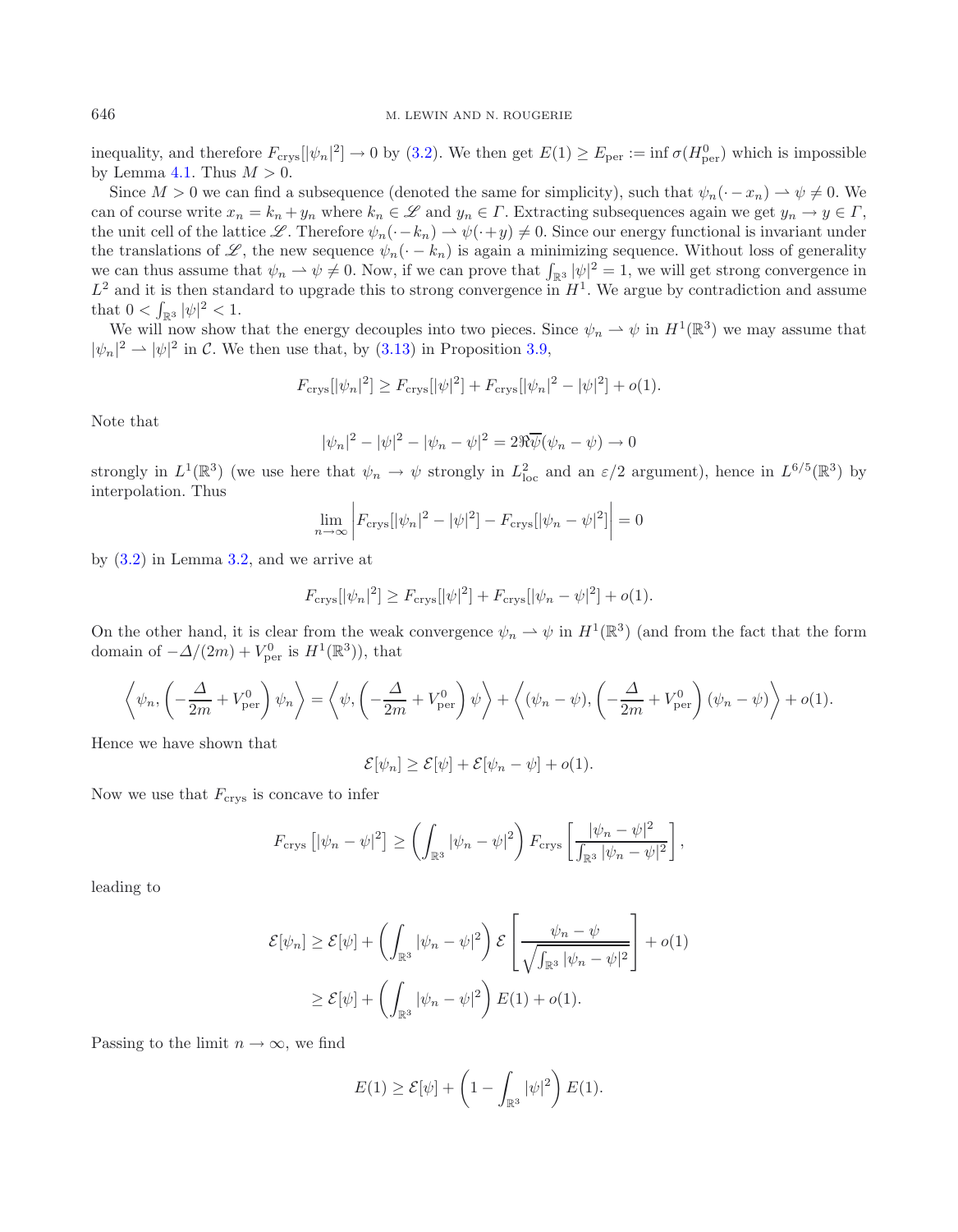$$
F_{\rm crys}\left[|\psi|^2\right] > \left(\int_{\mathbb{R}^3} |\psi|^2\right) F_{\rm crys}\left[\frac{|\psi|^2}{\int_{\mathbb{R}^3} |\psi|^2}\right],
$$

which yields

$$
\mathcal{E}[\psi] > \left(\int_{\mathbb{R}^3} |\psi|^2\right) \mathcal{E}\left[\frac{\psi}{\sqrt{\int_{\mathbb{R}^3} |\psi|^2}}\right] \ge \left(\int_{\mathbb{R}^3} |\psi|^2\right) E(1).
$$

<span id="page-18-0"></span>Therefore we have proved that  $E(1) > E(1)$  which is a contradiction, unless  $\int_{\mathbb{R}^3} |\psi|^2 = 1$ . This concludes the proof in the case of one particle proof in the case of one particle.

# 5. Binding of *N*-polarons: Proof of Theorem [2.3](#page-6-2)

We now turn to the case of  $N \geq 2$ . With the input of Section [3,](#page-7-0) the proof more or less follows that of Theorem 25 in [\[13\]](#page-27-9). We nevertheless sketch the main steps for the convenience of the reader.

We will denote

$$
H(N) := \sum_{j=1}^{N} \left( -\frac{\Delta_j}{2m} + V_{\text{per}}^0(x_j) \right) + \sum_{i < j} \frac{1}{|x_i - x_j|}.
$$

 $j=1$  is  $i < j$  in  $i < j$  in  $i < j$  in  $i < j$  in  $i < j$  in  $i < j$  in  $i < j$  in troduce the anti-<br>In order to relate problems with different particle numbers to one another, it is crucial to introduce the antisymmetric truncated Fock space

<span id="page-18-1"></span>
$$
\mathcal{F}^{\leq N} = \bigoplus_{n=0}^{N} \bigwedge_{i=1}^{n} L^{2}(\mathbb{R}^{3})
$$

where  $\bigwedge$  is the antisymmetric tensor product and we use the convention  $\bigwedge_{i=1}^{0} L^{2}(\mathbb{R}^{3}) = \mathbb{C}$ . A state on  $\mathcal{F}^{\leq N}$  is<br>an operator  $\Gamma \in \mathfrak{S}^{1}(\mathcal{F}^{\leq N})$  with  $Tr(\Gamma) = 1$ . In the sequel we restric an operator  $\Gamma \in \mathfrak{S}^1(\mathcal{F}^{\leq N})$  with  $\text{Tr}(\Gamma) = 1$ . In the sequel we restrict ourselves to states commuting with the number operator number operator

$$
\mathcal{N} = \bigoplus_{n=0}^{N} n.
$$

This means (see [\[13\]](#page-27-9), Remark 7) that they take the form

$$
\Gamma = G_{00} \oplus \ldots \oplus G_{NN} \tag{5.1}
$$

with  $G_{ii} \in \mathfrak{S}^1 \left( \bigwedge_{i=1}^n L^2(\mathbb{R}^3) \right)$ . We denote by

$$
\mathbb{H} = \bigoplus_{n=0}^{N} H(n)
$$

the many-body second-quantized Hamiltonian. To any state Γ are associated a density  $\rho_{\Gamma} \in L^1(\mathbb{R}^3)$ , one-body density matrix  $[I]^{1,1} \in \mathfrak{S}^1(L^2(\mathbb{R}^3))$  and two-body density matrix  $[I]^{2,2} \in \mathfrak{S}^1(L^2(\mathbb{R}^3) \times L^2(\mathbb{R}^3))$  (see [\[13](#page-27-9)], Sect. 1). We can extend the energy to Fock space as

$$
\mathcal{E}[\Gamma] = \text{Tr}_{\mathcal{F}^{\leq N}} (\mathbb{H}\Gamma) + F_{\text{crys}}[\rho_\Gamma]
$$
  
= 
$$
\text{Tr}_{L^2(\mathbb{R}^3)} ((-\Delta + V_{\text{per}}^0) [\Gamma]^{1,1}) + \text{Tr}_{L^2(\mathbb{R}^3) \times L^2(\mathbb{R}^3)} (W[\Gamma]^{2,2}) + F_{\text{crys}}[\rho_\Gamma]
$$

where W acts on  $L^2(\mathbb{R}^3) \times L^2(\mathbb{R}^3)$  as the multiplication by  $|x - y|^{-1}$ . For a pure state  $\Gamma = 0 \oplus \ldots \oplus |\Psi\rangle \langle \Psi|$ <br>with  $\Psi \in L^2(\mathbb{R}^{3N})$  one can check that  $\mathcal{E}[\Gamma] = \mathcal{E}[\Psi]$ . More generally for a state of with  $\Psi \in L^2(\mathbb{R}^{3N})$  one can check that  $\mathcal{E}[{\Gamma}] = \mathcal{E}[\Psi]$ . More generally, for a state of the form  $(5.1)$ , we have

$$
\mathcal{E}[T] = \sum_{n=1}^{N} \text{Tr}_{\bigwedge_{1}^{n} L^{2}(\mathbb{R}^{3})} \left( H(n)G_{nn} \right) + F_{\text{crys}} \left[ \sum_{n=1}^{N} \rho_{G_{nn}} \right].
$$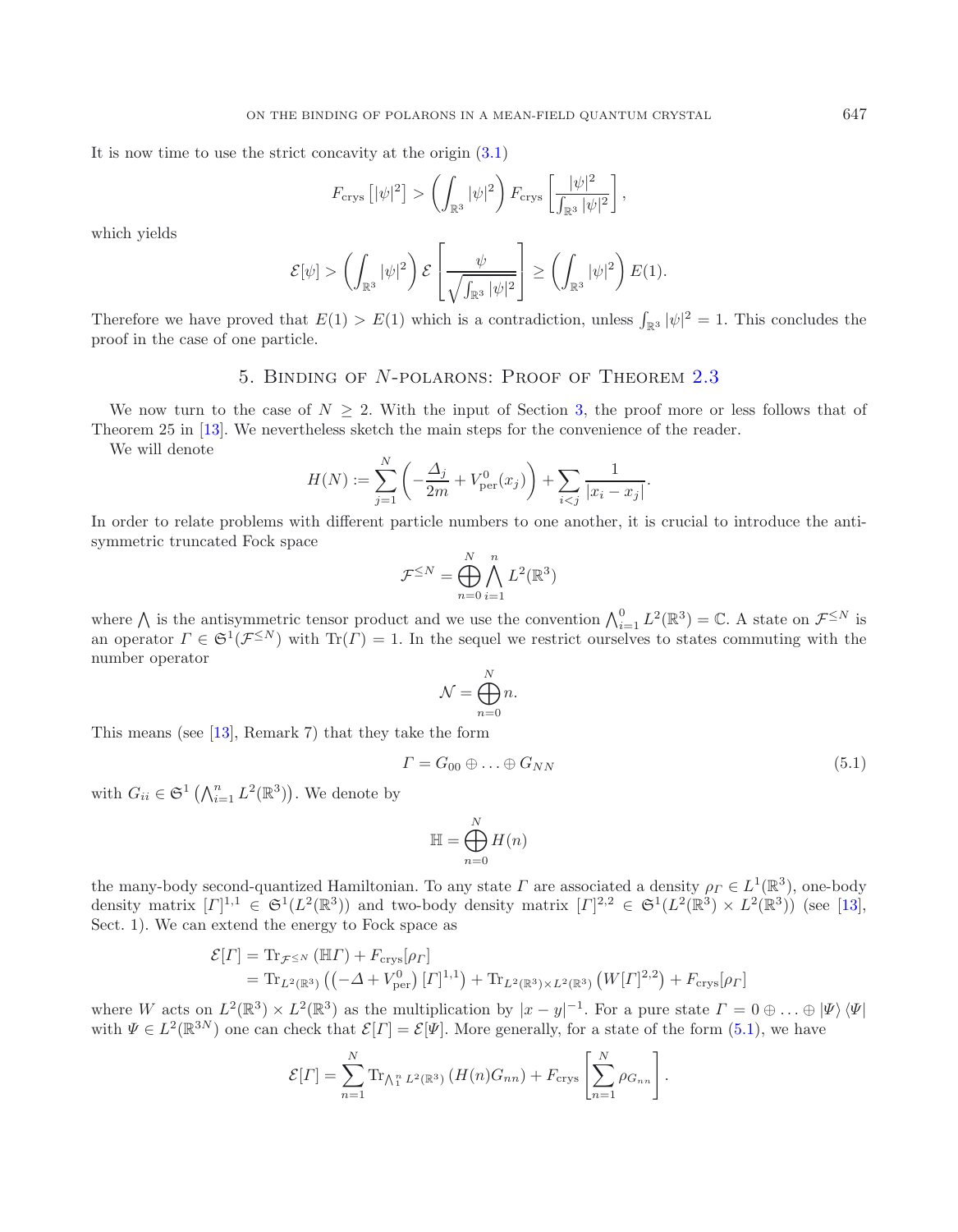**Step 1.** *Large binding inequality.*

We claim that

$$
E(N) \le E(N - k) + E(k) \text{ for all } k = 1, ..., N - 1.
$$
 (5.2)

To see this, we consider the following trial state:

<span id="page-19-1"></span>
$$
\Psi_R^N := \Psi^{N-k} \wedge \Psi^k \left( . - R\tau \right) \tag{5.3}
$$

where  $(\Psi^{N-k})$  and  $(\Psi^k)$  are compactly supported fixed trial states for  $E(N-k)$  and  $E(k)$  respectively,  $\tau \in \mathscr{L}$ is a lattice translation and  $R \in \mathbb{N}$  is large enough for  $\rho_{\Psi^{N-k}}$  and  $\rho_{\Psi^k}$  (.  $-R\tau$ ) to have disjoint supports. The symbol  $\wedge$  denotes the antisymmetric tensor product. We first take the limit  $R \to \infty$  to obtain

$$
E(N) \le \mathcal{E}[\Psi^{N-k}] + \mathcal{E}[\Psi^k].
$$
\n(5.4)

Optimizing then with respect to  $\Psi^{N-k}$  and  $\Psi^k$  concludes the proof of [\(5.2\)](#page-19-0). To see that [\(5.4\)](#page-19-1) holds, we note that by construction

$$
\rho_{\Psi_{R}^{N}}=\rho_{\Psi^{N-k}}+\rho_{\Psi^{k}}\left( .-R\boldsymbol{\tau}\right)
$$

for large enough R, thus we can use Proposition [3.9](#page-11-2) and take the limit  $R \to \infty$  with  $R \in \mathbb{N}$  to obtain

$$
\lim_{R \to \infty} F_{\text{crys}}[\rho_{\Psi_R^N}] = F_{\text{crys}}[\rho_{\Psi^{N-k}}] + F_{\text{crys}}[\rho_{\Psi^k}].
$$

The other terms in the energy can be treated as usual to obtain [\(5.4\)](#page-19-1).

Note that the argument here also proves by contradiction that item 2 of Theorem [2.3](#page-6-2) implies item 1. If there is equality in [\(5.2\)](#page-19-0), we can choose  $\Psi_n^{N-k}$  and  $\Psi_n^k$  minimizing sequences for  $E(N-k)$  and  $E(k)$  respectively<br>and taking  $R \to \infty$  very fast, we obtain a minimizing sequence for  $E(N)$  that is not precompact, even up to and, taking  $R_n \to \infty$  very fast, we obtain a minimizing sequence for  $E(N)$  that is not precompact, even up to translations because some mass is lost at infinity.

#### **Step 2.** *Absence of vanishing.*

We consider a minimizing sequence  $(\Psi_n)$  for  $E(N)$  and denote by  $\Gamma_n = 0 \oplus \ldots \oplus |\Psi_n\rangle \langle \Psi_n|$  the associated state in the truncated antisymmetric Fock space. It is easy to see, using in particular Lemma 3.2 that  $(\Psi_n)$ state in the truncated antisymmetric Fock space. It is easy to see, using in particular Lemma [3.2](#page-7-4) that  $(\Psi_n)$ <br>is bounded in  $H^1(\mathbb{R}^{3N})$ . As in the one-body case treated before, we define a criterion for the vanishing is bounded in  $H^1(\mathbb{R}^{3N})$ . As in the one-body case treated before, we define a criterion for the vanishing of the minimizing sequence. We use the concept of geometric convergence (see Sect. 2 in [13] for the definitio minimizing sequence. We use the concept of geometric convergence (see Sect. 2 in [\[13\]](#page-27-9) for the definition). We look at the the mass of the possible geometric limits, up to translations and extraction, of  $(\Gamma_n)$ 

$$
M:=\sup\big\{{\rm Tr}\left(\mathcal{N}\Gamma\right),\,\exists\boldsymbol{v}_k\subset\mathbb{R}^3,\,\,\boldsymbol{v}_k\varGamma_{n_k}\boldsymbol{v}_k^*\rightharpoonup_g\varGamma\big\}
$$

where we recall that N is the number operator in Fock space. As explained in [\[13\]](#page-27-9), Lemma 24, if  $M = 0$  then  $\rho_{\Psi_n} \to 0$  strongly in  $L^p(\mathbb{R}^3)$  for all  $1 < p < 3$ . Using then Lemma [3.2](#page-7-4) we obtain  $F_{\text{crys}}[\rho_{\Psi_n}] \to 0$  and therefore

$$
E(N) = \lim_{n \to \infty} \mathcal{E}[\Psi_n] \ge \inf \sigma\left(\tilde{H}(N)\right) = NE_{\text{per}}
$$

where

$$
\tilde{H}(N) := \sum_{j=1}^{N} \left( -\frac{\Delta_j}{2m} + V_{\text{per}}^0(x_j) \right) = \sum_{j=1}^{N} \left( H_{\text{per}}^0 \right)_{x_i} . \tag{5.5}
$$

Note that, by induction on N, [\(5.2\)](#page-19-0) implies  $E(N) \leq NE(1)$ . We have already seen in [\(4.1\)](#page-15-2) above that  $E(1)$  < inf  $\sigma$  ( $H_{\text{per}}^{0}$ ). Hence we reach a contradiction and conclude that  $M > 0$ .

<span id="page-19-0"></span>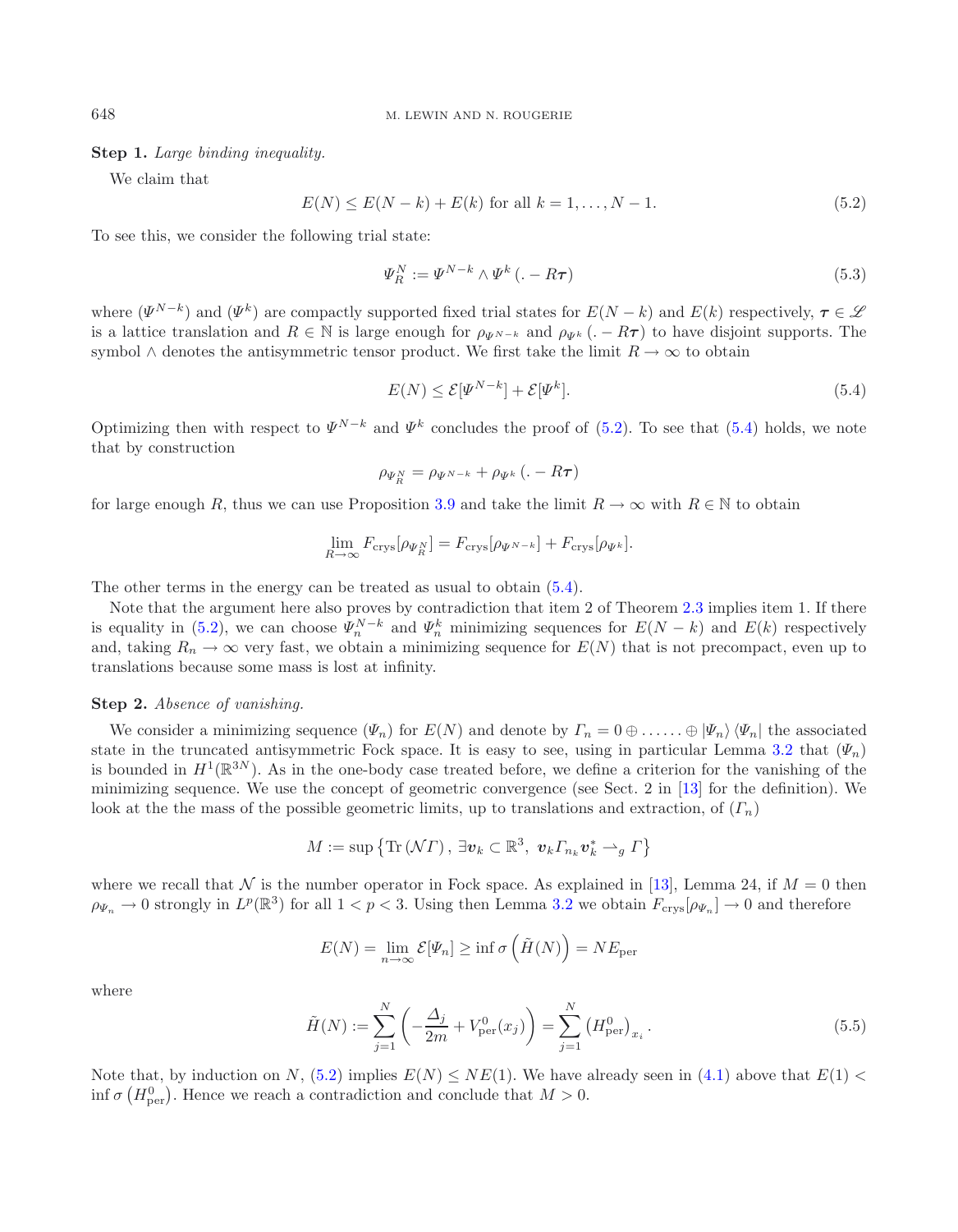## **Step 3.** *Decoupling via localization.*

Since  $M > 0$  (and arguing as in the previous section) we have, up to the extraction of a subsequence,  $v_n \Gamma_n v_n^* \rightharpoonup_g \Gamma$  with  $\text{Tr}(\mathcal{N}\Gamma) > 0$  and where  $(v_n) \subset \mathcal{L}$  is a sequence of lattice translations. Using the invariance of the energy Lemma 3.3, we can thus assume that our minimizing sequence satisfies of the energy, Lemma [3.3,](#page-8-0) we can thus assume that our minimizing sequence satisfies

$$
\Gamma_n \rightharpoonup_g \Gamma \tag{5.6}
$$

with  $\text{Tr}(\mathcal{N}\Gamma) > 0$ . Also we have  $\sqrt{\rho_{\Gamma_n}} \to \sqrt{\rho_{\Gamma}}$  weakly in  $H^1(\mathbb{R}^3)$  and strongly in  $L^2_{\text{loc}}$ . Also  $\rho_{\Gamma_n} \to \rho_{\Gamma}$  in the Coulomb space  $C$  and we immediately deduce by  $(3, 13)$  that Coulomb space  $\mathcal C$  and we immediately deduce by  $(3.13)$  that

<span id="page-20-1"></span>
$$
F_{\rm crys}[\rho_{\Gamma_n}] \geq F_{\rm crys}[\rho_{\Gamma}] + F_{\rm crys}[\rho_{\Gamma_n} - \rho_{\Gamma}] + o(1).
$$

<span id="page-20-2"></span>We now pick a sequence of radii  $R_n \to \infty$  and define smooth localization functions  $\chi_{R_n}$  and  $\eta_{R_n}$  such that  $\chi^2 + n^2 = 1$  supp $(\chi_R) \subset B(0, 2R_1)$  and supp $(\chi_R) \subset \mathbb{R}^3 \setminus B(0, 3R_1)$ . For any bounded operator B (in  $\chi_{R_n}^2 + \eta_{R_n}^2 = 1$ , supp $(\chi_{R_n}) \subset B(0, 2R_n)$  and supp $(\chi_{R_n}) \subset \mathbb{R}^3 \setminus B(0, 3R_n)$ . For any bounded operator B (in  $\chi_{R_n}$ ) and supp $(\chi_{R_n}) \subset B(3R_n)$  such that  $0 \leq BR^* \leq 1$  we will denote by (F) a the particular the multiplication by a function  $\chi$ ) on  $L^2(\mathbb{R}^3)$  such that  $0 \le BB^* \le 1$  we will denote by  $(\Gamma)_B$  the R-localization of a state  $\Gamma$  as defined in [13]. Section 3. Of importance to us will be the followi B-localization of a state Γ, as defined in [\[13](#page-27-9)], Section 3. Of importance to us will be the following properties of localization:

<span id="page-20-0"></span>
$$
\rho_{\Gamma_{\chi}} = \chi^2 \rho_{\Gamma}
$$
  
\n
$$
[\Gamma_{\chi}]^{1,1} = \chi[\Gamma]^{1,1} \chi
$$
  
\n
$$
[\Gamma_{\chi}]^{2,2} = \chi \otimes \chi[\Gamma]^{2,2} \chi \otimes \chi.
$$
\n(5.7)

Also, for a state of the form  $(5.1)$ , writing

$$
(\Gamma)_{\chi_{R_n}} = G_0^{\chi_{R_n}} \oplus \ldots \oplus G_N^{\chi_{R_n}}, (\Gamma)_{\eta_{R_n}} = G_0^{\eta_{R_n}} \oplus \ldots \oplus G_N^{\eta_{R_n}},
$$

the condition  $\chi^2_{R_n} + \eta^2_{R_n} = 1$  implies the relation

$$
\operatorname{Tr}\left(G_j^{\chi_{R_n}}\right) = \operatorname{Tr}\left(G_{N-j}^{\eta_{R_n}}\right). \tag{5.8}
$$

Using concentration functions as in Step 4 of the proof of [\[13\]](#page-27-9), Theorem 25 we have, extracting a further subsequence if necessary

$$
(T_n)_{\chi_{R_n}} \to \Gamma \text{ strongly in } \mathfrak{S}^1\left(\mathcal{F}^{\leq N}\right) \tag{5.9}
$$

and

$$
(\chi_{R_n})^2 \rho_{\Gamma_n} \to \rho_{\Gamma} \text{ strongly in } L^p(\mathbb{R}^3) \text{ for all } 2 \le p < 3. \tag{5.10}
$$

 $(\chi_{R_n})^2 \rho_{\Gamma_n} \to$ <br>Using [\(3.2\)](#page-7-3), this can be used to prove that

$$
F_{\rm crys}\left[\rho_{\Gamma_n}-\rho_{\Gamma}\right]=F_{\rm crys}\left[(\eta_{R_n})^2\rho_{\Gamma_n}\right]+o(1).
$$

Thus

$$
F_{\rm crys}\left[\rho_{\Gamma_n}\right] \geq F_{\rm crys}\left[\rho_{\Gamma}\right] + F_{\rm crys}\left[\rho_{(\Gamma_n)_{\eta_{R_n}}}\right] + o(1).
$$

We have seen that the nonlinear energy  $F_{\text{crys}}$  decouples. The other terms are treated following [\[13\]](#page-27-9). For the one-particle part we use the IMS formula

$$
\Delta = \chi_{R_n} \Delta \chi_{R_n} + \eta_{R_n} \Delta \eta_{R_n} + |\nabla \chi_{R_n}|^2 + |\nabla \eta_{R_n}|^2
$$

to obtain (we use  $(5.7)$ )

$$
\begin{split} \operatorname{Tr} \left( \left( -\frac{\Delta}{2m} + V_{\text{per}}^{0} \right) [I_{n}]^{(1,1)} \right) \\ &\geq \operatorname{Tr} \left( \chi_{R_{n}} \left( -\frac{\Delta}{2m} + V_{\text{per}}^{0} \right) \chi_{R_{n}} [I_{n}]^{(1,1)} \right) + \operatorname{Tr} \left( \eta_{R_{n}} \left( -\frac{\Delta}{2m} + V_{\text{per}}^{0} \right) \eta_{R_{n}} [I_{n}]^{(1,1)} \right) - \frac{CN}{R_{n}^{2}} \\ &= \operatorname{Tr} \left( \left( -\frac{\Delta}{2m} + V_{\text{per}}^{0} \right) [I_{n} \rangle_{\chi_{R_{n}}} ]^{(1,1)} \right) + \operatorname{Tr} \left( \left( -\frac{\Delta}{2m} + V_{\text{per}}^{0} \right) [I_{n} \rangle_{\eta_{R_{n}}} ]^{(1,1)} \right) - \frac{CN}{R_{n}^{2}} . \end{split}
$$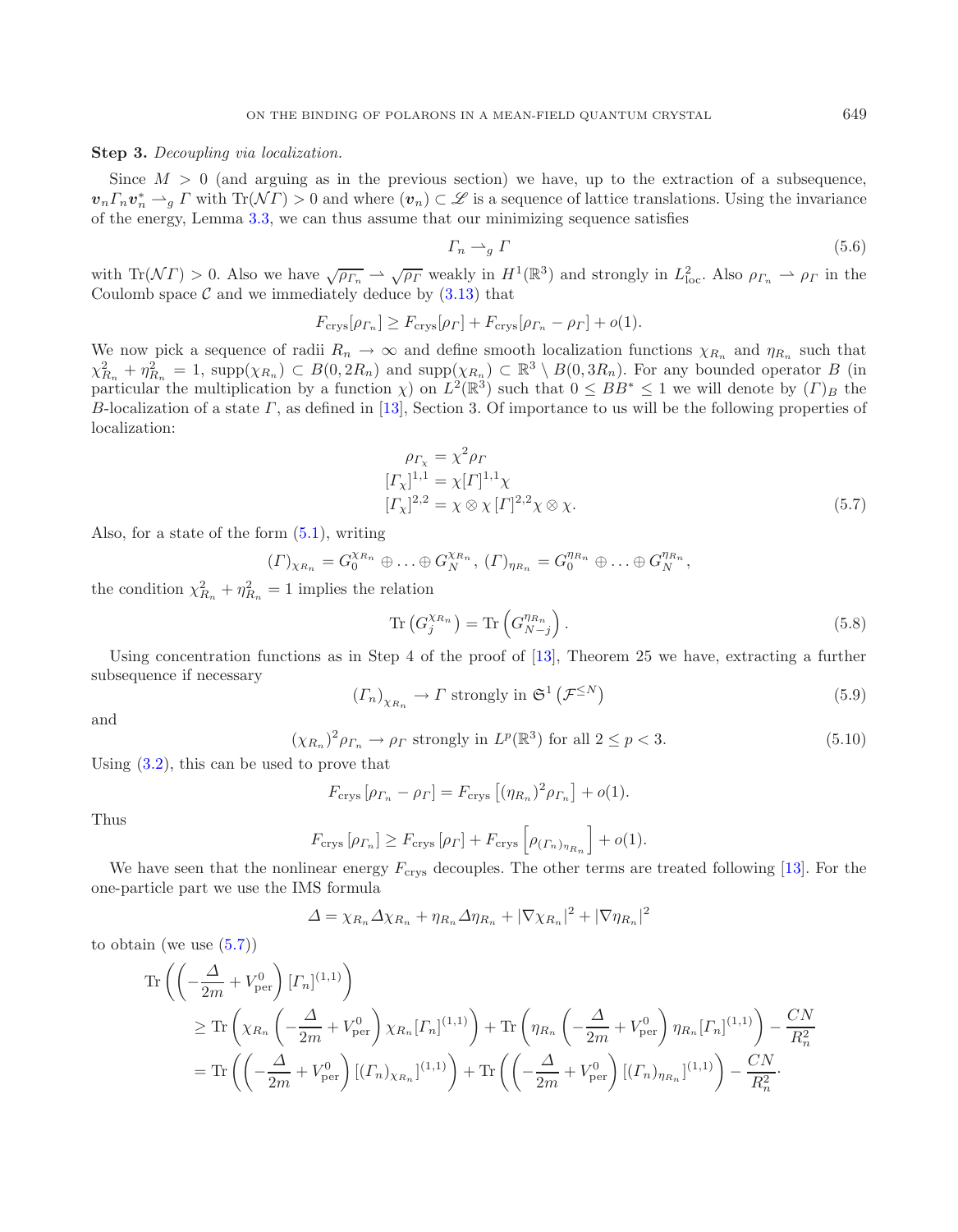The Coulomb interaction is treated exactly as in [\[13\]](#page-27-9) and we conclude

$$
\langle \Psi_n, H(N)\Psi_n \rangle \geq \text{Tr}\left(\mathbb{H}(\Gamma_n)_{\chi_{R_n}}\right) + \text{Tr}\left(\mathbb{H}(\Gamma_n)_{\eta_{R_n}}\right) + o(1).
$$

Using Fatou's lemma as well as the strong convergence of  $(\chi_{R_n})^2 \rho_{\Gamma_n}$ , we finally get

$$
\mathcal{E}[\Psi_n] \ge \mathcal{E}[T] + \mathcal{E}\left[ (T_n)_{\eta_{R_n}} \right] + o(1). \tag{5.11}
$$

which is the desired decoupling of the energy.

### **Step 4.** *Conclusion.*

The rest of the argument follows exactly [\[13\]](#page-27-9). Writing the geometric limit of  $\Gamma_n$ 

$$
\Gamma = G_{00} \oplus \ldots \oplus G_{NN},
$$

and using the concavity of  $F_{\rm crys}$ , the fundamental relation [\(5.8\)](#page-20-1) as well as the convergence [\(5.9\)](#page-20-2), we arrive at

$$
E(N) \ge \sum_{j=0}^{N} \text{Tr}(G_{jj}) (E(j) + E(N - j)).
$$

Assuming the strict binding inequalities [\(2.21\)](#page-6-1), this is possible only when  $G_{11} = \ldots = G_{N-1N-1} = 0$ . Hence we necessarily have  $G_{NN} \neq 0$ , otherwise we would obtain a contradiction with the fact that  $Tr(N \Gamma) > 0$ .<br>To conclude it is then enough to prove that  $G_{20} = 0$  which is an easy consequence of the strict concavity

To conclude, it is then enough to prove that  $G_{00} = 0$ , which is an easy consequence of the strict concavity [\(3.1\)](#page-7-2) of  $F_{\text{crys}}$  (see Step 5 of the proof of Theorem 25 in [\[13\]](#page-27-9) for details). We deduce that  $\text{Tr}(G_{NN}) = 1 = \text{Tr}(|\Psi_n\rangle \langle \Psi_n|)$ , hence that the weak-\* convergence of  $|\Psi_n\rangle \langle \Psi_n|$  in  $\mathfrak{S}^1(L^2(\mathbb{R}^3))$  to  $G_{NN}$  is actually strong because no mass is lost in the weak limit. As  $G_{NN} = |\Psi\rangle \langle \Psi|$  where  $\Psi$  is the weak limit of  $\Psi_n$ , we conclude that  $\Psi_n$  converges to  $\Psi$ strongly in  $L^2(\mathbb{R}^3)$ . The convergence in  $H^1(\mathbb{R}^3)$  follows by standard arguments.

## Appendix A. Proof of Lemma [3.4](#page-9-4)

We follow ideas of  $[2]$ . In the sequel we assume that Q is finite rank, very smooth and decays fast enough, in order to justify the calculations. The conclusions for general Q then follow by density, using Lemma 2 and Corollary 3 in [\[2\]](#page-26-1).

### *Proof of* [\(3.6\)](#page-9-3)*: uniform bounds in* Q

The argument is the same for the terms involving  $X_R$  and those involving  $Y_R$ , we thus discuss only the former. Recalling the definition [\(2.7\)](#page-4-5) of the space Q and the fact that  $|H_{\text{per}}^0 - \varepsilon_{\text{F}}|^{-1/2} (1 - \Delta)^{1/2}$  is uniformly<br>beynded in approximation party (Lamma 1 in [9]), cun task is to estimate the terms  $(X, \Omega_{X})^{+\pm$ bounded in operator norm (Lemma 1 in [\[2\]](#page-26-1)), our task is to estimate the terms  $(X_RQX_R)^{\pm\mp}|H_{\text{per}}^0 - \varepsilon_F|^{1/2}$  in the Uilbert Schmidt norm and  $|H_0| = e^{-1/2} (X_RQX_R)^{\pm\pm}|H_{\text{per}}^0 - \varepsilon_F|^{1/2}$ the Hilbert–Schmidt norm and  $|H_{\text{per}}^0 - \varepsilon_{\text{F}}|^{1/2} (X_R Q X_R)^{\pm \pm} |H_{\text{per}}^0 - \varepsilon_{\text{F}}|^{1/2}$  in the trace norm. We write

$$
(X_R Q X_R)^{+-} |H_{\text{per}}^0 - \varepsilon_{\text{F}}|^{1/2} = (\gamma_{\text{per}}^0)^{\perp} \chi_R Q^{+-} \chi_R \gamma_{\text{per}}^0 |H_{\text{per}}^0 - \varepsilon_{\text{F}}|^{1/2}
$$
  
=  $(\gamma_{\text{per}}^0)^{\perp} \chi_R Q^{+-} |H_{\text{per}}^0 - \varepsilon_{\text{F}}|^{1/2} \chi_R \gamma_{\text{per}}^0$   
+  $(\gamma_{\text{per}}^0)^{\perp} \chi_R Q^{+-} |H_{\text{per}}^0 - \varepsilon_{\text{F}}|^{1/2} |H_{\text{per}}^0 - \varepsilon_{\text{F}}|^{-1/2} [\chi_R, |H_{\text{per}}^0 - \varepsilon_{\text{F}}|^{1/2}] \gamma_{\text{per}}^0$ 

and deduce

$$
\left\| \left( X_R Q X_R \right)^{+-} | H_{\text{per}}^0 - \varepsilon_{\text{F}} |^{1/2} \right\|_{\mathfrak{S}^2} \leq C \left\| Q^{+-} | H_{\text{per}}^0 - \varepsilon_{\text{F}} |^{1/2} \right\|_{\mathfrak{S}^2} \leq C \left\| Q \right\|_{\mathcal{Q}}
$$

using that  $\|\chi_R\|_{L^\infty} = 1$  and that

$$
\left\| |H_{\text{per}}^0 - \varepsilon_{\text{F}}|^{-1/2} \left[ \chi_R, |H_{\text{per}}^0 - \varepsilon_{\text{F}}|^{1/2} \right] \right\| = O(R^{-1})
$$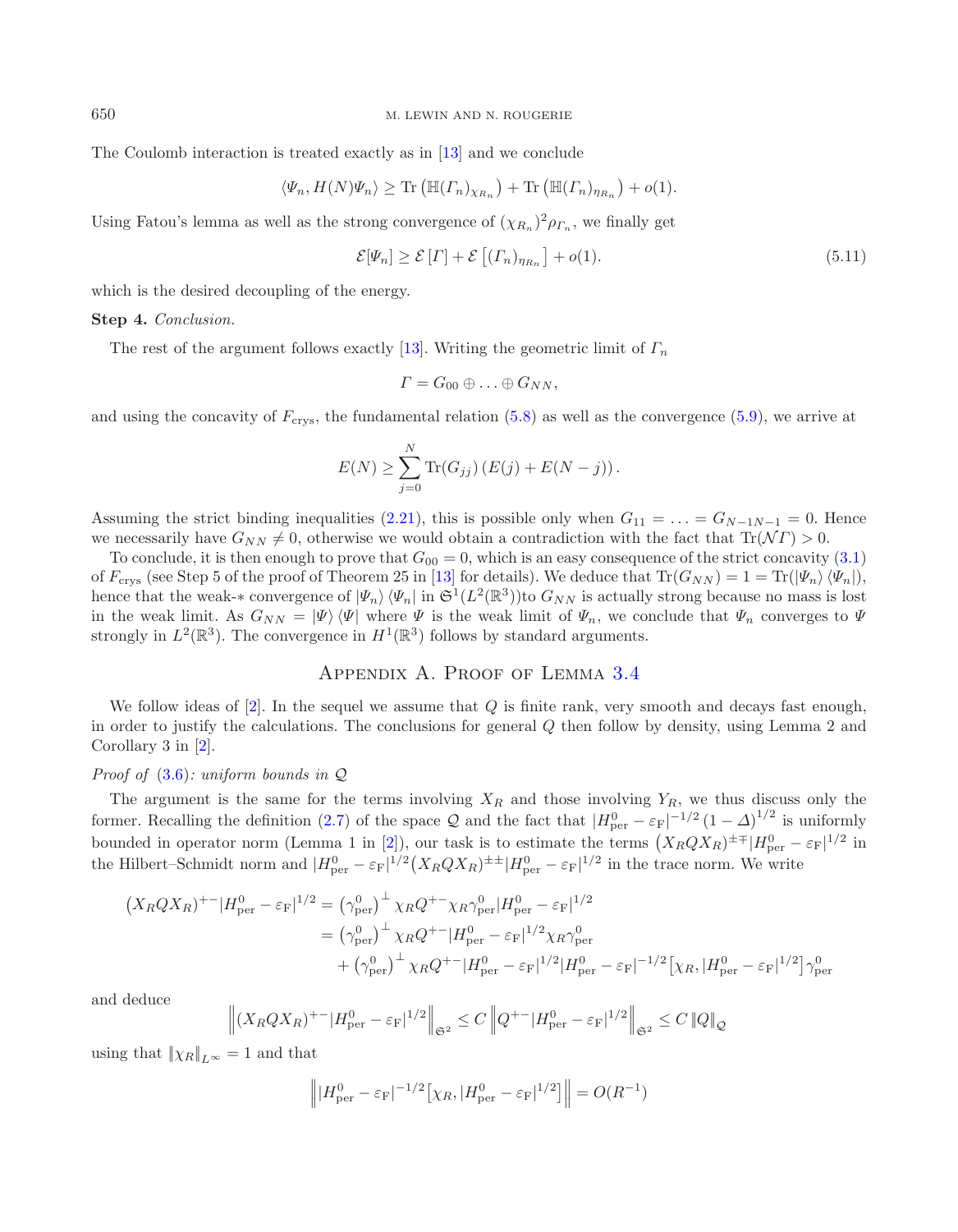as shown in the proof of Lemma 11 in [\[2\]](#page-26-1). With similar computations, using that  $|H_{\text{per}}^0 - \varepsilon_F|^{1/2} Q^{++}| H_{\text{per}}^0 -$ <br> $\epsilon_1^{1/2} \epsilon \ll 1$  we obtain  $\varepsilon_{\rm F}|^{1/2} \in \mathfrak{S}^1$  we obtain

<span id="page-22-0"></span>
$$
\left\| |H_{\text{per}}^0 - \varepsilon_{\text{F}}|^{1/2} (X_R Q X_R)^{++} |H_{\text{per}}^0 - \varepsilon_{\text{F}}|^{1/2} \right\|_{\mathfrak{S}^1} \leq C \left\| Q \right\|_{\mathcal{Q}}.
$$

The terms involving  $(X_RQX_R)^{++}$  and  $(X_RQX_R)^{-+}$  are estimated in exactly the same way. Finally, it was shown in Proposition 1 of [\[2\]](#page-26-1) that the map  $Q \in \mathcal{Q} \mapsto \rho_Q \in L^2 \cap \mathcal{C}$  is continuous, hence the estimates on  $\rho_{X_RQX_R}$ and  $\rho_{Y_RQY_R}$  also follow.

*Proof of* [\(3.8\)](#page-9-2)*: localization of the density*

We argue by duality, noting that

$$
\int_{\mathbb{R}^3} (\rho_Q - \rho_{X_RQX_R} - \rho_{Y_RQY_R})V = \text{Tr} (Q(V - X_RVX_R - Y_RVY_R)).
$$

Inspired by the IMS formula, we now use that

$$
V = \frac{1}{2}(1 - X_R^2 - Y_R^2)V + \frac{1}{2}V(1 - X_R^2 - Y_R^2) + \frac{X_R^2 + Y_R^2}{2}V + V\frac{X_R^2 + Y_R^2}{2}
$$
  
=  $\frac{1}{2}(1 - X_R^2 - Y_R^2)V + \frac{1}{2}V(1 - X_R^2 - Y_R^2) + X_RVX_R + Y_RVY_R + \frac{1}{2}[X_R, [X_R, V]] + \frac{1}{2}[Y_R, [Y_R, V]].$  (A.1)

The idea here is that  $X_R^2 + Y_R^2 \simeq \chi_R^2 + \eta_R^2 = 1$  which, unfortunately, is only true in the operator norm.<br>We start with the estimate on  $Tr(O(1 - X^2 - V^2)V)$  (the second term is treated in the same way).

We start with the estimate on  $\text{Tr}(Q(1 - X_R^2 - Y_R^2)V)$  (the second term is treated in the same way). We write<br>usual  $Q = Q^{++} + Q^{--} + Q^{++} + Q^{+-}$  and estimate each term separately. Becall that  $X_R$  and  $Y_R$  commute as usual  $Q = Q^{++} + Q^{--} + Q^{++} + Q^{+-}$  and estimate each term separately. Recall that  $X_R$  and  $Y_R$  commute with  $\gamma_{\text{per}}^0$ , so we get for instance

$$
\text{Tr}(Q^{+-}(1-X_R^2-Y_R^2)V) = \text{Tr}(Q^{+-}(1-X_R^2-Y_R^2)\gamma_{\text{per}}^0V(\gamma_{\text{per}}^0)^{\perp}) = \text{Tr}(Q^{+-}(1-X_R^2-Y_R^2)[\gamma_{\text{per}}^0,V]).
$$

A bound from Lemma 5 in [\[2](#page-26-1)] tells us that, if  $V = V_1 + V_2$  with  $V_1 \in \dot{H}^1(\mathbb{R}^3)$  and  $V_2 \in L^2(\mathbb{R}^3)$ ,

$$
\left\| [\gamma_{\text{per}}^0, V] \right\|_{\mathfrak{S}^2} \leq C \left( \left\| \nabla V_1 \right\|_{L^2} + \left\| V_2 \right\|_{L^2} \right).
$$

We thus get

$$
|\operatorname{Tr}(Q^{+-}(1-X_R^2-Y_R^2)V)| \le C \left\|1-X_R^2-Y_R^2\right\| \left\|Q^{+-}\right\|_{\mathfrak{S}^2} (\left\|\nabla V_1\right\|_{L^2} + \left\|V_2\right\|_{L^2}).
$$

Finally recall that

$$
||1 - X_R^2 - Y_R^2|| = ||x_R^2 - X_R^2 + \eta_R^2 - Y_R^2|| \le ||x_R^2 - X_R^2|| + ||\eta_R^2 - Y_R^2|| \le CR^{-1}
$$

because

$$
\chi^2_R-X^2_R=\chi^2_R-\gamma^0_{\rm per}\chi_R\gamma^0_{\rm per}\chi_R\gamma^0_{\rm per}- (\gamma^0_{\rm per})^\perp\chi_R(\gamma^0_{\rm per})^\perp\chi_R(\gamma^0_{\rm per})^\perp
$$

and the commutator  $[\gamma_{per}^0, \chi_R]$  is known to be of order  $O(R^{-1})$  in operator norm by Lemma 10 in [\[2](#page-26-1)]. The term<br>involving  $V_{\rm D}$  and  $v_{\rm D}$  is treated in the same way. Therefore we have proved that involving  $Y_R$  and  $\eta_R$  is treated in the same way. Therefore we have proved that

$$
|\operatorname{Tr}(Q^{+-}(1-X_R^2-Y_R^2)V)| \leq CR^{-1} ||Q^{+-}||_{\mathfrak{S}^2} (||\nabla V_1||_{L^2} + ||V_2||_{L^2}).
$$

For  $Q^{--}$ , we do not have a commutator but we can use the trace–class norm. We write

$$
\text{Tr}(Q^{--}(1 - X_R^2 - Y_R^2)V) = \text{Tr}(Q^{--}(1 - X_R^2 - Y_R^2)\gamma_{\text{per}}^0 V \gamma_{\text{per}}^0)
$$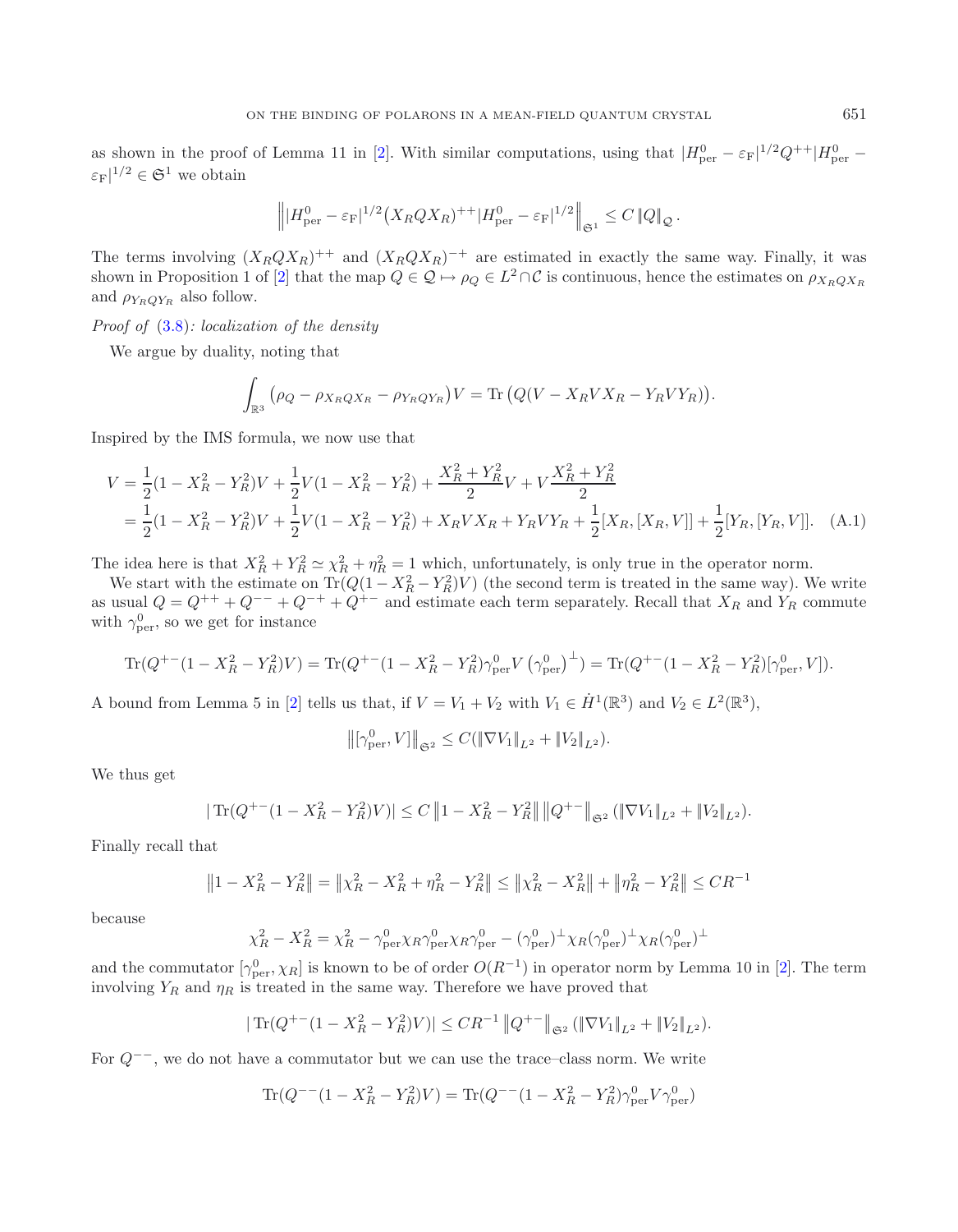and estimate

<span id="page-23-0"></span>
$$
\|\gamma_{\text{per}}^0 V \gamma_{\text{per}}^0 \| \leq \|\gamma_{\text{per}}^0 | H_{\text{per}}^0 - \varepsilon_{\text{F}} \| \| \| H_{\text{per}}^0 - \varepsilon_{\text{F}}^{-1} (1 - \Delta) \| \| (1 - \Delta)^{-1} V \|
$$
  

$$
\leq C \| (1 - \Delta)^{-1} V \| \leq C ( \| V_1 \|_{L^6} + \| V_1 \|_{L^2} ).
$$

We have used the fact that  $\gamma_{\text{per}}^0 | H_{\text{per}}^0 - \varepsilon_F |$  is a bounded operator:  $H_{\text{per}}^0$  is bounded from below and  $\gamma_{\text{per}}^0 =$  $1_{(-\infty, \varepsilon_F)} (H_{\text{per}}^0)$ . That  $|\gamma_{\text{per}}^0 - \varepsilon_F|$ <br>the Kato–Seiler–Simon inequality  $\mathbb{1}_{(-\infty,\varepsilon_{\mathrm{F}})}(H_{\mathrm{per}}^0)$ . That  $|\gamma_{\mathrm{per}}^0 - \varepsilon_{\mathrm{F}}|^{-1} (1 - \Delta)$  is also bounded is shown in [\[2](#page-26-1)], Lemma 1. For the last step we used the Kato–Seiler–Simon inequality (Theorem 4.1 in [\[25](#page-27-19)])

$$
||f(-i\nabla)g(x)||_{\mathfrak{S}^p} \le (2\pi)^{-3/p} ||f||_{L^p} ||g||_{L^p}
$$
\n(A.2)

for  $p \geq 2$ . We thus obtain

$$
|\operatorname{Tr}(Q^{--}(1-X_R^2-Y_R^2)V)| \leq CR^{-1} ||Q^{--}||_{\mathfrak{S}^1} (|\nabla V_1||_{L^2} + ||V_2||_{L^2})
$$

as expected. In all these estimates the kinetic energy was not useful. For  $Q^{++}$  we have to use it. We start with

$$
|\operatorname{Tr}(Q^{++}(1-X_R^2-Y_R^2)V_1)| \leq ||H_{\text{per}}^0 - \varepsilon_{\text{F}}|^{1/2}Q^{++}||_{\mathfrak{S}^1} ||1-X_R^2 - Y_R^2|| ||V_1|H_{\text{per}}^0 - \varepsilon_{\text{F}}|^{-1/2}||
$$
  

$$
\leq CR^{-1} ||H_{\text{per}}^0 - \varepsilon_{\text{F}}|^{1/2}Q^{++}||_{\mathfrak{S}^1} ||\nabla V_1||_{L^2}.
$$

This time we have used that, by Lemma 1 in  $[2]$  $[2]$  and  $(A.2)$  again,

$$
\left\|V_1|H_{\text{per}}^0 - \varepsilon_{\text{F}}|^{-1/2}\right\| \le \left\|V_1(1-\Delta)^{-1/2}\right\|_{\mathfrak{S}^6} \left\|(1-\Delta)^{1/2}|H_{\text{per}}^0 - \varepsilon_{\text{F}}|^{-1/2}\right\| \le C\left\|V_1\right\|_{L^6} \le C\left\|\nabla V_1\right\|_{L^2}.
$$

The last bound is the Sobolev inequality. For  $V_2$  we have to use the full kinetic energy:

$$
\begin{split} \text{Tr}(Q^{++}(1-X_R^2-Y_R^2)V_2) \\ &= \text{Tr}(|H_{\text{per}}^0 - \varepsilon_{\text{F}}|^{1/2}Q^{++}|H_{\text{per}}^0 - \varepsilon_{\text{F}}|^{1/2}(1-X_R^2-Y_R^2)|H_{\text{per}}^0 - \varepsilon_{\text{F}}|^{-1/2}V_2|H_{\text{per}}^0 - \varepsilon_{\text{F}}|^{-1/2}) \\ &- \text{Tr}(|H_{\text{per}}^0 - \varepsilon_{\text{F}}|^{1/2}Q^{++}|H_{\text{per}}^0 - \varepsilon_{\text{F}}|^{1/2}\left[|H_{\text{per}}^0 - \varepsilon_{\text{F}}|^{-1/2}, X_R^2 + Y_R^2\right]V_2|H_{\text{per}}^0 - \varepsilon_{\text{F}}|^{-1/2}) \end{split}
$$

The first term is treated exactly like for  $V_1$  whereas for the second term one has to use that

$$
\left\| \left[ |H_{\text{per}}^0 - \varepsilon_{\text{F}}|^{-1/2}, X_R^2 + Y_R^2 \right] |H_{\text{per}}^0 - \varepsilon_{\text{F}}|^{1/2} \right\| = \left\| |H_{\text{per}}^0 - \varepsilon_{\text{F}}|^{-1/2} \left[ |H_{\text{per}}^0 - \varepsilon_{\text{F}}|^{1/2}, X_R^2 + Y_R^2 \right] \right\| = O(R^{-1})
$$

which is proved as in [\[2](#page-26-1)], Lemma 11.

Let us now turn to the double commutators in [\(A.1\)](#page-22-0). We claim that

$$
||[X_R,[X_R,V]]||_{\mathfrak{S}^2} \leq CR^{-1} (||\nabla V_1||_{L^2} + ||V_2||_{L^2}).
$$

To see this we use that  $\gamma_{\text{per}}^0 + (\gamma_{\text{per}}^0)^{\perp} = 1$  and  $[V, \chi_R] = 0$  to compute

$$
[X_R, V] = \gamma_{\text{per}}^0 \chi_R [\gamma_{\text{per}}^0, V] + [\gamma_{\text{per}}^0, V] \chi_R \gamma_{\text{per}}^0 - (\gamma_{\text{per}}^0)^\perp \chi_R [\gamma_{\text{per}}^0, V] - [\gamma_{\text{per}}^0, V] \chi_R (\gamma_{\text{per}}^0)^\perp.
$$

We can then write

$$
\gamma_{\text{per}}^0 \chi_R [\gamma_{\text{per}}^0, V] = \gamma_{\text{per}}^0 \chi_R \gamma_{\text{per}}^0 [\gamma_{\text{per}}^0, V] + [\gamma_{\text{per}}^0, \chi_R] (\gamma_{\text{per}}^0)^\perp [\gamma_{\text{per}}^0, V].
$$

Noting that  $\gamma_{\text{per}}^0 \chi_R \gamma_{\text{per}}^0$  commutes with  $X_R$ , we get

$$
[X_R, [X_R, V]] = \gamma_{\text{per}}^0 \chi_R \gamma_{\text{per}}^0 \big[ X_R, [\gamma_{\text{per}}^0, V] \big] + [X_R, [\gamma_{\text{per}}^0, \chi_R] (\gamma_{\text{per}}^0)^\perp [\gamma_{\text{per}}^0, V] \big] + \text{similar terms.}
$$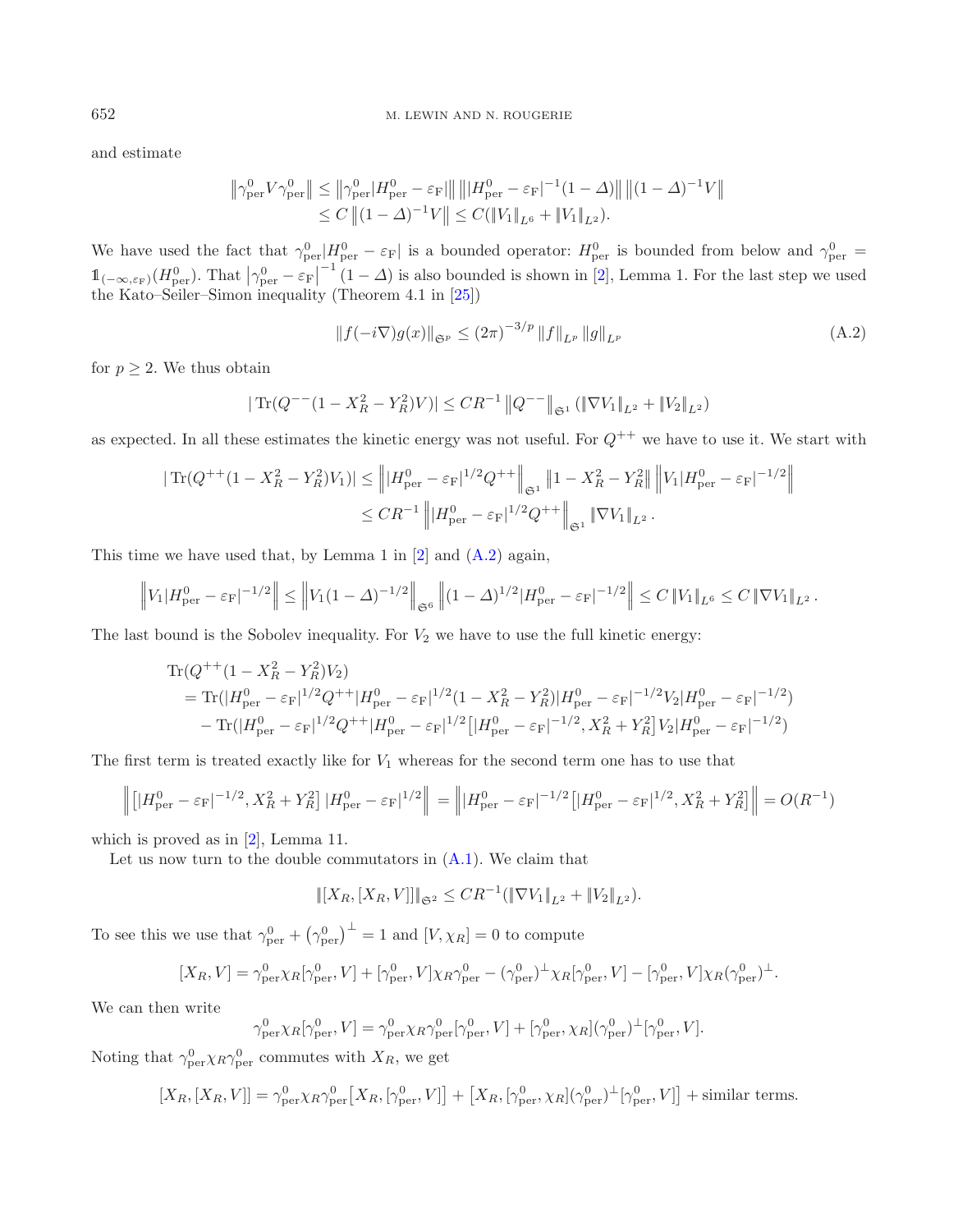In the second term of the right side the last commutator is not useful and we can simply bound

$$
\left\| \left[ X_R, [\gamma_{\text{per}}^0, \chi_R] (\gamma_{\text{per}}^0)^\perp [\gamma_{\text{per}}^0, V] \right] \right\|_{\mathfrak{S}^2} \leq 2 \left\| X_R \right\| \left\| [\gamma_{\text{per}}^0, \chi_R] \right\| \left\| [\gamma_{\text{per}}^0, V] \right\|_{\mathfrak{S}^2} \leq C R^{-1} \left\| [\gamma_{\text{per}}^0, V] \right\|_{\mathfrak{S}^2}
$$

where we have used  $||X_R|| \leq 1$  and  $||(\gamma_{\text{per}}^0)^{\perp}|| \leq 1$ . So our last task is to show that

<span id="page-24-0"></span>
$$
\left\| \left[ X_R, \left[ \gamma_{\text{per}}^0, V \right] \right] \right\|_{\mathfrak{S}^2} \leq C R^{-1} \left( \|\nabla V_1\|_{L^2} + \|V_2\|_{L^2} \right).
$$

To prove this estimate we express the double commutator as

$$
\left[X_R, \left[\gamma_{\text{per}}^0, V\right]\right] = \gamma_{\text{per}}^0 \left[\left[\chi_R, \gamma_{\text{per}}^0\right], V\right] \left(\gamma_{\text{per}}^0\right)^\perp + \left(\gamma_{\text{per}}^0\right)^\perp \left[\left[\chi_R, \gamma_{\text{per}}^0\right], V\right] \gamma_{\text{per}}^0. \tag{A.3}
$$

To see that [\(A.3\)](#page-24-0) holds, note that since  $X_R$  commutes with  $\gamma_{\text{per}}^0$ ,

$$
\gamma_{\text{per}}^0 \big[ X_R , [\gamma_{\text{per}}^0 , V] \big] \gamma_{\text{per}}^0 = \big[ X_R , \gamma_{\text{per}}^0 [\gamma_{\text{per}}^0 , V] \gamma_{\text{per}}^0 \big] = 0
$$

because  $\gamma_{\text{per}}^0/\gamma_{\text{per}}^0/V$   $\gamma_{\text{per}}^0 = (\gamma_{\text{per}}^0)^2 V \gamma_{\text{per}}^0 - \gamma_{\text{per}}^0 V (\gamma_{\text{per}}^0)^2 = 0$ . The argument is the same for  $(\gamma_{\text{per}}^0)^{\perp} [X_R, [\gamma_{\text{per}}^0, V]] (\gamma_{\text{per}}^0)^{\perp}$ . We deduce that the double commutator is purely off-diagonal,

$$
\left[X_R, \left[\gamma_\text{per}^0, V\right]\right] = \gamma_\text{per}^0 \left[X_R, \left[\gamma_\text{per}^0, V\right]\right] \left(\gamma_\text{per}^0\right)^\perp + \left(\gamma_\text{per}^0\right)^\perp \left[X_R, \left[\gamma_\text{per}^0, V\right]\right] \gamma_\text{per}^0.
$$

Now we compute (using again that  $[X_R, \gamma_{\text{per}}^0] = 0$  and  $\gamma_{\text{per}}^0 + (\gamma_{\text{per}}^0)^{\perp} = 1$ )

$$
\gamma_{\text{per}}^{0}\left[X_{R},\left[\gamma_{\text{per}}^{0},V\right]\right](\gamma_{\text{per}}^{0})^{\perp} = \gamma_{\text{per}}^{0}\left[X_{R},\gamma_{\text{per}}^{0}[\gamma_{\text{per}}^{0},V](\gamma_{\text{per}}^{0})^{\perp}\right](\gamma_{\text{per}}^{0})^{\perp} \n= \gamma_{\text{per}}^{0}\left[X_{R},\gamma_{\text{per}}^{0}V(\gamma_{\text{per}}^{0})^{\perp}\right](\gamma_{\text{per}}^{0})^{\perp} \n= \gamma_{\text{per}}^{0}\left[X_{R},V\right](\gamma_{\text{per}}^{0})^{\perp} \n= \gamma_{\text{per}}^{0}\left[X_{R},V\right](\gamma_{\text{per}}^{0})^{\perp} \n= \gamma_{\text{per}}^{0}\left[X_{R},V\right](\gamma_{\text{per}}^{0})^{\perp} - \gamma_{\text{per}}^{0}V(\gamma_{\text{per}}^{0})^{\perp}\left[X_{R}(\gamma_{\text{per}}^{0})^{\perp}\right] \n= \gamma_{\text{per}}^{0}\left[X_{R},\gamma_{\text{per}}^{0}\right]V(\gamma_{\text{per}}^{0})^{\perp} - \gamma_{\text{per}}^{0}V\left[(\gamma_{\text{per}}^{0})^{\perp},X_{R}](\gamma_{\text{per}}^{0})^{\perp} \n= \gamma_{\text{per}}^{0}\left[X_{R},\gamma_{\text{per}}^{0}\right]V(\gamma_{\text{per}}^{0})^{\perp} - \gamma_{\text{per}}^{0}V\left[X_{R},\gamma_{\text{per}}^{0}\right](\gamma_{\text{per}}^{0})^{\perp} \n= \gamma_{\text{per}}^{0}\left[[\chi_{R},\gamma_{\text{per}}^{0}],V\right](\gamma_{\text{per}}^{0})^{\perp}.
$$

This proves [\(A.3\)](#page-24-0).

Now  $[(\chi_R, \gamma_{\text{per}}^0], V]$  is estimated as usual by expressing  $\gamma_{\text{per}}^0$  using Cauchy's formula:

<span id="page-24-1"></span>
$$
\gamma_{\text{per}}^0 = -\frac{1}{2i\pi} \oint_{\mathscr{C}} \frac{\mathrm{d}z}{H_{\text{per}}^0 - z}
$$

where  $\mathscr{C}$  is a curve enclosing the spectrum of  $H_{\text{per}}^0$  below  $\varepsilon_{\text{F}}$ . The formula

$$
[(z-A)^{-1},B] = (z-A)^{-1}[A,B](z-A)^{-1}
$$
\n(A.4)

then leads to (with the standard notation  $p = -i\nabla$ )

$$
[\chi_R, \gamma_{\text{per}}^0] = \frac{1}{2\pi} \oint dz \frac{1}{H_{\text{per}}^0 - z} \left( p \cdot \nabla \chi_R + \nabla \chi_R \cdot p \right) \frac{1}{H_{\text{per}}^0 - z}.
$$

So we get for instance

$$
[\chi_R, \gamma_{\text{per}}^0]V_2 = \frac{1}{2\pi} \oint dz \frac{1}{H_{\text{per}}^0 - z} (2p \cdot \nabla \chi_R + i \Delta \chi_R) \frac{1}{H_{\text{per}}^0 - z} V_2.
$$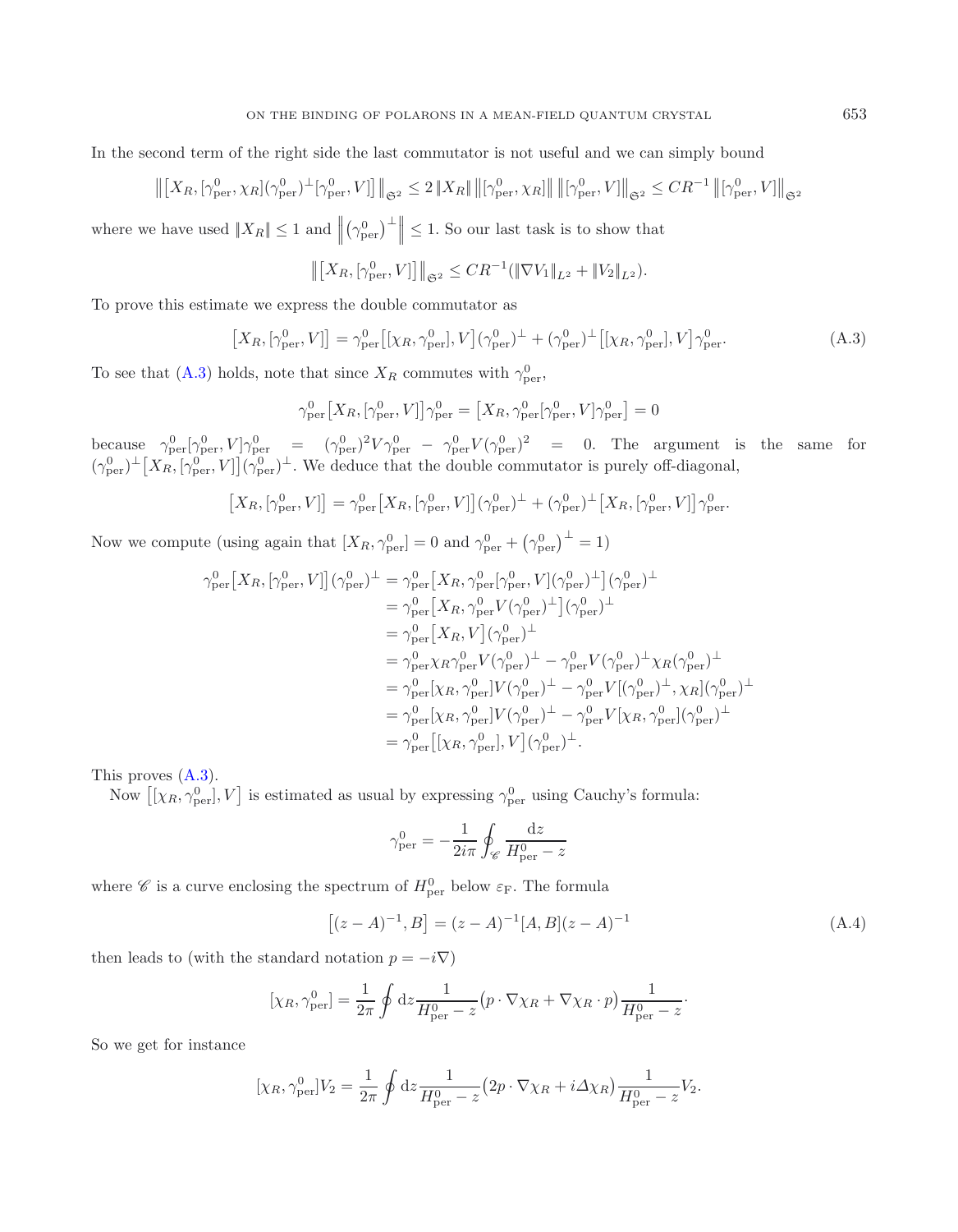Using [\(A.2\)](#page-23-0) and the fact that  $\|\nabla \chi_R\|_{L^\infty} = O(R^{-1})$  and  $\|\Delta \chi_R\|_{L^\infty} = O(R^{-2})$ , we easily get  $\left\| \left[ \chi_R, \gamma_{\rm per}^0 \right] V_2 \right\|_{\mathfrak{S}^2} \leq C R^{-1} \left\| V_2 \right\|_{L^2}.$ 

We argue the same when  $V_2$  is on the left.

For  $V_1$  we need the commutator:

$$
\begin{aligned}\n\left[ [\chi_R, \gamma_{\text{per}}^0], V_1 \right] &= \frac{1}{2\pi} \oint \mathrm{d}z \frac{1}{H_{\text{per}}^0 - z} \left( p \cdot \nabla \chi_R + \nabla \chi_R \cdot p \right) \left[ \frac{1}{H_{\text{per}}^0 - z}, V_1 \right] \\
&\quad - \frac{i}{\pi} \oint \mathrm{d}z \frac{1}{H_{\text{per}}^0 - z} \nabla \chi_R \cdot \nabla V_1 \frac{1}{H_{\text{per}}^0 - z} \\
&\quad + \frac{1}{2\pi} \oint \mathrm{d}z \left[ \frac{1}{H_{\text{per}}^0 - z}, V_1 \right] \left( p \cdot \nabla \chi_R + \nabla \chi_R \cdot p \right) \frac{1}{H_{\text{per}}^0 - z}\n\end{aligned}
$$

and we argue as before. For the commutator on the last line we use [\(A.4\)](#page-24-1) to write

$$
\left[\frac{1}{H_{\text{per}}^0 - z}, V_1\right] = \frac{1}{H_{\text{per}}^0 - z} \left[-\Delta, V_1\right] \frac{1}{H_{\text{per}}^0 - z}
$$

and follow arguments from [\[2\]](#page-26-1), Lemma 5.

All in all, we have shown that for  $V = V_1 + V_2$ 

$$
|\operatorname{Tr}(Q(V - X_R V X_R - Y_R V Y_R))| \leq C R^{-1} ||Q||_{\mathcal{Q}} (||\nabla V_1||_{L^2} + ||V_2||_{L^2})
$$

which, by duality, precisely proves  $(3.8)$ .

*Proof of* [\(3.7\)](#page-9-1)*: localization of the kinetic energy*

We first remark that

$$
(\chi_R^2)^{--} = \gamma_{\text{per}}^0 \chi_R \left( \gamma_{\text{per}}^0 + (\gamma_{\text{per}}^0)^{\perp} \right) \chi_R \gamma_{\text{per}}^0 = (X_R^2)^{--} + [\gamma_{\text{per}}^0, \chi_R] (\gamma_{\text{per}}^0)^{\perp} [\chi_R, \gamma_{\text{per}}^0]
$$

and a similar equality for  $(\chi_R^2)^{++}$ . Since by construction

$$
X_R^2 = (X_R^2)^{++} + (X_R^2)^{--}
$$

this yields

$$
(\chi_R^2)^{--} + (\chi_R^2)^{++} = X_R^2 - [\gamma_{\text{per}}^0, \chi_R]^2 \quad \text{and} \quad (\eta_R^2)^{--} + (\eta_R^2)^{++} = Y_R^2 - [\gamma_{\text{per}}^0, \eta_R]^2.
$$

From this we deduce that

$$
\begin{split} \text{Tr}_{0}(H_{\text{per}}^{0}-\varepsilon_{\text{F}})Q &= \text{Tr}(H_{\text{per}}^{0}-\varepsilon_{\text{F}})(Q^{++}+Q^{--}) \\ &= \text{Tr}\,\frac{(\chi_{R}^{2}+\eta_{R}^{2})(H_{\text{per}}^{0}-\varepsilon_{\text{F}})+(H_{\text{per}}^{0}-\varepsilon_{\text{F}})(\chi_{R}^{2}+\eta_{R}^{2})}{2}(Q^{++}+Q^{--}) \\ &= \text{Tr}\,\frac{(X_{R}^{2}+Y_{R}^{2})(H_{\text{per}}^{0}-\varepsilon_{\text{F}})+(H_{\text{per}}^{0}-\varepsilon_{\text{F}})(X_{R}^{2}+Y_{R}^{2})}{2}(Q^{++}+Q^{--}) \\ &- \text{Tr}\,\frac{[\gamma_{\text{per}}^{0},\chi_{R}]^{2}(H_{\text{per}}^{0}-\varepsilon_{\text{F}})+(H_{\text{per}}^{0}-\varepsilon_{\text{F}})[\gamma_{\text{per}}^{0},\chi_{R}]^{2}}{2}(Q^{++}+Q^{--}) \\ &- \text{Tr}\,\frac{[\gamma_{\text{per}}^{0},\eta_{R}]^{2}(H_{\text{per}}^{0}-\varepsilon_{\text{F}})+(H_{\text{per}}^{0}-\varepsilon_{\text{F}})[\gamma_{\text{per}}^{0},\eta_{R}]^{2}}{2}(Q^{++}+Q^{--}) \end{split}
$$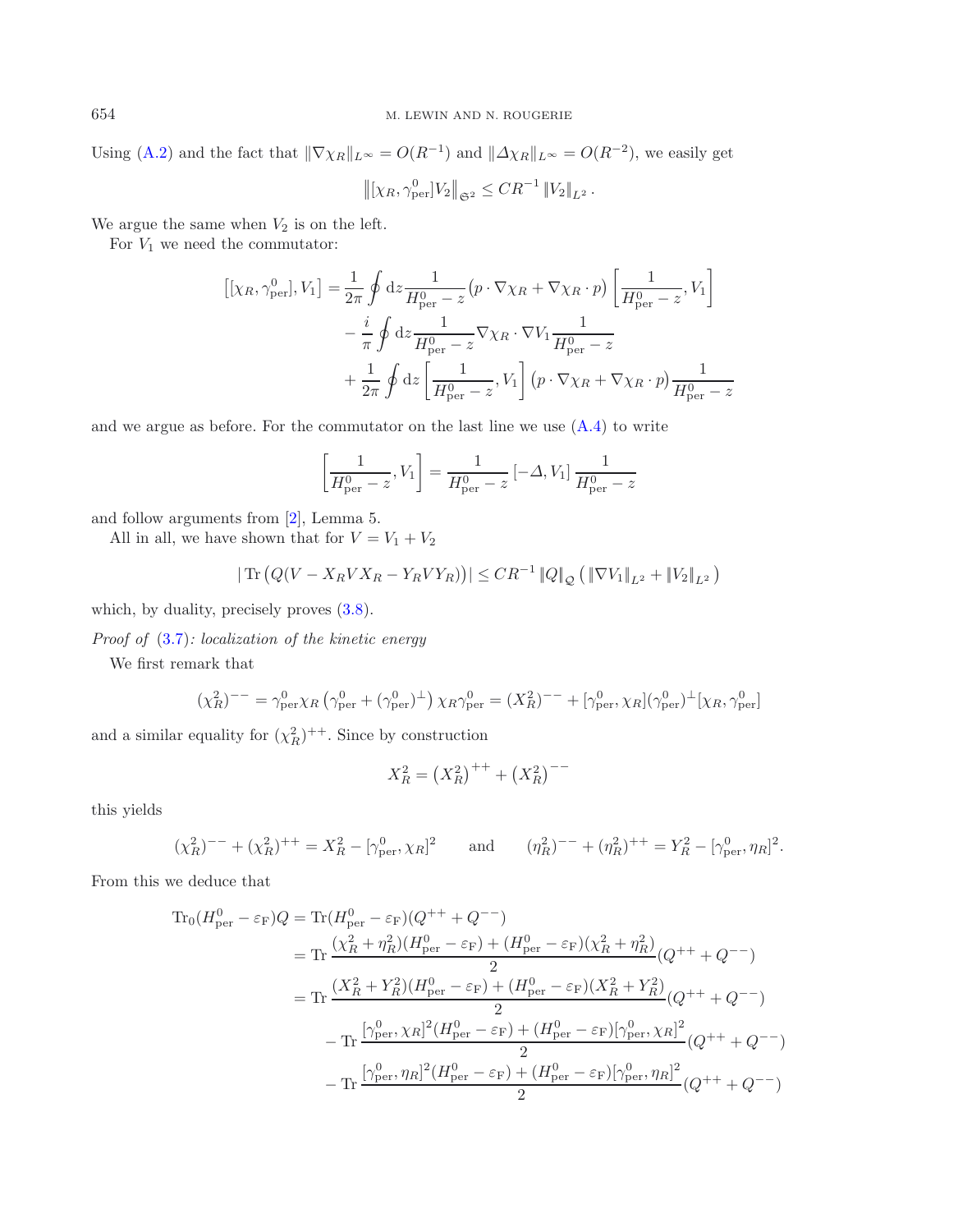hence that

$$
\begin{split} \text{Tr}_{0}(H_{\text{per}}^{0}-\varepsilon_{\text{F}})Q - \text{Tr}_{0}(H_{\text{per}}^{0}-\varepsilon_{\text{F}})X_{R}QX_{R} - \text{Tr}_{0}(H_{\text{per}}^{0}-\varepsilon_{\text{F}})Y_{R}QY_{R} \\ & = \frac{1}{2} \text{Tr}\left([X_{R},[X_{R},H_{\text{per}}^{0}]]+[Y_{R},[Y_{R},H_{\text{per}}^{0}]]\right)(Q^{++}+Q^{--}) \\ & - \frac{1}{2} \text{Tr}\left([ \gamma_{\text{per}}^{0},\chi_{R}]^{2}(H_{\text{per}}^{0}-\varepsilon_{\text{F}})+(H_{\text{per}}^{0}-\varepsilon_{\text{F}})[\gamma_{\text{per}}^{0},\chi_{R}]^{2}\right)(Q^{++}+Q^{--}) \\ & - \frac{1}{2} \text{Tr}\left([ \gamma_{\text{per}}^{0},\eta_{R}]^{2}(H_{\text{per}}^{0}-\varepsilon_{\text{F}})+(H_{\text{per}}^{0}-\varepsilon_{\text{F}})[\gamma_{\text{per}}^{0},\eta_{R}]^{2}\right)(Q^{++}+Q^{--}). \end{split}
$$

We conclude that

$$
\begin{split} \left| \text{Tr}_0 (H_{\text{per}}^0 - \varepsilon_{\text{F}}) Q \right| &- \text{Tr}_0 (H_{\text{per}}^0 - \varepsilon_{\text{F}}) X_R Q X_R - \text{Tr}_0 (H_{\text{per}}^0 - \varepsilon_{\text{F}}) Y_R Q Y_R \right| \\ &\leq C \left\| Q \right\|_{\mathcal{Q}} \left( \left\| |H_{\text{per}}^0 - \varepsilon_{\text{F}}|^{-1/2} [X_R, [X_R, H_{\text{per}}^0]] | H_{\text{per}}^0 - \varepsilon_{\text{F}}|^{-1/2} \right\| \\ &+ \left\| |H_{\text{per}}^0 - \varepsilon_{\text{F}}|^{-1/2} [Y_R, [Y_R, H_{\text{per}}^0]] | H_{\text{per}}^0 - \varepsilon_{\text{F}}|^{-1/2} \right\| \\ &+ \left\| |\gamma_{\text{per}}^0, \chi_R|^2 | H_{\text{per}}^0 - \varepsilon_{\text{F}}|^{1/2} \right\| + \left\| |\gamma_{\text{per}}^0, \eta_R|^2 | H_{\text{per}}^0 - \varepsilon_{\text{F}}|^{1/2} \right\| \right). \end{split}
$$

For the last term we recall from [\[2](#page-26-1)], Lemma 10, that

$$
\left\| \left[ \gamma_{\text{per}}^0, \eta_R \right] \right\| \le C R^{-1}
$$

and note that the same proof can be employed to show that

$$
\left\| [\gamma_{\text{per}}^0, \eta_R] | H_{\text{per}}^0 - \varepsilon_{\text{F}} |^{1/2} \right\| \le C R^{-1}.
$$

The second to last term is treated similarly. For the double commutators, a computation shows that

$$
[X_R, [X_R, H_{\text{per}}^0]] = (\gamma_{\text{per}}^0)^{\perp} \Big( [\chi_R, \gamma_{\text{per}}^0] [\chi_R, \Delta] + [\chi_R, \Delta] [\chi_R, \gamma_{\text{per}}^0] + |\nabla \chi_R|^2 \Big) (\gamma_{\text{per}}^0)^{\perp} - \gamma_{\text{per}}^0 \Big( [\chi_R, \gamma_{\text{per}}^0] [\chi_R, \Delta] + [\chi_R, \Delta] [\chi_R, \gamma_{\text{per}}^0] + |\nabla \chi_R|^2 \Big) \gamma_{\text{per}}^0.
$$

We have  $[\chi_R, \Delta] = (\Delta \chi_R) + 2i\nabla \chi \cdot p$  with  $p = -i\nabla$ . Using then that  $p|H_{\text{per}}^0 - \varepsilon_F|^{-1/2}$  is bounded and the fact that  $\left\| \left[ \chi_R, \gamma_{\text{per}}^0 \right] \right\| = O(R^{-1}),$  we conclude similarly as before that

$$
\left\| |H_{\text{per}}^0 - \varepsilon_{\text{F}}|^{-1/2} [X_R, [X_R, H_{\text{per}}^0]] | H_{\text{per}}^0 - \varepsilon_{\text{F}}|^{-1/2} \right\| = O\left(\frac{1}{R^2}\right).
$$

The term involving  $Y_R$  is treated similarly. This ends the proof of Lemma [3.4.](#page-9-4)

*Acknowledgements.* The research leading to these results has received funding from the European Research Council under the European Community's Seventh Framework Programme (FP7/2007–2013 Grant Agreement MNIQS no. 258023). We thank Salma Lahbabi for having mentioned to us a mistake in a former version.

# **REFERENCES**

- <span id="page-26-0"></span>[1] A. Alexandrov and J. Devreese, *Advances in Polaron Physics*. Springer Series in Solid-State Sciences, Springer (2009).
- <span id="page-26-1"></span>[2] É. Cancès, A. Deleurence and M. Lewin, A new approach to the modelling of local defects in crystals: the reduced Hartree-Fock case. *Commun. Math. Phys.* **281** (2008) 129–177.